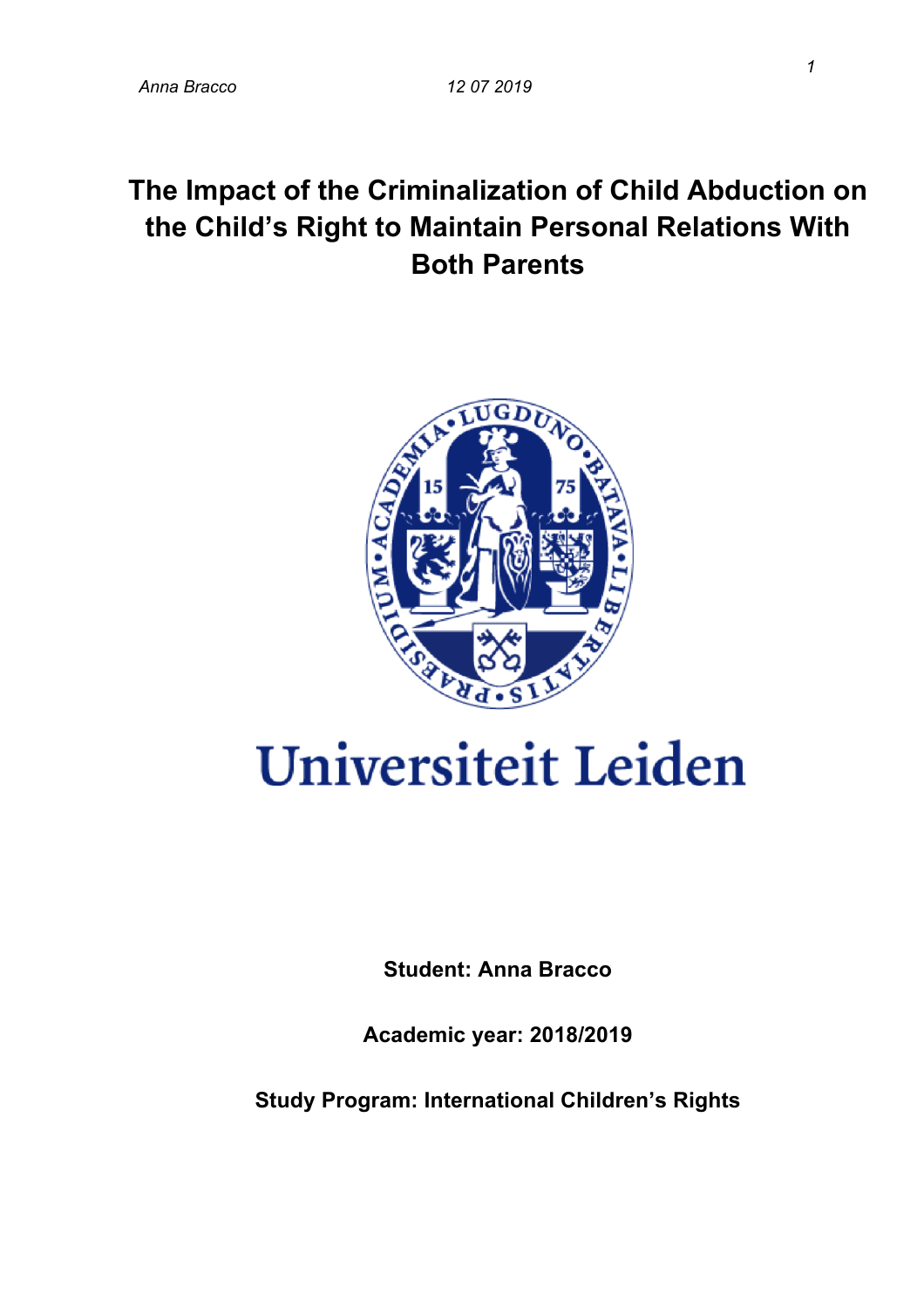

 Date: 12th July 2019 Location: Leiden (NL)

Declaration Statement

I further hereby certify that this is an original work, that this thesis does not contain any materials from other sources unless these sources have been clearly identified in footnotes, and any and all quotations have been properly marked as such and full attribution made to the author('s) thereof. I further authorise Leiden University, the Faculty of Law, the LL.M. Adv. Programme in European and International Business Law, its Programme Board and Director, and/or any authorised agents of the Institution, and persons named here in and above, to place my thesis in a library or other repository including but not limited to associated websites, for the use of the visitors to or personnel of said library or other repository. Access shall include but not be limited to hard copy or electronic media

Name Typed: Anna Bracco

Student ID Number:

Signature: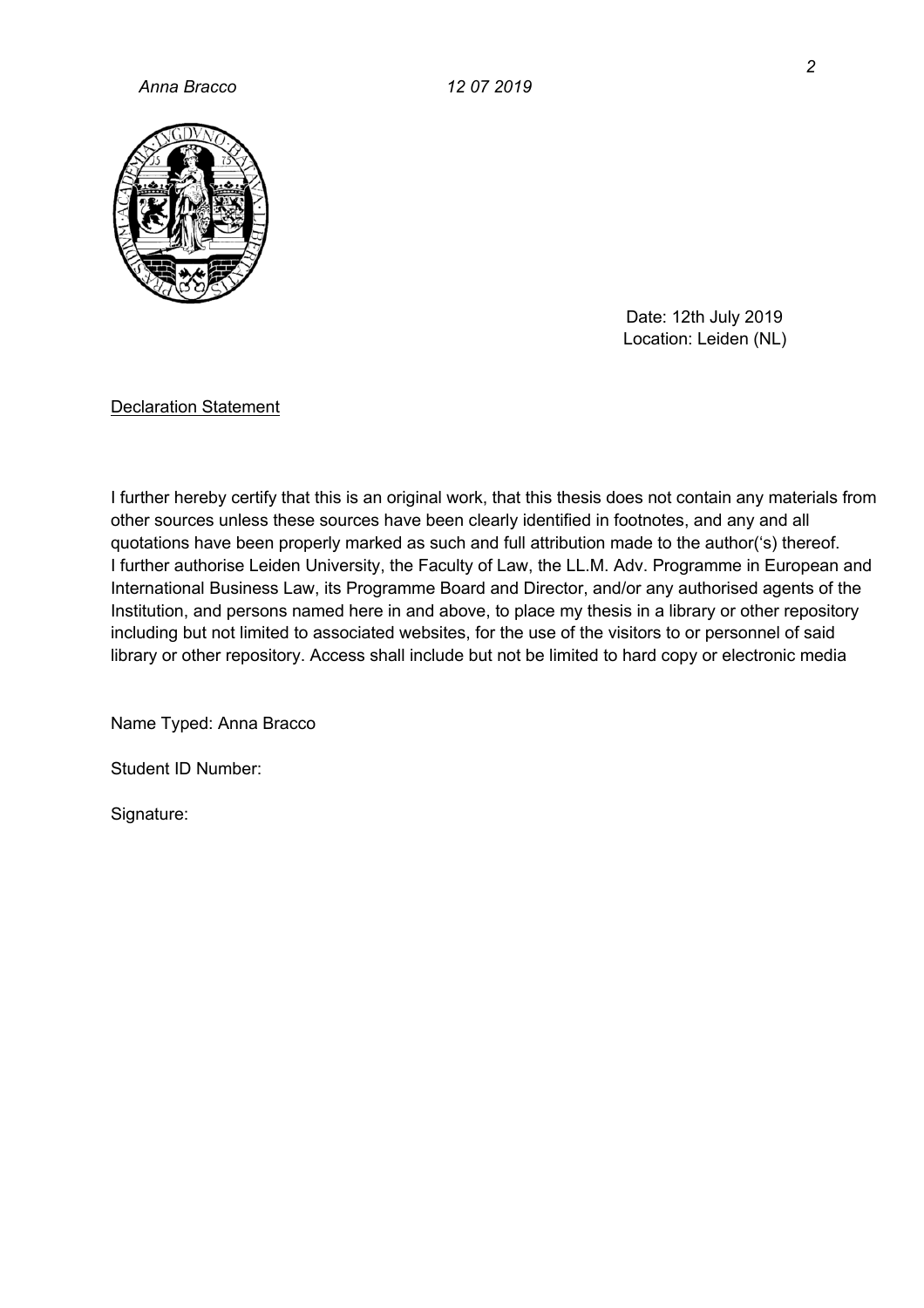### **Table of Contents:**

### **1. Introduction**

### **2. International and European legal framework**

### **2.1 CRC: Rights of the child in parental abduction cases**

- 2.1.1. The right not to be separated from his/her parents. (Art.9(1))
	- *2.1.1.1. Separation of who from who?*
	- *2.1.1.2. Application of ART.9 (1) CRC*
- 2.1.2. The right to maintain personal relations and direct contact with both parents (Arts.9(3) and 10(2)
	- *2.1.2.1. Personal Relations and Direct Contact*
	- *2.1.2.2. Exceptions*
	- *2.1.2.3. Right to personal relations and direct contact with both parents and Incarcerations*
	- *2.1.2.4. The right to leave any country and to enter one's own country Art.10(2) CRC compared to Art.12 ICCPR*
	- *2.1.2.5. Family Unity*
- 2.1.3. Protection against illicit transfer and non-return of children abroad (Art.11)
	- *2.1.3.1. State's obligations and appropriate measures to be taken*
	- *2.1.3.2. Promotion of the conclusion of bilateral or multilateral agreements or accession to existing agreements*
- 2.1.4. Findings

### **2.2 The 1980 Hague Convention and Brussels IIbis**

- 2.2.1. Key terms: Custody and Habitual Residence
- 2.2.2. Purposes of prompt return
- 2.2.3. Exceptions
- 2.2.4. The role of Central Authorities
- 2.2.5. Findings Chapter 2

### **3. The HCCH, ECtHR and other civil courts' perspective on criminal proceedings**

- **3.1. Family life and relationship of each parent with the child**
- **3.2. Types of criminal sanctions**
- **3.3. Existence of adequate and effective measures in the State of habitual residence**
- **3.4. Chapter 3 Findings: Criteria to international standards**

### **4. Purposes of criminal law and international mechanism of law enforcement**

### **4.1. Purposes of criminal law**

- 4.1.1. Retribution
- 4.1.2. Deterrence
- 4.1.3. Incapacitation as a means to restoration
- 4.1.4. Prioritization/visibility

### **4.2. Relevant International law enforcement mechanisms and their contribution**

- 4.2.1. Regional
- 4.2.2. International
- **4.3. Chapter 4 Findings**
- **5. Case Studies:**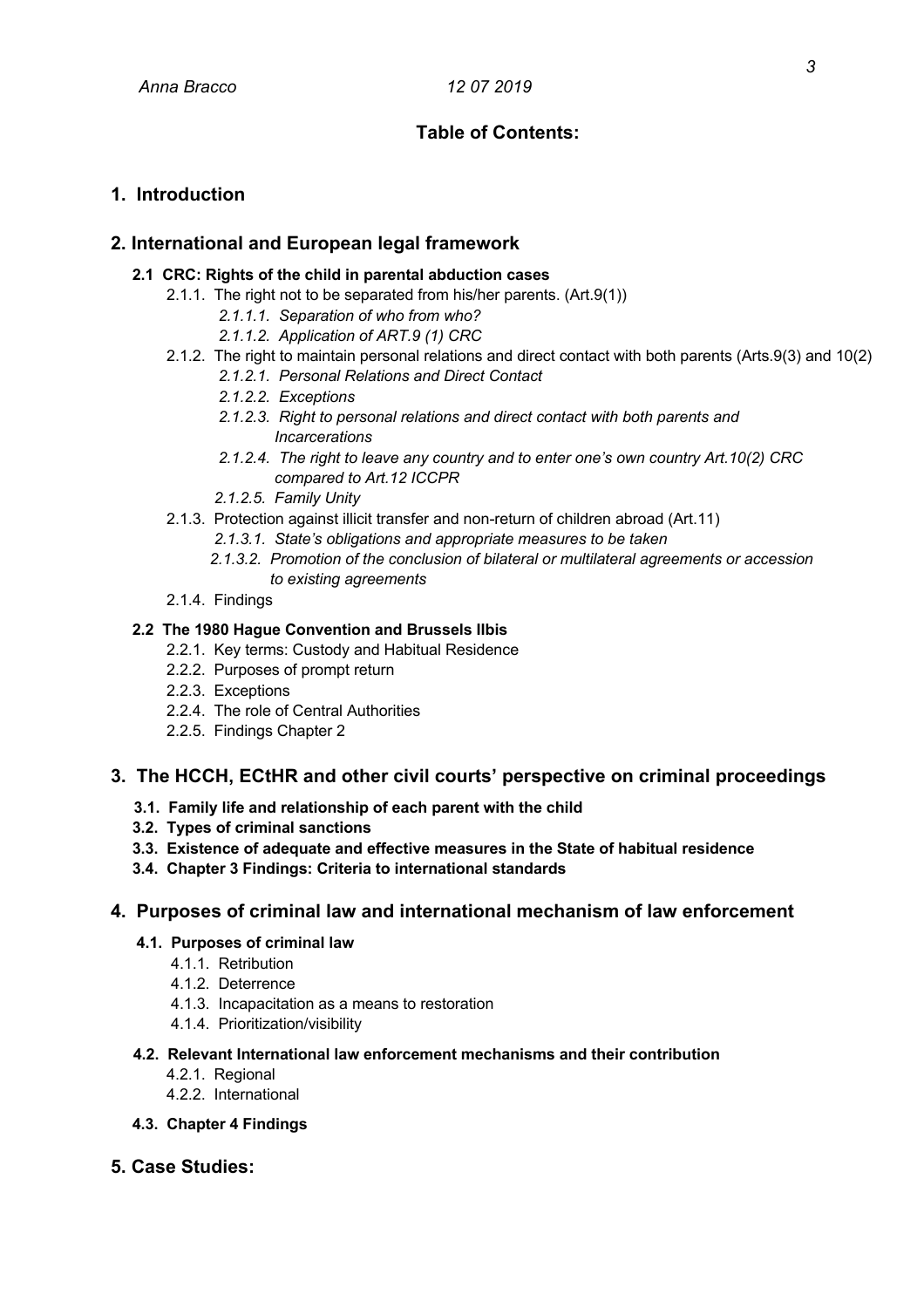### **5.1. Italy**

- 5.1.1. What constitutes a criminal offence in cases of child abduction
- 5.1.2. Types and length of sanctions
- 5.1.3. Powers of the prosecutor
- 5.1.4. Compliance with the criteria set out in Chapter 3

### **5.2. England and Wales**

- 5.2.1. What constitutes a criminal offence in cases of child abduction?
- 5.2.2. Types and length of sanctions
- 5.2.3. Powers of the prosecutor
- 5.2.4. Compliance with the criteria set out in Chapter 3

### **5.3. Chapter 5 Findings**

### **6. Conclusions and Recommendations**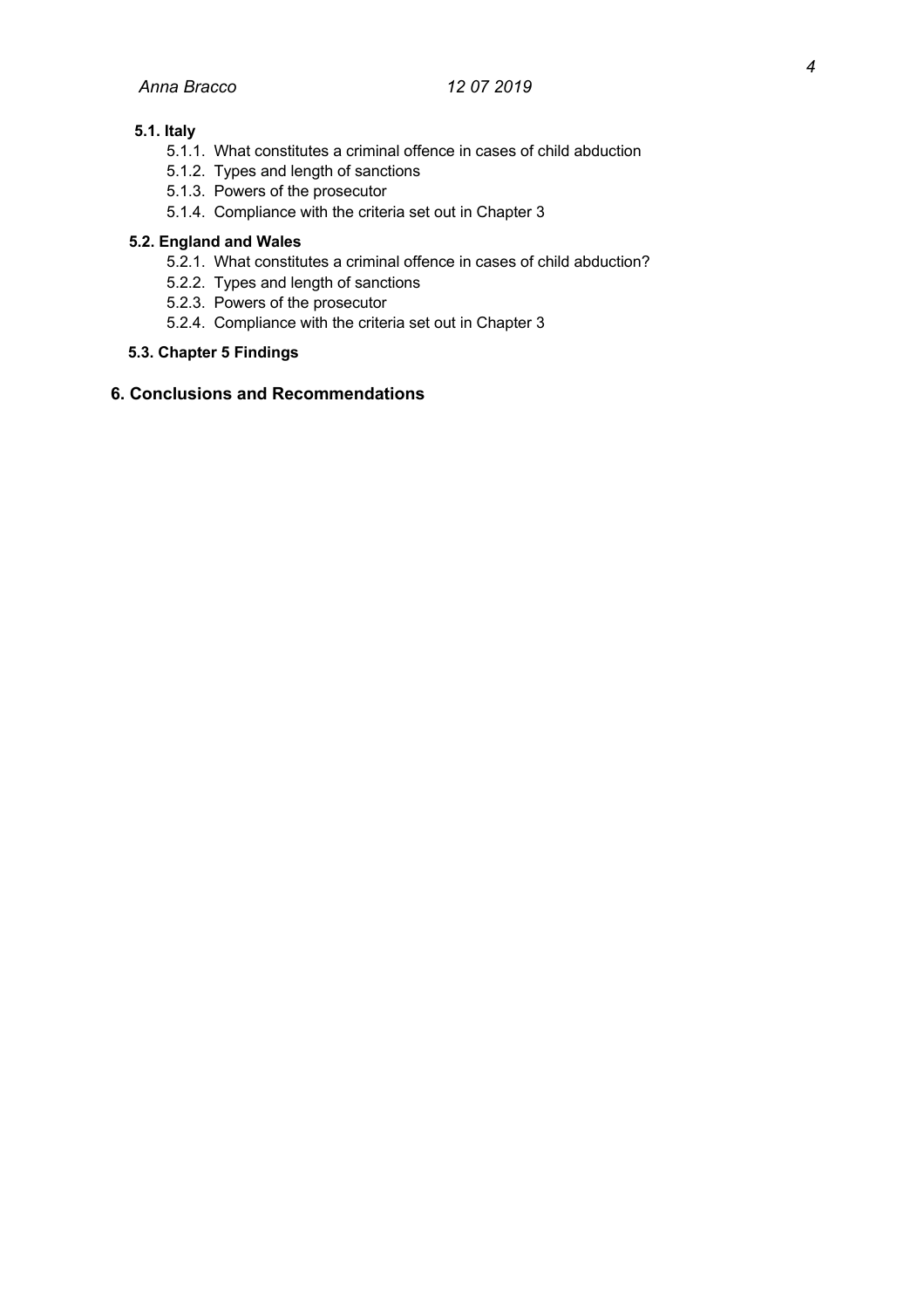### **Overview of Main Findings**

The impact of criminalization of child abduction on the right of the child to maintain personal relations with both parents is tightly linked to the operation of elements of both civil and criminal law in each State. But while the return of the child can be ensured with criminal law severe enforcement measures, the right of the child to maintain personal relations with both parents does not enjoy such treatment. In fact, if the child was returned against the will of the taking parent by virtue of the use of coercive measures, the child and the parent would necessarily be separated, unless she/he decides to accompany her. On the contrary, if the return of the child was refused because she would suffer from psychological harm or otherwise be placed in an intolerable situation upon return - due to a separation from the primary carer - Article 13(1)(b) would protect their relationship. But again, the right of the child to maintain personal relations with both parents would not be fulfilled. As a consequence, the assumption that the return of the child to her country of habitual residence creates the best circumstances for the realization of the right in question, is true only if the taking parent accompanies her.

From the analysis carried out in this paper, it is clear that structural characteristics of different legal traditions might affect the results that the criminalization of an offence can have. The differences in legal traditions between States can alter the outcome of return proceedings, making the child's right to personal relations with both parents uncertain. Furthermore, what is of utmost importance for the right of the child in question, is the interaction between the operations of different legal systems. Such interaction occurs when a child is abducted from a common law to a civil law legal system, and vice-versa. In fact, while in civil law countries, serious crimes are prosecuted *ex officio* but can have higher thresholds for triggering custodial sentences, in common law systems, the prosecutor has discretion on all crimes and can apply custodial sentences when it considers the offence 'serious enough'. As a consequence, the return of the child is definitely better guaranteed under common law systems, because it is possible to resort to all types of criminal law measures to enforce such return, whether the taking parent is willing or unwilling to go back. However, the right of the child to maintain personal relations with both parents can be said to be generally better ensured by civil law systems, because of the high threshold required to impose custodial sentences. The reduced use of custodial sentences makes Article 13(1)(b) defence less likely to be raised, while maintaining the option of the use of coercive measures in more difficult cases. Indeed, the criminalization of international parental child abduction in civil law countries can be seen as aiding the full realization of the right of the child to maintain personal relations with both parents. Criminalization in common law countries is, instead, to be considered an obstacle as it is more likely to lead to a separation between the abductor and the child.

The situation is different when it comes to very serious cases of international parental child abduction. For example, when the taking parent absconds with the child, the ready availability of severe criminal sanctions might be an advantage. When a child is abducted from a civil law country to a common law country and absconds there, the civil law jurisdiction might have to resort to criminal law cooperation systems such as Europol, SIRENE or Interpol to discover the whereabouts of the child, as they do not require the institution of criminal proceedings for their operation. Before the offence reaches the threshold for which a custodial sentence can be imposed – which enables the issuing of a European Arrest Warrant - it can take a considerable amount of time. As "the passage of time can have irremediable consequences for relations between the child in question and the parent who does not live with him or her"<sup>1</sup>, the swiftness of the measures taken is pivotal. As a consequence, in very serious cases, both the return of the child and her right to maintain personal relations with both parents are better guaranteed in common law systems. The latter generally provide for severe sentences available at the discretion of the prosecutor, on a case by case basis. Severe sentences can trigger the activation of extradition procedures in a reasonable amount of time, whereby the taking parent will be forced to accompany the child back to the country of habitual residence. In this context, it is clear that, for the most complicated cases, criminalization in common

<sup>1</sup> *Tonello v. Hungary,* (App. no. 46524/14) - para. 66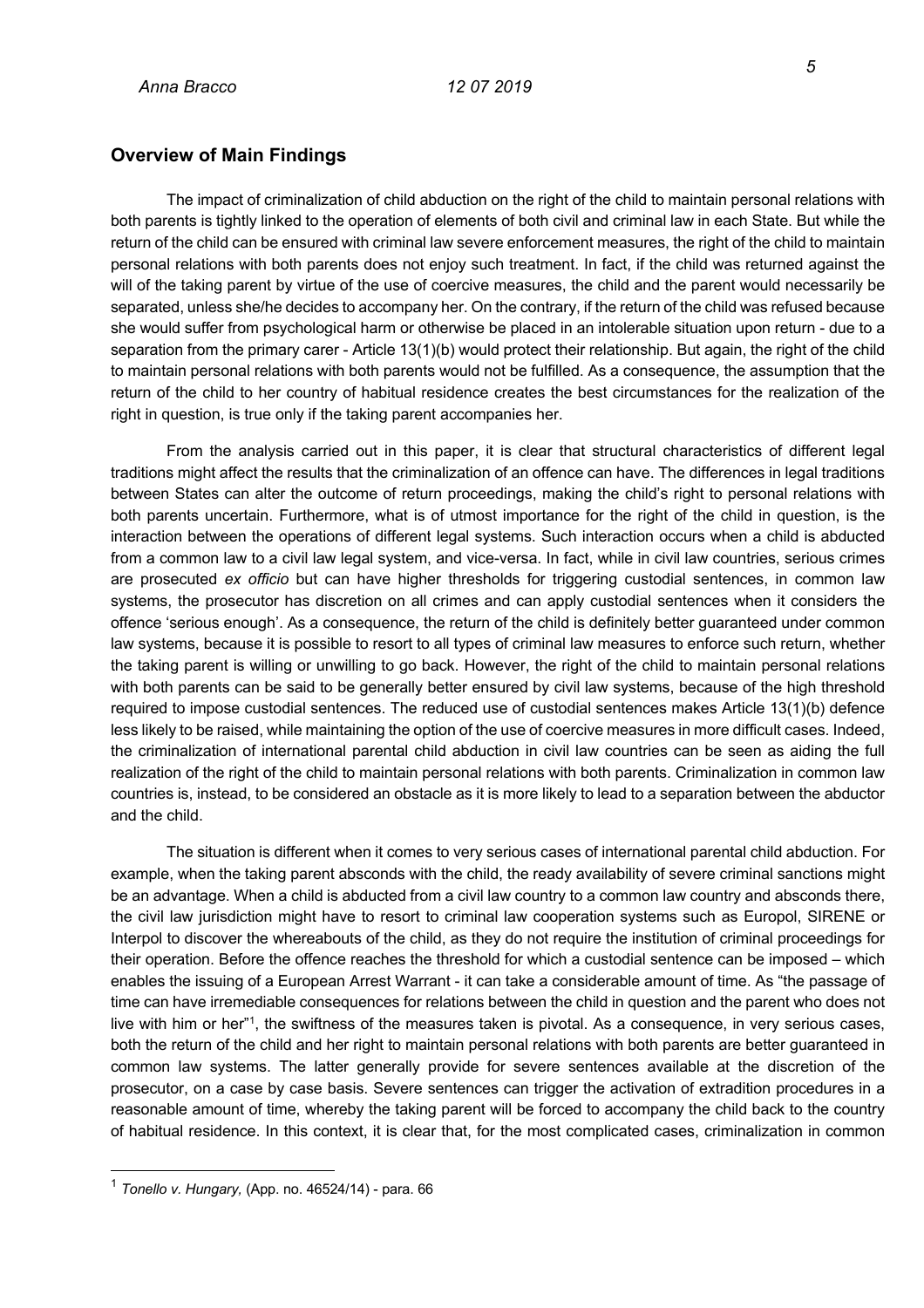law countries is conducive to the child's enjoyment of her right to maintain personal relations with both parents, representing an expedient rather than an obstacle.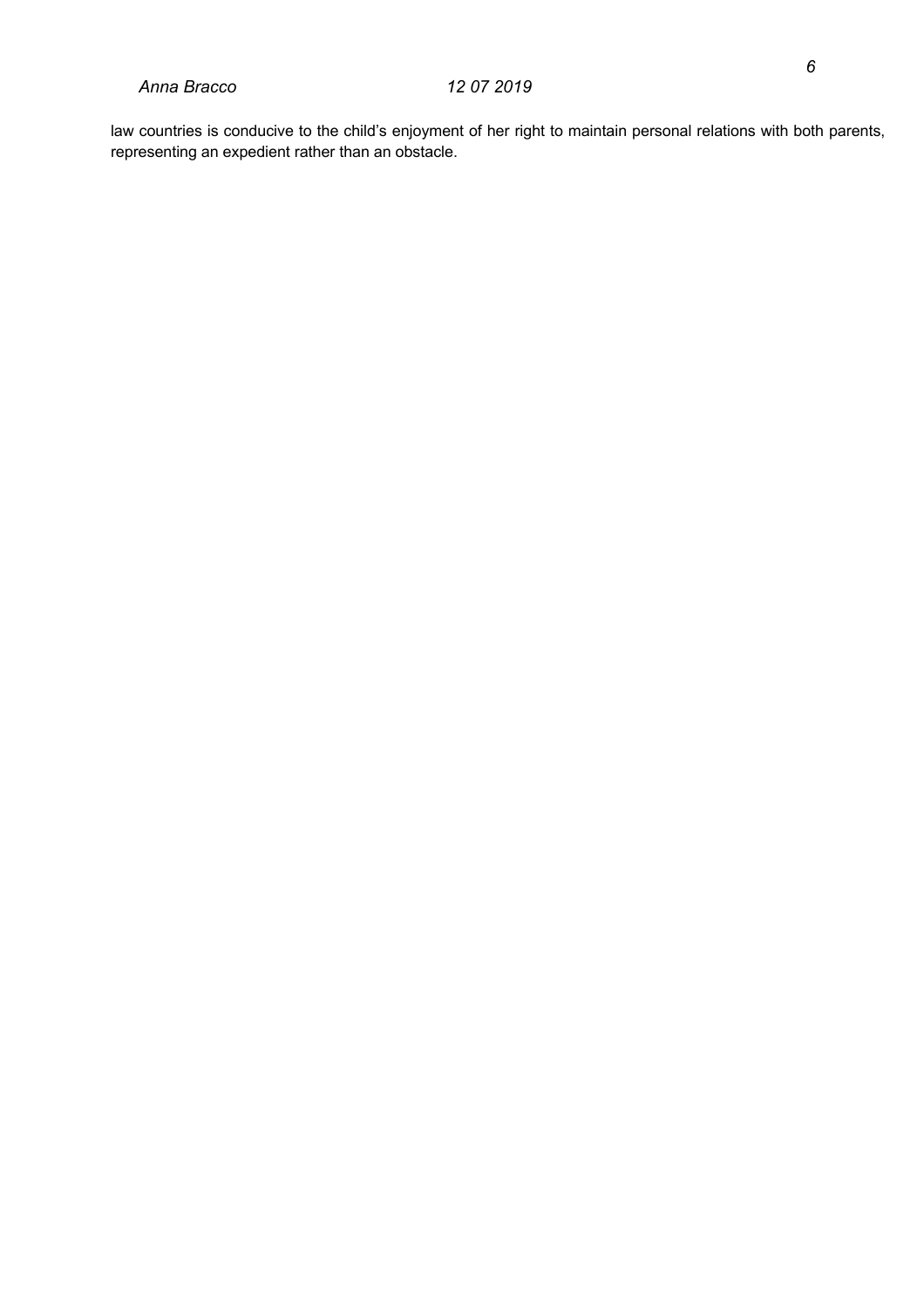### **Executive summary**

This paper shows that the right of the child to maintain personal relations and direct contact with both parents is realized when the members of the nuclear family all live in the same State. This is due to the fact that personal relations constitute a pivotal element for the harmonious development of the child, and they should not be sacrificed in any way. For this reason, children subject to international parental child abduction should be returned to their country of habitual residence, favouring a return of the taking parent too. Given this assumption, the paper continues the discussion in relation to the impact of criminalization on the return of the child.

The Hague Convention attempts to secure the return of the child through a return mechanism. Such mechanism has both a restorative and a deterrent role. This is because, by restoring the *status quo ante* it also discourages would-be-abductors from engaging in the practice. The Hague Convention has definitely solved many cases of child abduction by providing redress to the left-behind parent and by also fully realizing the best interests of the child. However, Chapter 3 shows how the imposition of criminal proceedings on the taking parent in the country of habitual residence has impacted the return of the child very differently, depending on the circumstances of the case.

The civil courts' considerations on such circumstances mainly concern three subject matters: first, the family life situation of the child, its characteristics, and the relationship of each of the parents with the child; second, the types of sanctions potentially imposed on the taking parent upon return; and third, the availability of adequate protective measures in the requested State. In looking at the first and second subject matters, if issues related to criminal proceedings trigger the Article 13(1)(b) defence, some judges are considering the third subject matter. This third checking is to ensure that, in the individual case under consideration, the Convention's presumption about the best interests of the child is to be challenged. From the analysis of the selected jurisprudence the paper draws three criteria that national criminal law should meet not to trigger Article 13(1)(b). These criteria are: refraining from imprisoning primary carers, providing for a range of sanctions from moderate to severe, and providing the figure of the prosecutor with informed discretion, in order to be able to drop charges in case they are impeding the return of the child.

The paper analyses the ways in which criminal law can, on its side, contribute to the enforcement of the child's return to her country of habitual residence. It is argued that criminal law can play a retributive, deterrent, restorative and prioritizing role in the context of child abduction. These criminal law purposes are discussed in relation to the objectives of the Hague Convention to show their potential added value. At the international level, criminal proceedings can enable the activation of law enforcement mechanisms such as the European Arrest Warrant and Interpol's red notice. The paper discusses other international mechanisms that, despite falling under the 'law enforcement mechanisms' category, are actually criminal law cooperation systems that do not require the institution of criminal proceedings.

At the national level, the added value of criminal proceedings is determined by the State's national law's compliance with the criteria derived by the jurisprudence analysed in Chapter 3. The two case studies demonstrate to comply with the standards in different ways. In fact, while England has a common law legal tradition, Italy has a civil law tradition, and this difference impacts the way in which offences are dealt with. On one hand, the Italian system demonstrates to comply only in part with the said standards. In fact, the law does not allow the imprisonment of the parent in any case. This characteristic fulfils the first criterion (i.e. refraining from imprisoning primary carers) by default but makes the second criterion (i.e. providing for a range of sanctions from moderate to severe) fulfilled only in part. This is because the State is lacking the most severe of the sanctions available to States to be used in emergency cases. A parent can be sentenced to imprisonment only if found guilty of kidnapping, for which the law sets an extremely high threshold. For this reason, the possibility of issuing an Arrest Warrant also becomes very unlikely. The system, however, provides for alternative measures to detention and coercive measures to be applied as a last resort, in both incoming and outgoing cases. Finally, concerning the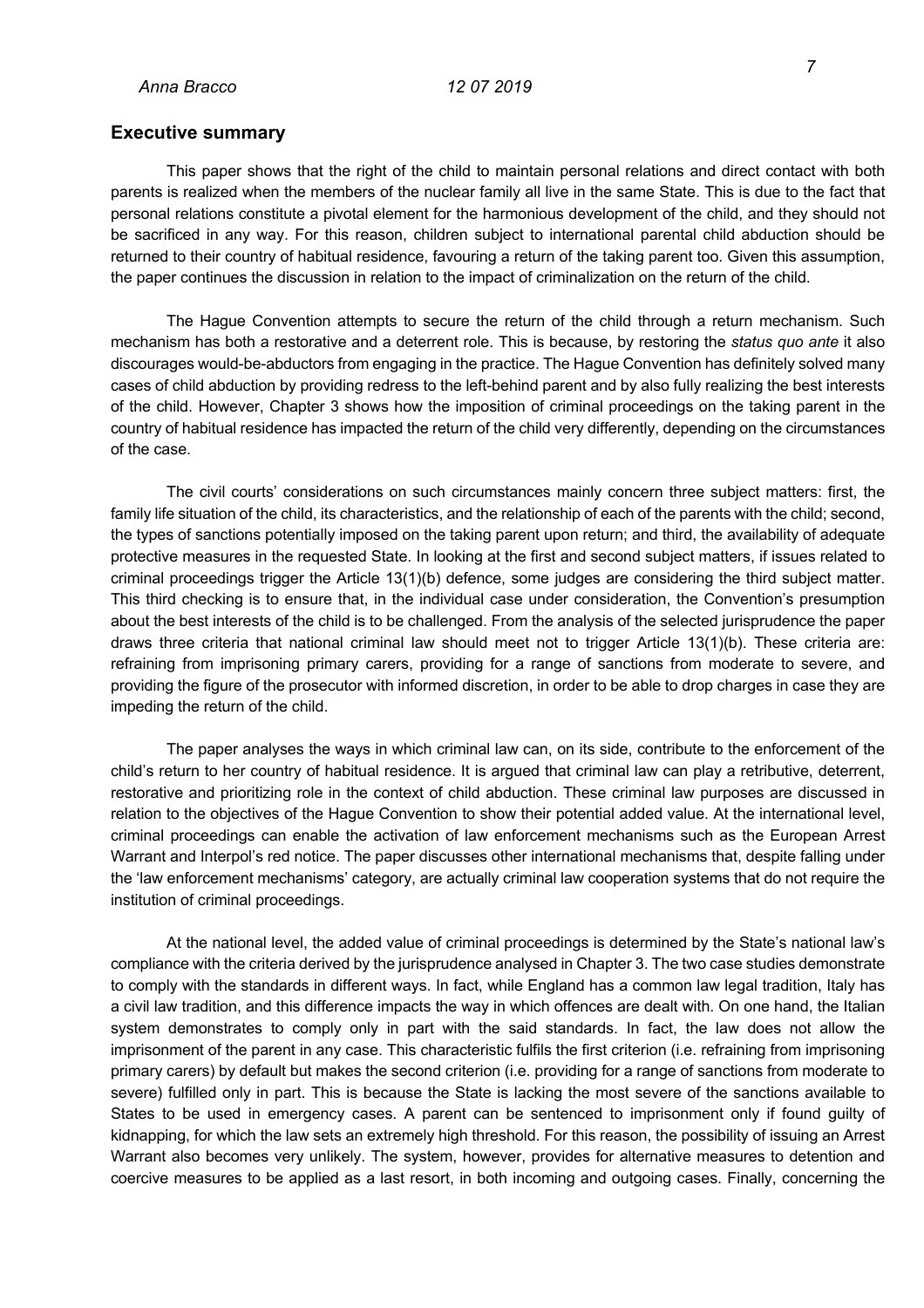third criterion (i.e. providing the figure of the prosecutor with informed discretion), although the prosecution of the offence *ex officio* does not allow any flexibility on the part of the prosecutor, it does not really make a difference because imprisonment is never an option.

On the other hand, the English system is found to fully comply with the standards. The first criterion is fulfilled by virtue of the third. In fact, judicial authorities (i.e. judges and prosecutors) must take the best interests of the child as a paramount consideration in all decisions affecting them, by law. In so doing, the prosecutor has full discretion in the prosecution of offences and case law demonstrates that imprisonment of a primary carer is almost never the case. However, the law does provide for imprisonment, as the most severe form of sanction, followed by a range of more moderate sanctions. Among the least intrusive sanctions there are civil fines, which are the most widely used. Then criminal law provides for community service when imprisonment is not considered necessary. Furthermore, the law allows coercive measures for emergency cases, used either to enforce a return order or to physically deter a taking parent caught in the act of committing child abduction. In this way, also the second criterion is satisfied.

Concerning the impact that criminalization of child abduction has on the right of the child to maintain contact with both parents is thus different in the two countries. In Italy, the impact can be said to be medium. The criminal law aim of retribution is satisfied in as far as the system provides for moderate criminal sanctions, and retribution does not necessarily require imprisonment to be effective. The aim of deterrence is not fulfilled in practice, because there is not even the threat of imprisonment and the majority of cases are dismissed. The aim of restoration through incapacitation can be said to be realised, in the sense that, in emergency situations, coercive measures can be applied to enforce the return order or to physically deter a taking parent caught in the act of committing the offence. The aim of prioritization, instead, is not fulfilled because, to issue a European Arrest Warrant, child abduction must satisfy the definition of kidnapping which has an arguably high threshold. So, *per se*, the criminalization of child abduction does not make the offence a priority. As a consequence, the Italian system benefits only from two out of four possible contributions that criminal law could make. These two contributions are retribution and restoration. Thus, the impact of criminalization of child abduction on the return of the child is medium, but positive. Its impact on the right of the child to maintain contact with both parents is positive in outgoing cases, because of the existence of coercive measures, and can be either positive or negative in incoming cases. This depends on the taking parent's decision of whether to return with the child or not.

In England, the impact of criminalization is greater. In fact, the criminal law aim of retribution is realised in terms of the range of criminal sanctions available. The aim of specific deterrence is not realized because not all taking parents are punished, but general deterrence can be said to be satisfied because of the threat of the severe sanctions available and applied when necessary. Restoration through incapacitation is also realised by virtue of the coercive measures available and the conditions under which they can be applied. Finally, the aim of prioritization is fulfilled due to the discretion of the prosecutor to adapt criminal sanctions to any kind of case, disposing of a range of moderate and severe measures. As a consequence, England enjoys all the four benefits of criminal law. The impact of the criminalization of child abduction on both the return of the child and her right to maintain personal relations and direct contact with both parents is considered to be positive. The only instance in which issues might arise, is in serious outgoing cases when the taking parent is charged with imprisonment upon return. However, the fact that England uses, recognises and enforces undertakings, allows for criminal charges to be dropped when they constitute an impediment for the child's return.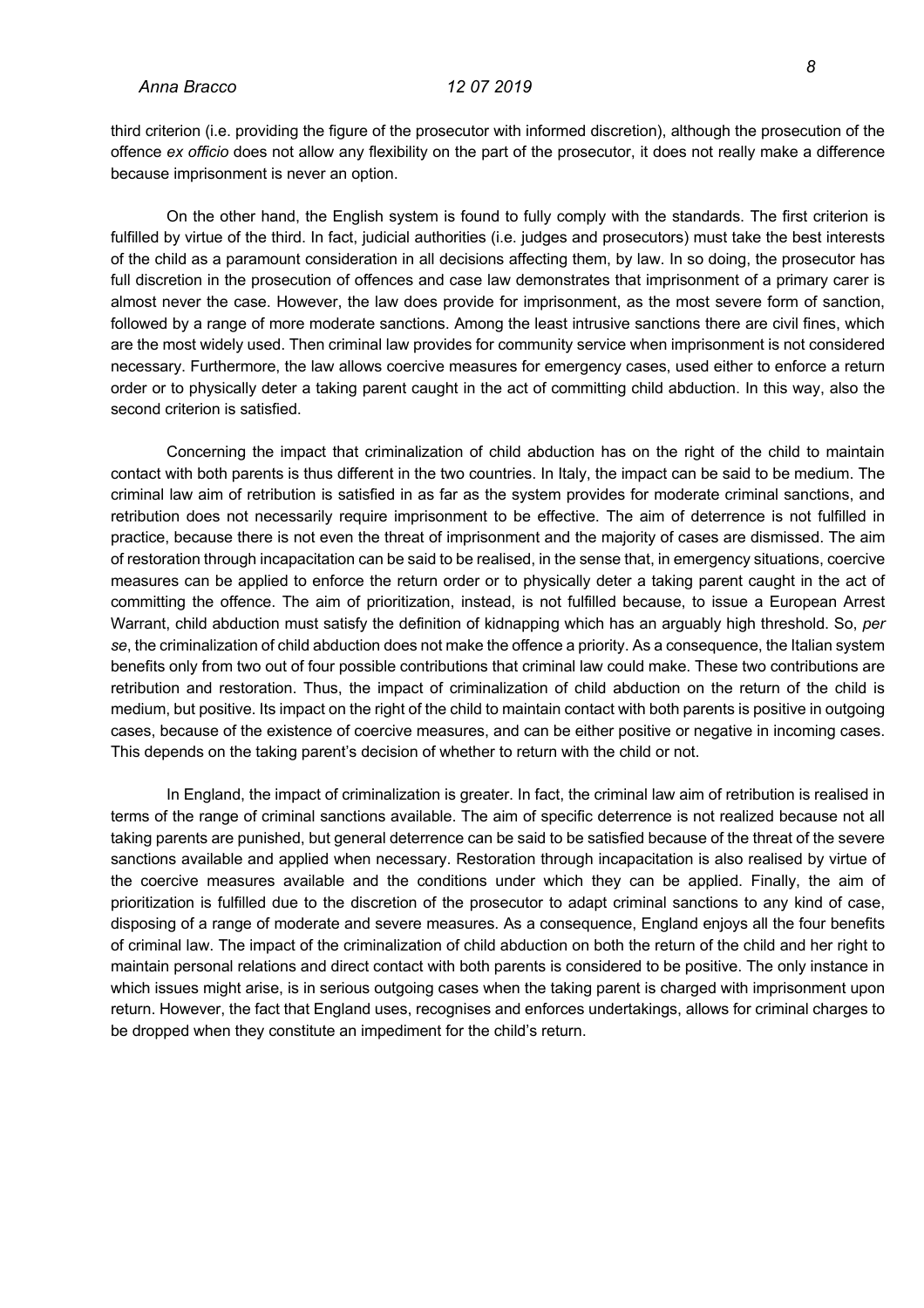There are many different types of child abduction. For the purpose of this paper, the latter term represents a specific type, namely 'international parental child abduction'. The phenomenon often has its roots in complicated reasons, which are hardly ever the same. It is definitely favoured by globalization, the ease of communication and the massive immigration waves that have resulted in an increase of families with transnational elements. When these couples enter a crisis and decide to separate, "the custody of children often turns in a paternalistic fight over ownership"<sup>2</sup>. International parental child abduction is a widely unknown phenomenon to the general public and there is no agreed definition of this practice. For the purpose of this paper, child abduction<sup>3</sup> occurs when one parent decides to leave the country of habitual residence of the family and move to another with the child, without duly informing the other parent and getting the necessary legal clearing for relocation. The terminology used to refer to the former parent will be: 'taking parent'. To refer to the latter the term 'left-behind parent' will be used.

The breakdown of the family undoubtedly affects all its members in a negative way. However, the divorce and custody proceedings often risk overshadowing the fact that the ultimate victim of child abduction is the child<sup>4</sup>. The *United Nations Convention on the Rights of the Child<sup>5</sup> represents the recognition of the international* community that the child has inherent rights and dignity, independently from her<sup>6</sup> parents. Clearly, this creates a tension, because, at the same time, children are mostly dependent from their parents, who both have common responsibilities for their upbringing and development<sup>7</sup>. In fact, child abduction violates the respectful recognition of the selfhood of a child, and has its roots in notions of exclusive "rights" to a child, rather than shared responsibilities<sup>8</sup>.

The UNCRC establishes that in all actions concerning children, their best interests should be a primary consideration<sup>9</sup>. The child's best interests is a horizontal concept that cross-cuts all the rights of the Convention. In child abduction, it is particularly relevant the fact that, for the full and harmonious development of her personality, the child should grow up in a family environment<sup>10</sup> and she shall enjoy the right to know and be cared for by her parents<sup>11</sup>. As a consequence, in principle, separation of the child from one or both her parents qualifies as an interference with their right to respect for family life<sup>12</sup>. However, the Convention recognises that couples do separate<sup>13</sup>. In that case, the UNCRC is based on the assumption that maintaining personal relations and direct contact with both parents is in the best interest of the child<sup>14</sup>. In the case of child abduction, many taking parents

<sup>&</sup>lt;sup>2</sup> Australian Family Law Council, "International Parental Child Abduction", 2018. - p. 4. [Available at: https://www.ag.gov.au/FamiliesAndMarriage/FamilyLawCouncil/Documents/International%20Parental%20Child% 20Abduction.pdf ].

<sup>3</sup> [Hereinafter: child abduction].

<sup>4</sup> Kruger, T. "International Child Abduction: the Inadequacies of the Law". Hart Publishing Ltd., 2011 - p. 27.

<sup>5</sup> UN General Assembly, *Convention on the Rights of the Child*, 20 November 1989, United Nations, Treaty Series, vol. 1577 - [Hereinafter: UNCRC].

 $6$  For convenience, this paper is going to refer to the child with the feminine pronoun.

<sup>7</sup> *See* UN General Assembly, *supra* note 5, Art. 18(1).

<sup>8</sup> Australian Family Law Council "Parental Child Abduction", 1998. [Available at:

https://www.ag.gov.au/FamiliesAndMarriage/FamilyLawCouncil/Documents/Parental%20child%20abduction.pdf ] <sup>9</sup> *See* UN General Assembly, *supra* note 5*,* Art. 3.

<sup>10</sup> Ibid., Preamble.

 $11$  Ibid., Art. 7.

 $12$  ibid., Art. 16 in conjunction with Art. 9(1).

<sup>13</sup> Ibid., Art. 9(1).

<sup>14</sup> Ibid., Art. 9(3) and 10(2) UNCRC; *See also*: Doek, J., "A Commentary on the United Nations Convention on the Rights of the Child, Articles 8-9: The Right to Preservation of Identity and The Right Not to Be Separated from His or Her Parents". Brill | Nijhoff, 2006 - p.18.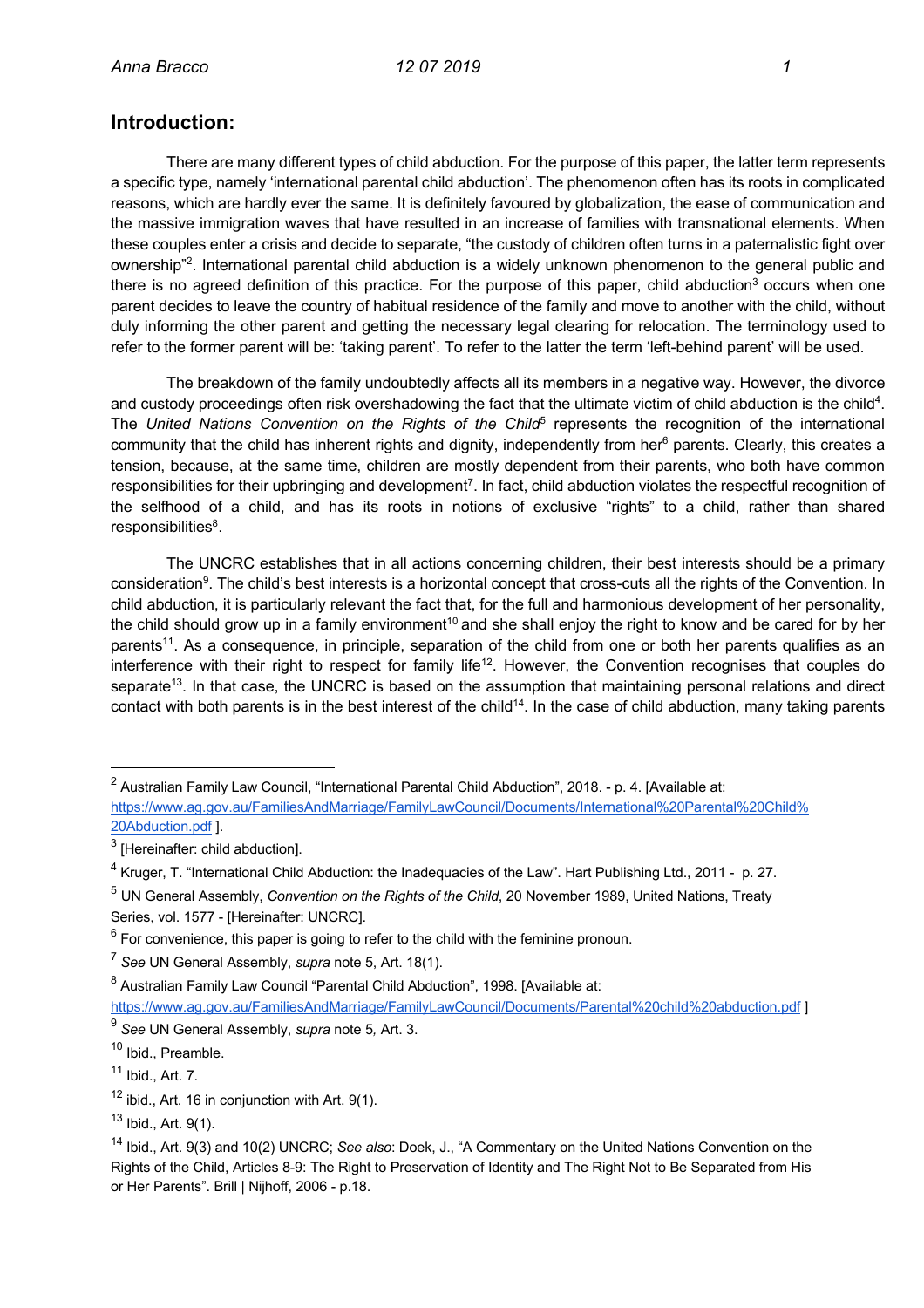act with the aim of denying the other parent contact with his/her own child, without realizing that they are mainly denying their child of a full and harmonious development<sup>15</sup>.

In this context, States, as the basic guarantors of human rights protection, are faced with a situation that is extremely challenging to resolve in a satisfactory way. While all agree that the best interests of children should be guaranteed, it is not easy to draft rules that do precisely that.

Historically, States refused to intervene in matters involving the family even when individuals sought help, protecting the private sphere of the family from the State's reach<sup>16</sup>. Private international law has attempted to solve cross-border family disputes by providing for a cooperation system that could facilitate State intervention in such hostile family matters. The Hague Conference on Private International Law<sup>17</sup> has drafted what is still today the only international instrument that provides for a remedy to child abduction cases. Such instrument is the *1980 Hague Convention on the Civil Aspects of International Child Abduction*18. The Convention is based on the assumption that, in cases of child abduction, the best interests of the child generally lies in her prompt return to the country of habitual residence. The prompt return of children aims at re-establishing the status quo before the child was abducted and the contact between the left-behind parent and the child. There are only a few restricted exceptions to the prompt return of the child. These exceptions include the situation in which the child, upon return, would suffer psychological harm or otherwise would be placed in an intolerable situation. The Hague Convention, although far from uncriticized, is generally regarded as quite successful.

In recent decades, States have largely taken a more protective and often punitive posture in family matters. While the doctrine of family privacy once trumped State intervention, today States criminalize many behaviours pertaining to the private sphere<sup>19</sup>. Child abduction is one of those behaviours that is highly criminalised by many States in the world, and by the majority of European States. Such criminalization can have a negative impact on the return of the child under the Hague Convention. This is because if the State of habitual residence of the child criminalizes child abduction, the taking parent can risk imprisonment, which would lead to an unavoidable separation from the child. This scenario would mean re-incurring in the circumstances in which the child's rights to non-separation and contact with both parents are not fulfilled. In certain circumstances, the separation could be so harmful for the child to give rise to an exception to return under the Hague Convention. As States are required to give the best interests of the child a primary consideration, why do many of them criminalize child abduction? There must be some added value in doing so.

This paper aims at answering the following question: what is the impact of the criminalization of child abduction on the child's right to maintain personal relations with both parents? The discussion will be divided into four chapters. The first, will analyse the relevant international legal framework, mainly constituted by the UNCRC and the Hague Convention. The chapter will examine the circumstances under which the child's right to personal relations and direct contact in child abduction is better fulfilled. Then it will turn to a detailed analysis of the Hague Convention system, outlining its purposes and main features, including the return mechanism and its exceptions. The second chapter will discuss how civil courts see the presence of criminal proceedings against the taking parent in the country of habitual residence. From these considerations, it will become clear under what circumstances criminal proceedings are considered an impediment or, on the contrary, a positive expedient for ordering and enforcing a return of the child. According to the findings of this chapter, the three criteria that national criminal law should meet in order not to obstacle the return of the child will be identified. The third chapter will discuss how criminal law can contribute to enhance the chances of the child's return. After a thorough analysis of the purposes

<sup>15</sup> *See* Kruger, *supra* note 4, at 58.

<sup>16</sup> *Smith v. Org. of Foster Families for Equal. & Reform*, 431 U.S. 816, 1977; *Prince v. Massachusetts,* 321 U.S. 158, 166 (1944).

<sup>&</sup>lt;sup>17</sup> [Hereinafter: HCCH].

<sup>18</sup> Hague Conference on Private International Law, *Hague Convention on the Civil Aspects of International Child Abduction*, 25 October 1980, Hague XXVIII - [Hereinafter: Hague Convention].

<sup>&</sup>lt;sup>19</sup>Stoever, J. K., "Mirandizing Family Justice", 39 HARV, J.L. & GENDER 189, 2016.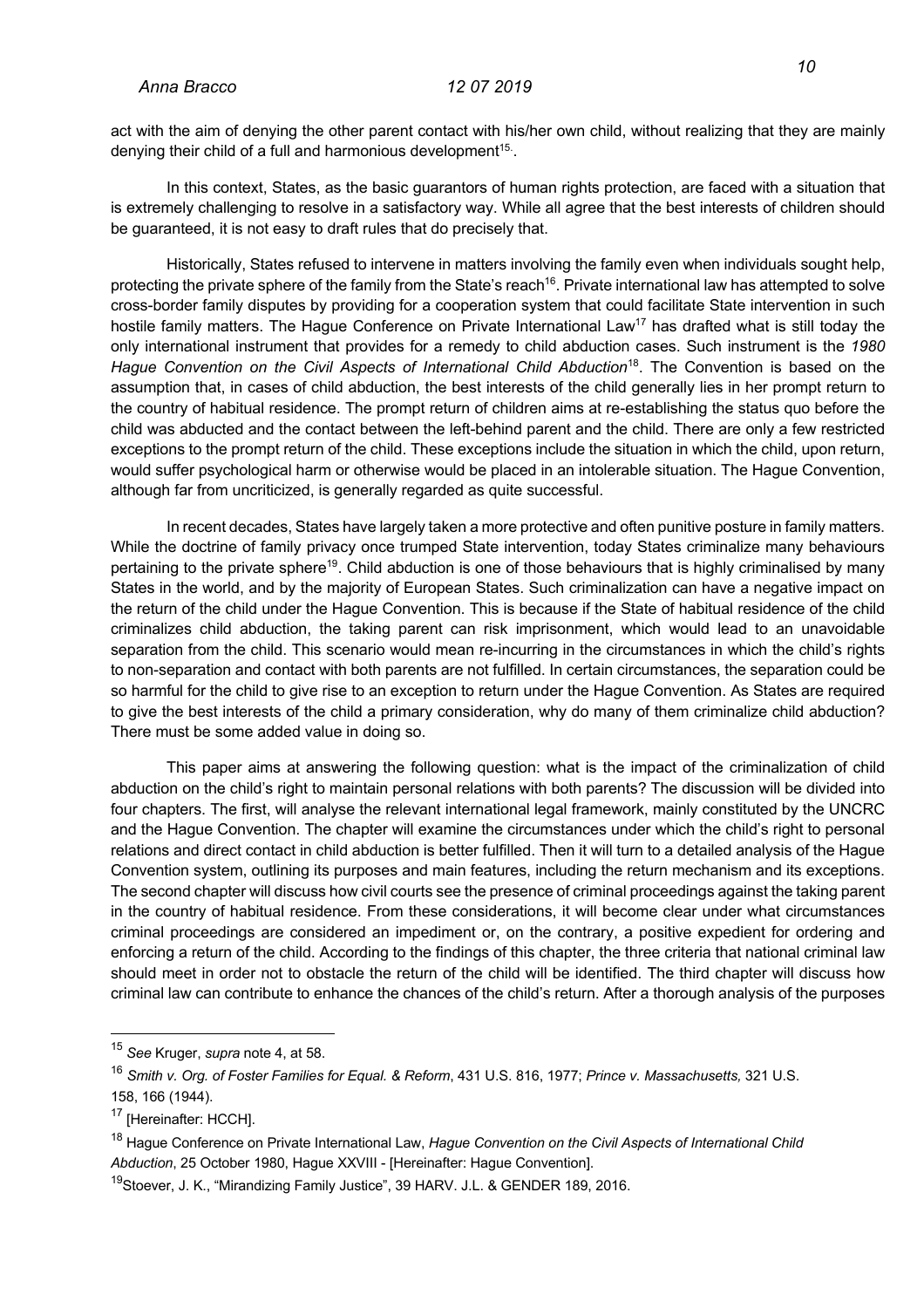of criminal law, the chapter will turn to explain what international law enforcement mechanisms are made available by instituting criminal proceedings. Finally, the fourth chapter will consider two case studies: Italy and England. The discussion will be focused on analysing these two State's compliance with the criteria set out in chapter two. In so doing, the added value of criminalization in each selected case study will emerge. Thus, it will be shown in what ways criminalization impacts the return of the child.

The conclusion will address the research question by arguing that the impact of criminalization on the child's right to maintain personal relations with both parents largely depends on the criminal law of each State. Importantly, it will be shown in what ways the criminalization of child abduction differently impacts the return of the child and the right in question. The interaction between different legal traditions make the impact of criminalization very diverse. In standard outgoing<sup>20</sup> cases, the criminalization of child abduction has a positive impact on children's rights when the requesting State<sup>21</sup> is a civil law country and the requested State is a common law country. This is because their right to maintain contact with both parents is better protected than if the requesting State was a common law country and the requested State a civil law one. Conversely, in more serious cases, the right of the child in question is better protected under the latter scenario.

### **2. International and European legal framework**

### **2.1. CRC: Rights of the child in parental abduction cases**

The Preamble of the CRC establishes certain underlying principles that should always be taken into consideration when applying the rights set forth in the Convention. Among the most relevant to international child abduction there is the recognition of the family as the child's ideal environment for her full and harmonious development<sup>22</sup>. As the phenomenon under consideration involves a situation in which the child does not benefit from the latter condition anymore, this section is going to discuss the rights of the child that are mostly affected, namely: the right not to be separated from parents (Article 9(1)), the right to maintain personal relations and direct contact with both parents (Articles 9(3) and 10(2)), and the right to protection against the illicit transfer and nonreturn of children abroad (Article 11). Importantly, due to the indivisible nature of human rights, these provisions must be read in light of the child's right to know and be cared for by her parents<sup>23</sup>, who have common responsibilities for her upbringing and development<sup>24</sup>. The discussion shall proceed in the order in which the selected articles are laid down in the CRC.

### 2.1.1. The right not to be separated from his/her parents (Art. 9(1)):

The text of Article 9(1) CRC reads as follows:

*"States Parties shall ensure that a child shall not be separated from his or her parents against their will, except when competent authorities subject to judicial review determine, in accordance with applicable law and procedures, that such separation is necessary for the best interests of the child.* 

 $20$  'Outgoing cases' refers to an abduction seen from the perspective of a country of habitual residence. If a child is abducted from State A to State B, this will be an 'Outgoing case' for State A and an 'Incoming Case' for State B.

<sup>&</sup>lt;sup>21</sup> If taking the example above, the 'Requesting State' refers to State A and the 'Requested State' refers to State B.

<sup>22</sup> *See* UN General Assembly, *supra* note 5, Preamble.

<sup>23</sup> Ibid., Art. 7.

<sup>24</sup> Ibid., Art. 18(1).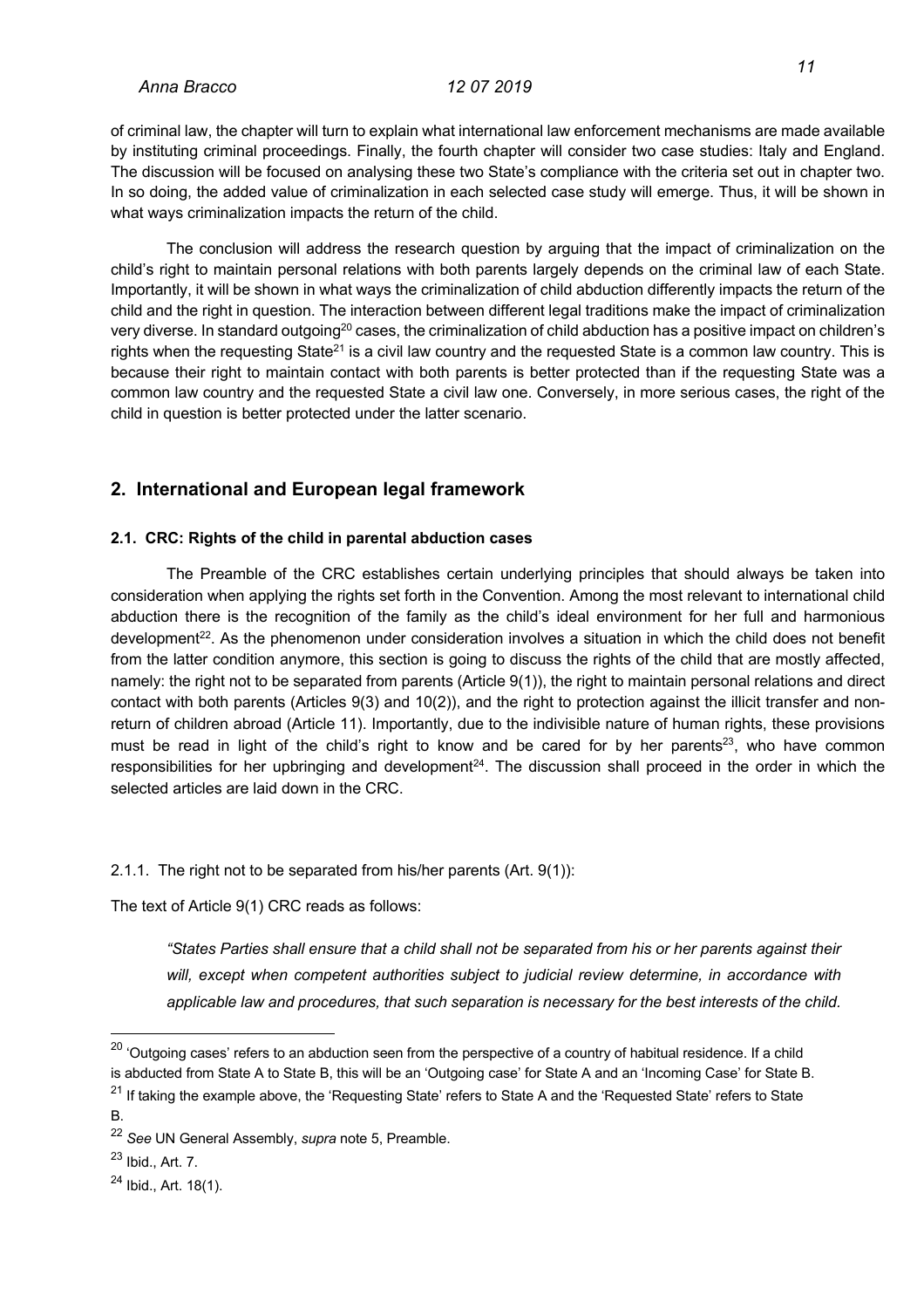*Such determination may be necessary in a particular case such as one involving abuse or neglect of the child by the parents, or one where the parents are living separately and a decision must be made as to the child's place of residence."*

The Article establishes that States Parties should take positive measures to prevent the separation of a child from her parents "against their will". It is interesting to note that the text of Article 9(1) initially adopted by the Working Group stated that "States Parties shall ensure that a child is not *involuntarily* separated from her parents"25. The replacement of the term 'involuntarily' with 'against their will' was not explained during the drafting of the Convention, but it is commonly thought to refer either to the parents and the child, or to one of them<sup>26</sup>.

From the wording of Article 9(1), it is clear that the right to non-separation is not absolute, as the separation can happen if determined by the competent authorities in the best interests of the child<sup>27</sup>. The provision includes two non-exhaustive situations in which separation from the parents can be deemed justifiable. The first is when the child is subject to abuse and neglect by the parents, and the second one concerns the decision on the child's residence when the parents are living separately<sup>28</sup>. The latter scenario applies to any divorce/separation and custody proceeding, implying that any unilateral decision by one of the parents is to be deemed illegal. In essence, the provision must be interpreted as establishing that any separation of the child from her parents must be qualified as necessary by the State to be in the best interests of the child and, as a consequence, any other person's decision on a separation is *prima facie* illegal and not in the child's interests. In principle, an unjustified separation of the child from one or both of her parents qualifies as an interference with their right to respect for family life29.

### *2.1.1.1. Separation of who from who?*

Article 1 CRC defines a child as "every human being below the age of eighteen years unless under the law applicable to the child, majority is attained earlier<sup>"30</sup>. However, despite the already agreed definition, the right to non-separation was originally supposed to concern only pre-school children. This is because it was already widely recognized "that early childhood is a crucial period for the sound development of young children and that missed opportunities during these early years cannot be made up at later stages of the child's life", as then later specified in General Comment no.  $7<sup>31</sup>$ . However, in contrast with some delegations arguing that older children cannot be awarded the same kind of protection as very young ones, the Working Group finally decided to oppose any distinction whatsoever of children by age, stating that the essential point was that separation of a child from his parents should not occur under any circumstances<sup>32</sup>.

Concerning the question of who the child should not be separated from, the first Polish draft of Art. 9 stated that the child should not be separated from her *mother*, save in exceptional circumstances33. Although child rearing

<sup>33</sup> Ibid., at 388.

<sup>&</sup>lt;sup>25</sup> Office of the United Nations High Commissioner for Human Rights, "Legislative History of the Convention on the Rights of the Child". Reference and Research Book News, Feb 2008, Vol.23(1) - para. 21.

<sup>26</sup> *See* Doek, *infra* note 14, at 22.

<sup>27</sup> Ibid., at 20.

<sup>28</sup> *See* UN General Assembly, *supra* note 5, Art. 9(1).

<sup>29</sup> Ibid., Art. 16.

 $30$  Ibid., Art. 1.

 $31$  UN CRC Committee, UNICEF and Bernard van Leer Foundation, "A Guide to General Comment 7: Implementing Child's Rights in Early Childhood". Bernard van Leer Foundation, The Hague, 2006. - p. 8; *See also*: UN CRC Committee, *General comment No. 7 (2005): Implementing Child Rights in Early Childhood*, 20 September 2006, para. 6. CRC/C/GC/7/Rev.1.

<sup>32</sup> *See* Office of the United Nations High Commissioner for Human Rights, *supra* note 25, at 398 - [Hereinafter: UNHCHR].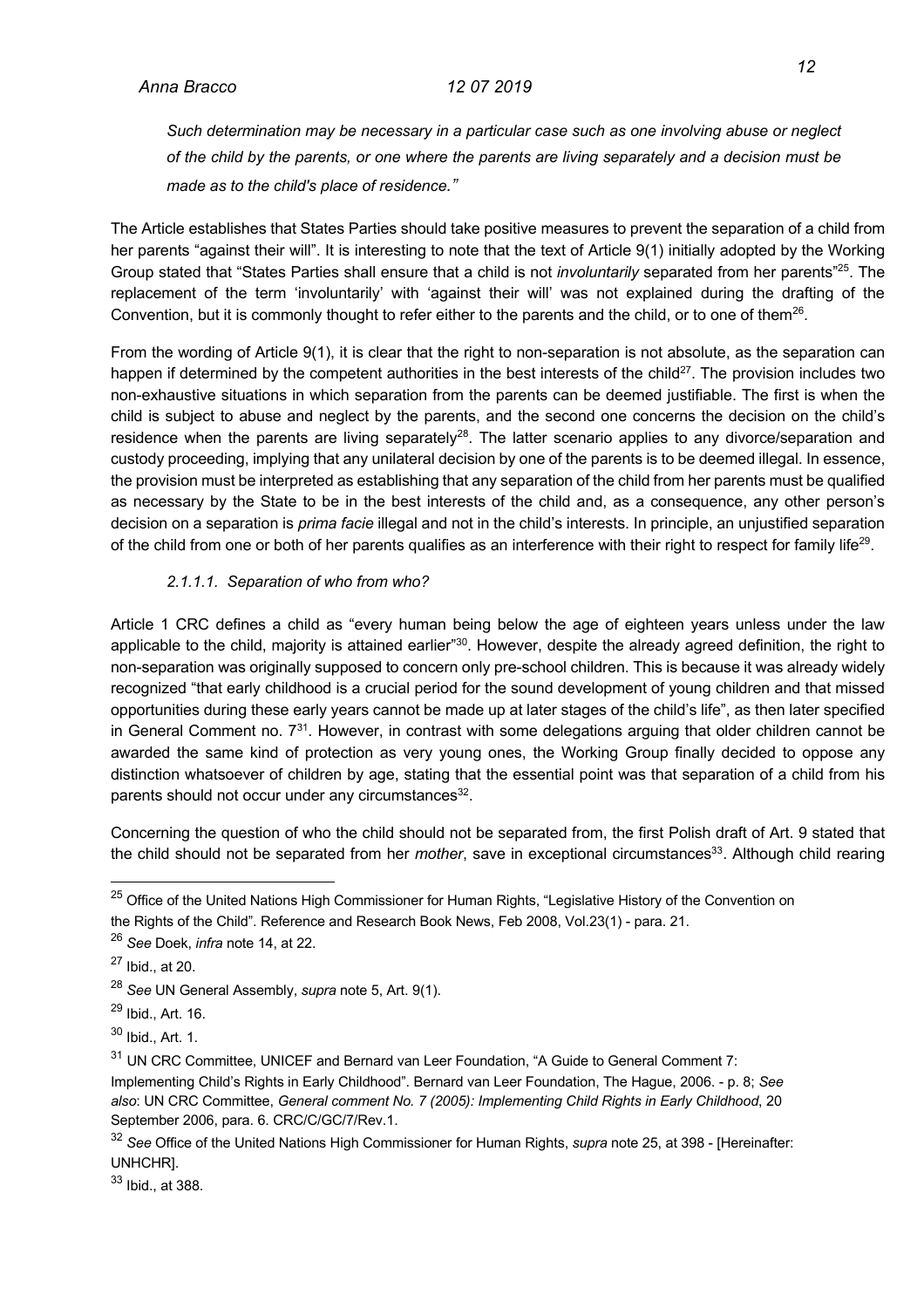responsibilities have been changing over time, it is usually the mother that tends to be the primary or the sole carer of the child. For this reason, a separation from her could lead, in extreme cases, to the placement of the child in alternative care. In less extreme cases this separation is nevertheless perceived as particularly detrimental for the child and as a disruption of her family life<sup>34</sup>. In this context, the Greek delegation, followed by many others, noted that the role of the father for the normal development of children had been underestimated and should be emphasized more<sup>35</sup>. This led to the replacement of the right of the child not to be separated 'from her mother' with the right not to be separated 'from her parents'. The equal importance of mother and father is re-stated in Article 18(1) UNCRC<sup>36</sup>, which implies that the child should not be separated from either parent, as it would not be in her best interests.

As it will become clear throughout the paper, in international child abduction cases the above discussions about the separation of young children from their primary carer are still very relevant. In fact, it is pivotal to remember that separation of the child from one of his parents not only takes place when one of them wrongfully removes or retains a child outside of her country of habitual residence, but also if, as a result of such an action, the abducting parent risks criminal prosecution in the requesting State, and thus also imprisonment.

### *2.1.1.2. Application of Art. 9(1) UNCRC:*

The legislative history of the UNCRC reveals that the content of Arts. 9 (separation from parents), 10 (family reunification) and 11 (international child abduction) was mainly discussed when drafting the right of the child not to be separated from his/her parents, and thus they share many links. This also means that many of the different issues addressed in these provisions were actually progressively raised throughout the drafting of the three of them. When dealing with the case of divorce/separation of the parents, the Minority Rights Group proposed to extend the endeavours of States to children who are kidnapped across international frontiers by a parent. In particular, they stressed the protection to be afforded to children kidnapped in circumstances where no court order on custody existed<sup>37</sup>. However, it was concluded that the national and international aspects of the separation from parents should be dealt with separately. The chairman of the open-ended Working Group made the following statement:

*"It is the understanding of the Working Group that Article 9 of this Convention is intended to apply to separations that arise in domestic situations, whereas Article 10 is intended to apply to separations involving different countries and relating to cases of family reunification38"*.

Irrespective of the geographical location, the child who is separated from one or both parents has the right to maintain personal relations and direct contact with both parents. This concept is first addressed in Art. 9(3) UNCRC and then reiterated in Art. 10(2) UNCRC, due to the drafters' intention to deal with domestic and international separations in two different provisions.

<sup>&</sup>lt;sup>34</sup> UNICEF, "The Implementation Handbook for the Convention on the Rights of the Child", United Nations Children's Fund, 2007. - p. 124. [Available at:

https://www.unicef.org/publications/files/Implementation\_Handbook\_for\_the\_Convention\_on\_the\_Rights\_of\_the Child Part 1 of 3.pdf ].

<sup>35</sup> *See* UNHCHR, *supra* note 25, at 390.

<sup>36</sup> *See* UN General Assembly, *supra note 5,* Art. 18(1).

<sup>37</sup> *See* UNHCHR, *supra* note 25, at 397.

<sup>&</sup>lt;sup>38</sup> Detrick, S., "A Commentary on the United Nations Convention on the Rights of the Child". The Hague: Martinus Nijhoff Publishers 1999 - p.170.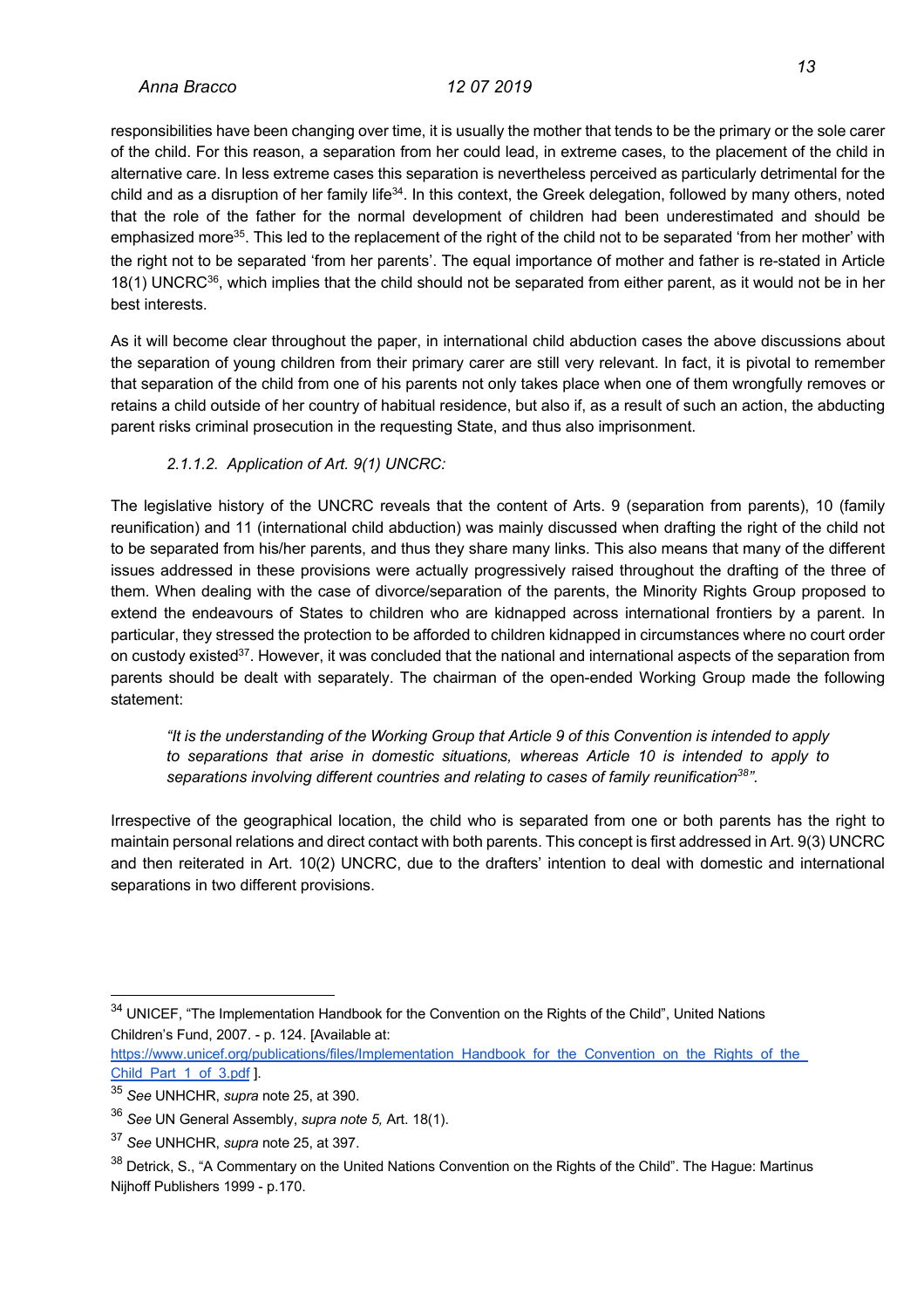2.1.2. The right to maintain personal relations and direct contact with both parents (Arts. 9(3) and 10(2) UNCRC):

Art. 9(3) UNCRC establishes that:

*"States Parties shall respect the right of the child who is separated from one or both parents to maintain personal relations and direct contact with both parents on a regular basis, except if it is contrary to the child's best interests".*

### Art. 10 UNCRC establishes that:

*"A child whose parents reside in different States shall have the right to maintain on a regular basis, save in exceptional circumstances personal relations and direct contacts with both parents. Towards that end and in accordance with the obligation of States Parties under article 9, paragraph 1, States Parties shall respect the right of the child and his or her parents to leave any country, including their 4 own, and to enter their own country. The right to leave any country shall be subject only to such restrictions as are prescribed by law and which are necessary to protect the national security, public order (ordre public), public health or morals or the rights and freedoms of others and are consistent with the other rights recognized in the present Convention".* 

During the drafting of Art. 10 UNCRC, the proposal by the Minority Rights Group to include international parental child abduction, was later backed up by the delegation of France and the United States, who stated that private family disputes which gave rise to the abduction of children across frontiers occurred more and more frequently and that no country could consider itself exempted. France argued that "preventive measures should be taken to impede that the UNCRC provisions be interpreted from a nationalistic point of view"<sup>39</sup>. Art. 10(2) was born out of these considerations. It is clear that the extent to which this provision is related to non-separation in the context of international child abduction is substantial, due to its explicit reference to Art. 9(1) and the circumstances under which it was discussed. As mentioned above, while Article 9(3) applies to the maintenance of personal relations and direct contact between children and parents who are separated within a State's jurisdiction, Article 10(2) addresses such right across international frontiers. There are clearly some differences in the wording of the two provisions. Nevertheless, the commentary in relation to Art.  $9(3)$  is of direct relevance to Art.  $10(2)^{40}$ .

### *2.1.2.1. Personal Relations and Direct Contact:*

Both Art. 9(3) and Art. 10(2) establish two interrelated rights: the right to maintain personal relations and the right to maintain direct contact on a regular basis. The difference between the two provisions lies in the geographical distance between the child and the parents and in the frequency of physical contact. In fact, under Article 9(3) there must be a presumption in favour of physical contact and personal relations, unless this would be contrary to a child's best interests. By contrast, the terms 'personal relations' and 'direct contact' under Art. 10(2) cannot by definition include physical contact<sup>41</sup>. This means that they must be extended to include non-physical forms of contact, such as via Skype, social media, email, phone, etc.<sup>42</sup>.

This is a crucial difference for the purpose of this paper, as what it is mainly lost in the event of an abduction is the right to 'personal relations on a regular basis' within the literal meaning and opportunities of Art. 9(3). Although no guidance is provided on the specific meaning and implications of this right alone, as separated from the right to

<sup>40</sup> Tobin, J., "The UN Convention on the Rights of the Child: A Commentary". Oxford University Press 2019 - p. 332.

 $42$  Ibid.,

<sup>39</sup> *See* UNHCHR, *supra* note 25, at 397.

<sup>41</sup> Ibid.,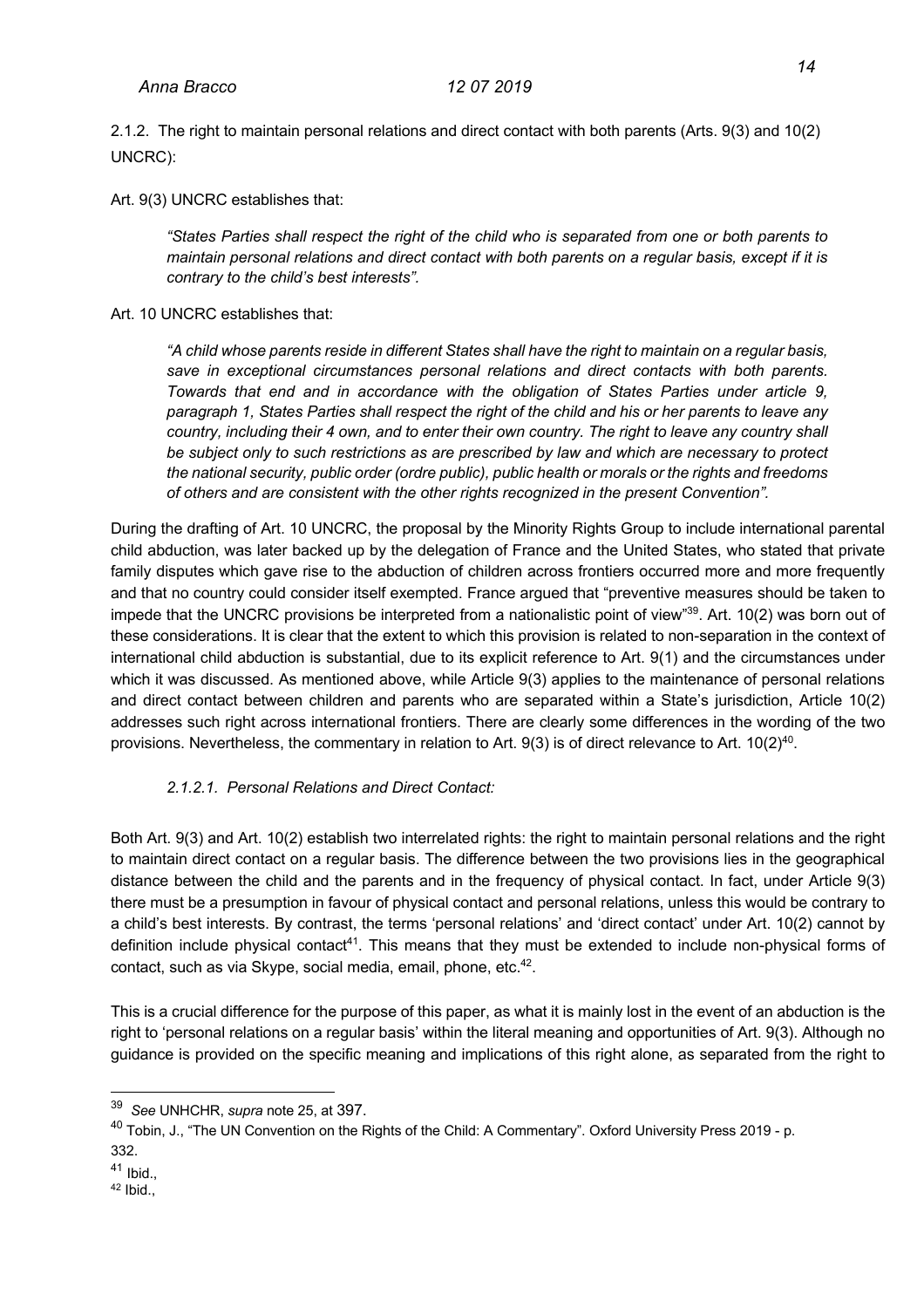'direct contact', it is pivotal to recall the Preamble<sup>43</sup> and Article  $7(1)$  UNCRC<sup>44</sup> to establish its autonomous existence. Moreover, especially in the early stages of life, the child needs to develop significant attachment to her parents<sup>45</sup>, and this can hardly be done with non-physical 'direct contact' alone. These considerations definitely presume the pivotal importance of physical 'personal relations' as opposed to 'direct contact' rights: they are not the same thing. In fact, the ultimate confirmation of this right is provided by the UN Human Rights Committee<sup>46</sup> which states that "if the marriage is dissolved, steps should be taken, keeping in view the paramount interest of the children, to give them the necessary protection and, so far as is possible, to guarantee *personal relations* with both parents"47.

The right to maintain contact with both parents must be read in light of both Article 2(1) and Article 4 of the UNCRC. The former establishes that 'States Parties shall *respect* and *ensure* the rights set forth in the present Convention to each child'48. The latter emphasises that 'States Parties shall undertake all appropriate [...] measures for the implementation of the rights recognized in the present Convention<sup>149</sup>. As a result, the legal obligation of a State Party is both negative and positive in nature. On one hand, State Parties must refrain from violating this right; on the other hand, States' positive obligations will only be discharged when individuals are protected against both public and *private* agents (including a parent) that impart the enjoyment of the right to contact<sup>50</sup>. The measures that States can take to realize the right in question can be more feasible in separations arising under their jurisdiction than compared to those across borders, as it will be discussed in the next section. In this context, Doek maintains that "one should take note of the (implicit) assumption that (in general) contact between the child and her parent(s) is in her best interests<sup>"51</sup> but it is also important to mention that there are particular situations in which it can be denied.

### *2.1.2.2. Exceptions*

When comparing Art. 9(3) with the first sentence of Art. 10(2) UNCRC, it is interesting to see the difference in the wording of the justified denial of contact in the two provisions. While the former establishes that States Parties shall respect the right of the child in question 'except if it is contrary to the child's best interests<sup>'52</sup>, the latter establishes that the child shall enjoy that right 'save in exceptional circumstances'<sup>53</sup>. From the drafting history, it is not clear whether this difference was casual or intentional and no definition of 'exceptional circumstances' is provided. In all cases, for this denial to be triggered, the best interests of the child must be endangered or there must be some kind of state of exception contemplated in the context of derogation clauses (such as a time of

<sup>43</sup> *See* UN General Assembly, *supra* note 5, Preamble - See introductory paragraph to Section 1.1.

<sup>44</sup> *See* UN General Assembly, *supra* note 5, Art. 7(1) - in particular the child's right to be cared for by his parents.

<sup>&</sup>lt;sup>45</sup> Winston, R., and Chicot, R., "The importance of early bonding on the long-term mental health and resilience of children". London J Prim Care, 2016. [Available at: https://www.ncbi.nlm.nih.gov/pmc/articles/PMC5330336/ ]. <sup>46</sup> [Hereinafter: HR Committee].

<sup>47</sup> UN Human Rights Committee (HRC), *CCPR General Comment No. 17: Article 24 (Rights of the Child)*, 7 April 1989 - para. 6.

<sup>48</sup> *See* UN General Assembly, *supra note 5,* Art. 2(1).

 $49$  Ibid., Art. 4.

<sup>50</sup> *See* Human Rights Committee, *General Comment No. 31: The Nature of the General Legal*

*Obligation Imposed on States Parties to the Covenant* (UN Doc. CCPR/C/21/Rev.1/Add.13, 2004).

<sup>51</sup> *See* Doek, *infra* note 14, at 29.

<sup>52</sup>*See* UN General Assembly, *supra note 5,* Art. 9(3).

<sup>53</sup> Ibid., Art. 10(2).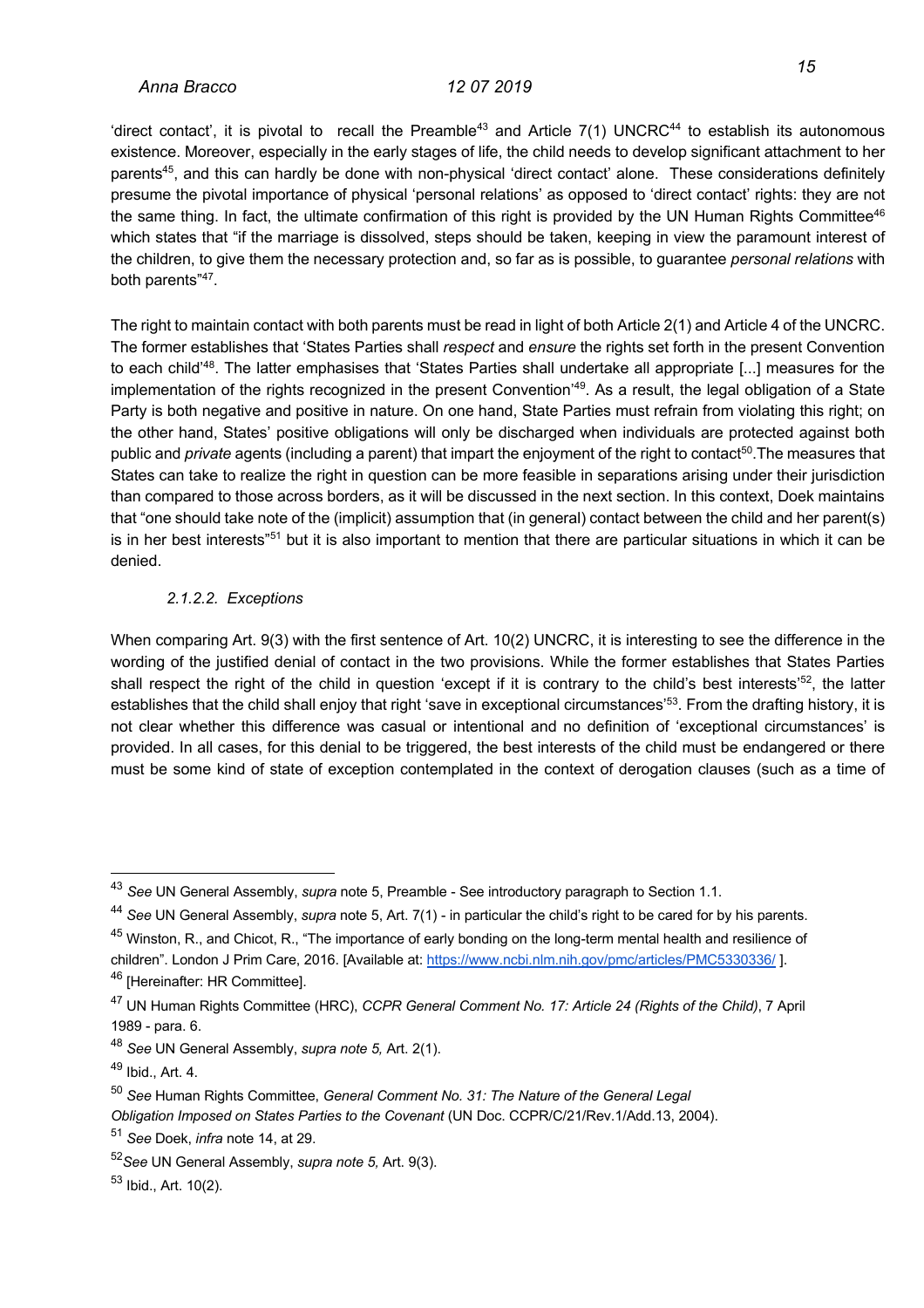public emergency). These types of exceptional circumstances must be clearly described in the law and not be left to the discretion of the competent authorities $54$ .

### *2.1.2.3. Right to personal relations and direct contact with both parents and incarceration:*

International parental child abduction amounts to a criminal offence in many countries and it may result in the imprisonment of the abductor up to several years or the payment of a fine, depending on national law. However, as it will be suggested below, imprisonment is a quite atypical sanction for this offence. First, because usually judges do not see it as beneficial for the child; and second, because international child abduction, understood as an isolated event, is usually not considered a good enough reason to justify denial of human dignity and autonomy, despite its criminalization<sup>55</sup>. Although the UNCRC does not tackle this aspect, States Parties are nevertheless required to provide the child with adequate opportunities to maintain direct contact with the imprisoned parent on a regular basis, in light of Art. 4 UNCRC<sup>56</sup>. In general, the best interests of the child, the seriousness of the crime committed by the parent and the (related) need to apply a strict regime are factors that can play a role in determining the frequency and/or duration of such contact<sup>57</sup>.

The CRC Committee has not addressed the theme of criminal proceedings either, but it has made 'children of incarcerated parents' the topic of one of its Days of General Discussion<sup>58</sup>. For the purpose of this paper, this section is assuming that the child will not live in the detention facility with the offender *a priori*, because of the unlikelihood of the event. In this regard, the Committee recommends that States Parties seek, wherever possible, to situate the incarcerated parent at a facility close to his/her child's residence to facilitate the child's right to visit and contact with him/her. Furthermore, States Parties should facilitate, as far as technically possible, further regular contact between the child and the incarcerated parent(s) through telephone, video-conference and other means of communication and ensure that any associated costs are non-prohibitive<sup>59</sup>.

However, when considering the phenomenon of international parental child abduction, the only cases that shall terminate with imprisonment are the very serious ones, with a high risk of re-abduction or harm to the child, since the use of criminal proceedings should be seen as a last resort, $60$ . Thus, these are other examples of the 'exceptional circumstances' under which the contact rights between the abducting parent and the child might be substantially limited or denied.

*2.1.2.4. The right to leave any country and to enter one's own country: Art. 10(2) UNCRC compared to Art. 12 ICCPR*

https://digitalcommons.wcl.american.edu/cgi/viewcontent.cgi?referer=https://www.google.nl/&httpsredir=1&article =1707&context=aulr ].

<sup>54</sup> *See* Tobin, *supra* note 40, at 333.

<sup>55</sup> Luna, E., "The Overcriminalization Phenomenon", American University Law Review, 2005. Vol. 54 issue 3 - p. 714. [Available at:

<sup>56</sup>*See* Doek, *infra* note 14, at 28.

<sup>57</sup> *Messina v. Italy*, 28 September 2000, Reports 2000-X, - paras. 70 and 73.

<sup>&</sup>lt;sup>58</sup> Day of General Discussion "Children of incarcerated parents" 30 September 2011. Salle XVII. Palais des Nations.

<sup>59</sup> CRC Committee, "Report and Recommendations on the Day of General Discussion on 'Children of Incarcerated Parents", 2011, para. 46. [Available at:

https://www.ohchr.org/Documents/HRBodies/CRC/Discussions/2011/DGD2011ReportAndRecommendations.pdf ].

<sup>60</sup> *See* Kruger, T., *supra* note 4, at 188.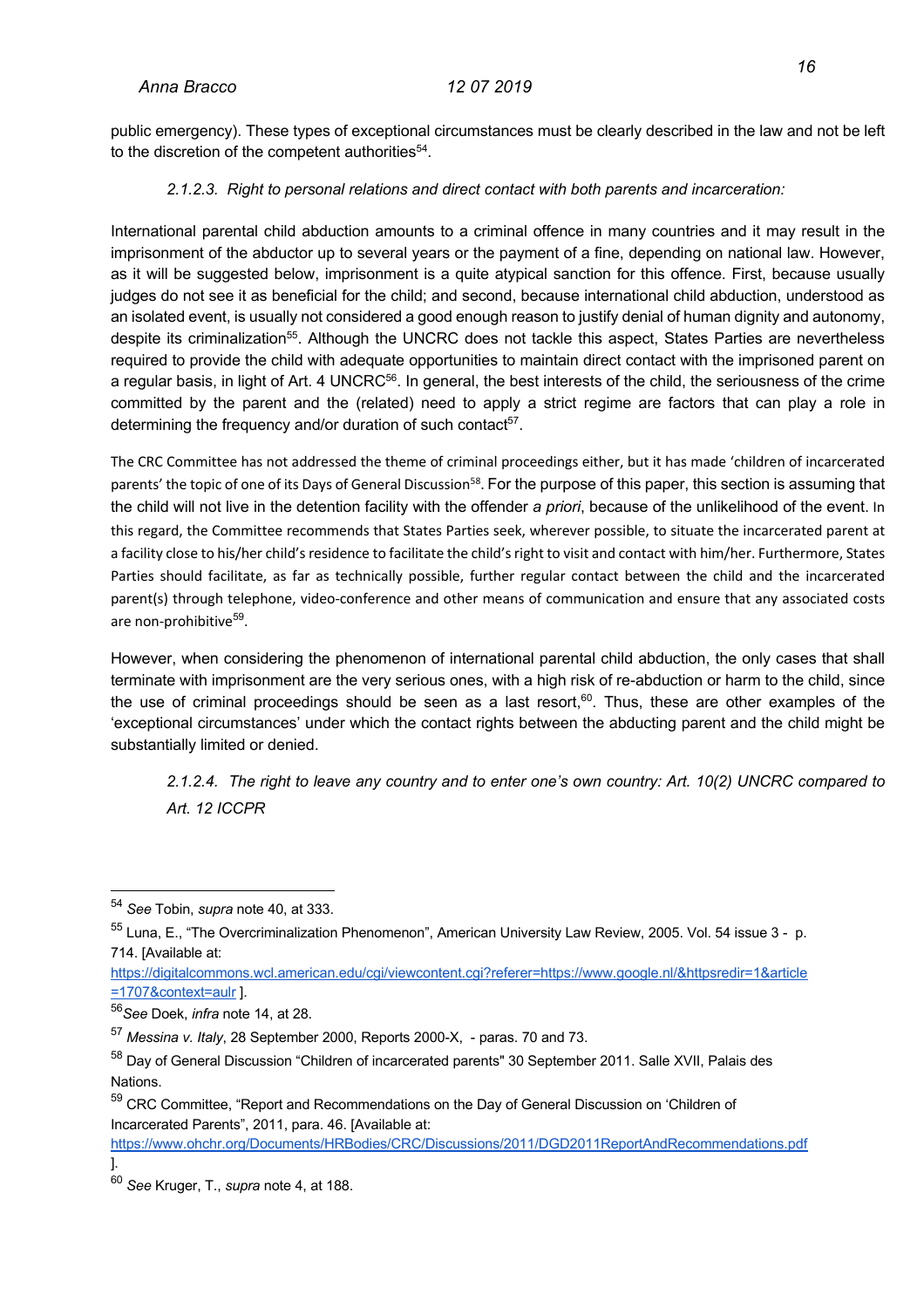The second sentence of Art. 10(2) expands on States Parties' obligations to respect and ensure the maintenance of personal relations and direct contact with both parents. In fact, to this end, the provision establishes that States shall respect the right of the child and her parents to leave any country, including their own, and to enter their own country. This formulation can be traced back to Articles 12(2) and 12(4) *International Covenant on Civil and Political Rights*<sup>61</sup> which establish the same right. As there is little guidance on Art. 10(2) UNCRC, it has been argued that the comments available on Art. 12 ICCPR should apply to Article 10(2) UNCRC too $62$ . As in the ICCPR, the right of the child and her parents to leave any country, including their own "shall be subject only to such restrictions as are prescribed by law and which are necessary to protect the national security, public order, public health or morals or the rights and freedoms of others and are consistent with the other rights recognised in the UNCRC"63. This statement, in fact, adequately reflects the exceptionality of the circumstances under which the right to contact between children and parents should be limited or denied, as mentioned in the first sentence of the provision.

Under Art. 12(3) ICCPR, States Parties have both positive and negative obligations, i.e. the obligation to respect the right of every person to leave any country including his/her own and the obligation to issue valid travel documents to permit such movement<sup>64</sup>. Interestingly, as far as regards the latter scenario, the HR Committee has expressed deep concern about some States' discriminatory practices. For example, in Iran the Committee noted that mothers cannot give permission for the issuance of a passport for a child under the age of 18; only the child's father or grandfather hold this kind of authority. As a consequence, "in a case in which the parents are separated and the mother of the child resides in another country, the child may only leave Iran to visit his/her mother if the father permits the child to do so<sup>"65</sup>. In this context, it is clear that States Parties must refrain from allowing one parent/family member to interfere with the child's right to maintain direct contact and personal relations with a parent she is separated from.

Two observations: first, as mentioned above, it is true that the first sentence of Art. 10(2) UNCRC assumes that personal relations between children and parents living in two different States are usually difficult, and that is why alternative means of communications should be used to enjoy that right. Second, despite the first observation, the second sentence of Art. 10(2) establishes that towards the end of maintaining contact, States "shall respect the right of the child and his or her parents to leave any country including their own". As a consequence, if as a result of the criminalization of international parental child abduction a parent is not able to go back to his/her own country and the child is not freely able to leave it, the measure could have the effect of hindering the right to personal relations between the abductor and the child after her return to the country of habitual residence, as it will be discussed in the next chapter.

*2.1.2.5. Family unity:*

The separation of a child from his or her family can have debilitating effects on a child's physical and emotional well-being and many seriously impede a child's development<sup>66</sup>. The topic of family unity in Art. 10(2) UNCRC only refers to family reunification of migrants and refugees. However, the provision shows that the principle applies also

<sup>61</sup> UN General Assembly, *International Covenant on Civil and Political Rights*, 16 December 1966, United Nations, Treaty Series, vol. 999, p. 171 - Art. 12(2) and 12(4) - [Hereinafter: ICCPR].

<sup>62</sup> *See* Tobin, *supra* note 40, at 334.

<sup>63</sup> *See* UN General Assembly, *supra* note 61, Art. 12(3).

<sup>64</sup> Joseph, S., and Castan, M., "The International Covenant on Civil and Political Rights: Cases, Materials, and Commentary", 2013. [Available at: https://opil-ouplaw-

com.ezproxy.leidenuniv.nl:2443/view/10.1093/law/9780199641949.001.0001/law-9780199641949-chapter-1#law-9780199641949-div2-21 ].

<sup>&</sup>lt;sup>65</sup> CRC Committee, CO Iran, CRC/C 15, Add.254 para. 24.

<sup>66</sup> *See* UN CRC Committee, *infra* note 31, para. 18.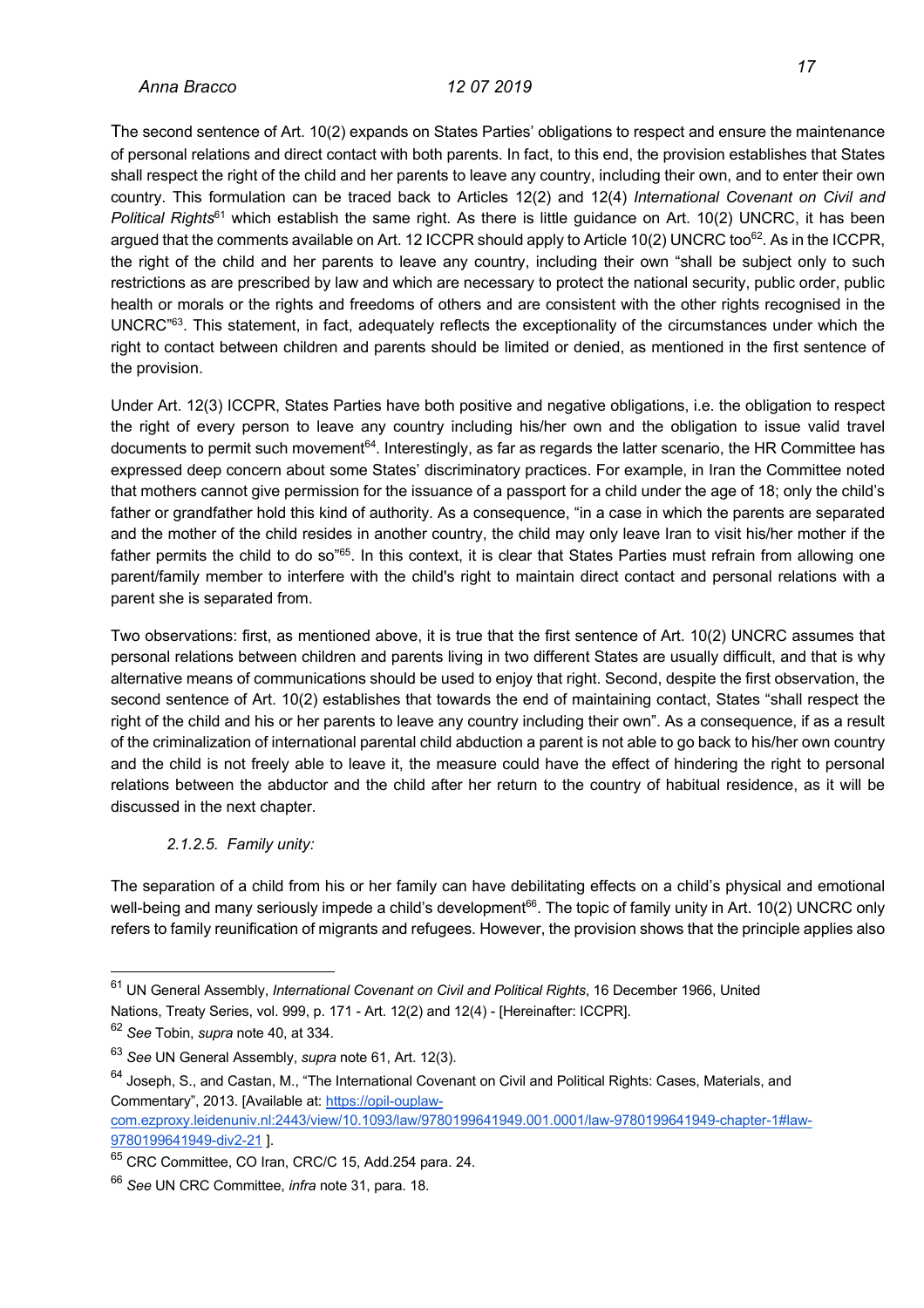in the event of a separation between the child and her parent(s), by making reference to Art. 9(1). To link everything tighter, the UNCRC Preamble always makes clear that the child should grow up in a family environment, in an atmosphere of happiness, love and understanding<sup>67</sup>. Finally, international human rights law has long recognised the family as the "natural and fundamental group unit of society" and requires States to adopt measures to protect and facilitate family unity<sup>68</sup>. The European Court of Human Rights<sup>69</sup> has also recognised that in case of a separation/divorce "family ties may only be severed in very exceptional circumstances and that everything must be done to preserve *personal relations* and, if and when appropriate, to 'rebuild' the family"70. As a consequence, for the purpose of this paper, family unity will be understood as a context in which the child is able to maintain physical personal relations and direct contact with both parents, even if they are divorced/separated.

2.1.3. Protection against illicit transfer and non-return of children abroad (Art. 11):

The text of Art. 11 UNCRC reads as follows:

*1. States Parties shall take measures to combat the illicit transfer and non-return of children abroad.* 

*2. To this end, States Parties shall promote the conclusion of bilateral or multilateral agreements or accession to existing agreements.* 

The Article essentially prohibits the illicit transfer and non-return of children abroad by any person, including a parent, and encourages States Parties to fight against this practice with the promotion of the conclusion of bilateral or multilateral agreements or accession to already existing ones. By the time the Working Group got to discuss the protection against the illicit transfer and non-return of children abroad, this issue had already been widely codified under the Hague Convention*<sup>71</sup>*, which is going to be thoroughly discussed in the next chapter. Although it is clear from the drafting history that Article 11 UNCRC is concerned with the illegal abduction of children by one parent, the text of the article does not explicitly states so. As a consequence, under the UNCRC, for the removal/retention to be wrongful it must only be in violation of the applicable law in the State from which the child was taken, and not necessarily in violation of custody rights, as the Hague Convention prescribes<sup>72</sup>.

*2.1.3.1. State's obligations and appropriate measures to be taken:*

Article 11(1) UNCRC imposes an obligation on States to take measures to 'combat' international child abduction. The choice of the term 'combat' is ambiguous. The term should be understood as requiring States to take all proactive measures to prevent the practice, while the effectiveness principle demands that the requirement must extend to an obligation to also take restorative and rehabilitative measures for children victims of international child abduction73. The provision should be read in light of Article 4, which requires States to 'undertake all *appropriate* legislative, administrative and other measures' for the implementation of each right of the UNCRC. In this regard, the CRC Committee has recommended that States take legislative measures to expressly prohibit international

<sup>67</sup> UN General Assembly, *Universal Declaration of Human Rights*, Res. 217(III)(A) A/810 (1948) - Preamble.

<sup>68</sup> Ibid., Art. 16(3).

<sup>&</sup>lt;sup>69</sup> [Hereinafter: ECtHR].

<sup>70</sup> *Gnahoré v. France*, no. 40031/98, § 59, 2000-IX.

<sup>71</sup> *See* HCCH, *supra* note 18.

<sup>72</sup> *See* Tobin, *supra* note 40, at 374-375.

<sup>73</sup> Ibid., at 375.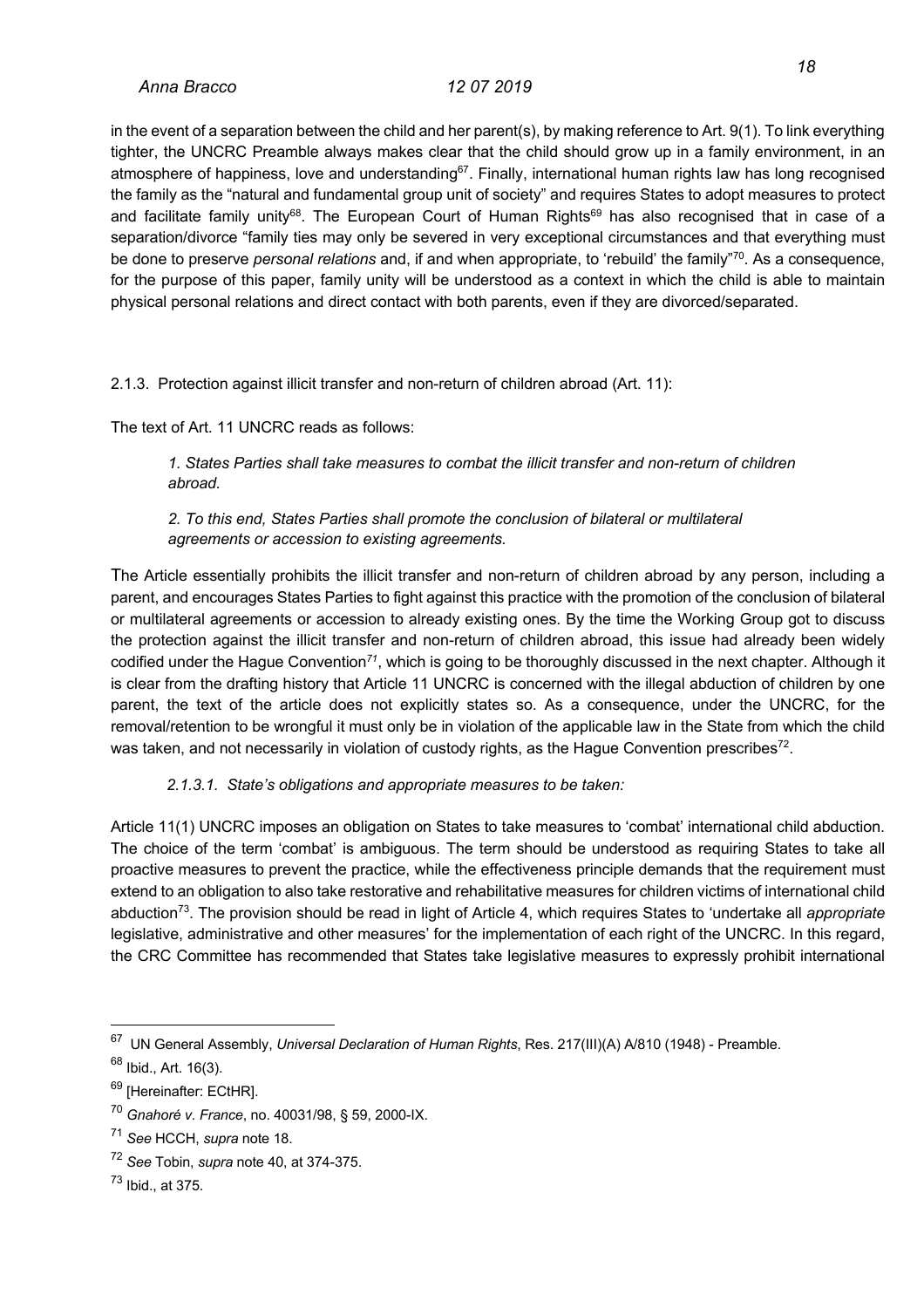child abduction and that the perpetrators receive *appropriate penalties*74. The meaning of 'appropriate penalties' has never been addressed. As a consequence it is clear that States enjoy significant discretion in determining what measures are appropriate, including criminal ones.

### *2.1.3.2. Promotion of the conclusion of bilateral or multilateral agreements or accession to existing agreements:*

As far as it concerns the second paragraph, it is worth recalling that, since the beginning, the UNCRC was seen to serve as a benchmark for cooperation agreements between States in the future<sup>75</sup>. For this reason, Article 11(2) establishes the conclusion of bilateral and multilateral agreements as the measures to combat the illicit transfer and non-return of children abroad. The CRC Committee has not offered many comments on the nature of this obligation, but it is clear that States do not enjoy much discretion in their compliance with the provision. In fact, if States are to comply with the obligations set out in Article 11(1), then Article 11(2) demands that "as a minimum they must accede to a relevant existing agreement"<sup>76</sup>. In particular, the Committee has repeatedly urged States to ratify the Hague Convention, as it is the most widely ratified child abduction treaty and the only one that creates among States Parties an effective system of cooperation aimed at returning the child to her place of habitual residence77.

### 2.1.4. Findings

This section has argued that the child should not be arbitrarily separated from her parents, neither by a public nor by a private agent, unless when it is in her best interests. This is because the child has the right to be cared for by her (both) parents who have common responsibilities for her upbringing. Furthermore, the child needs to develop strong attachments to her parents and grow up in a family environment for her full and harmonious development. This condition can clearly not be met if one parent lives in a different State, because of the impossibility to secure *personal relations* on a regular basis with the child. As a result, in international child abduction cases, the child who is illicitly transferred abroad must be returned to her State of habitual residence, possibly accompanied by the taking parent. For the full realization of the child's right to maintain personal relations and direct contact with both parents, the members of the nuclear family should live in the same State. As a consequence, the next chapters will only discuss criminalization in relation to the return of the child with the taking parent. The paper will address the right to personal relations again in the conclusions.

However, the UNCRC does not provide any hint regarding the measures that States should adopt in securing the return of the child. For this reason, the paper is now turning to the analysis of the most relevant treaty dealing with the civil aspects of international parental child abduction, which will show the only system in place to ensure the return of the child to her country of habitual residence.

### **2.2. The 1980 Hague Convention system**

<sup>74</sup> UN Committee on the Rights of the Child, *Concluding Observations: Egypt*, 15th July 2011, CRC/C/EGY/CO/3- 4 - para. 56.

<sup>75</sup> *See* UNHCHR, supra note 25, at 397.

<sup>76</sup> *See* Tobin, *supra* note 40, at 381.

<sup>77</sup> *See* for example: CO Algeria, CRC/C/DZA/CO/3-4 para. 51; CO Egypt, CRC/C/EGY/CO/3-4 para. 56; CO Democratic Republic of Congo, CRC/C/15/Add.153 para. 45.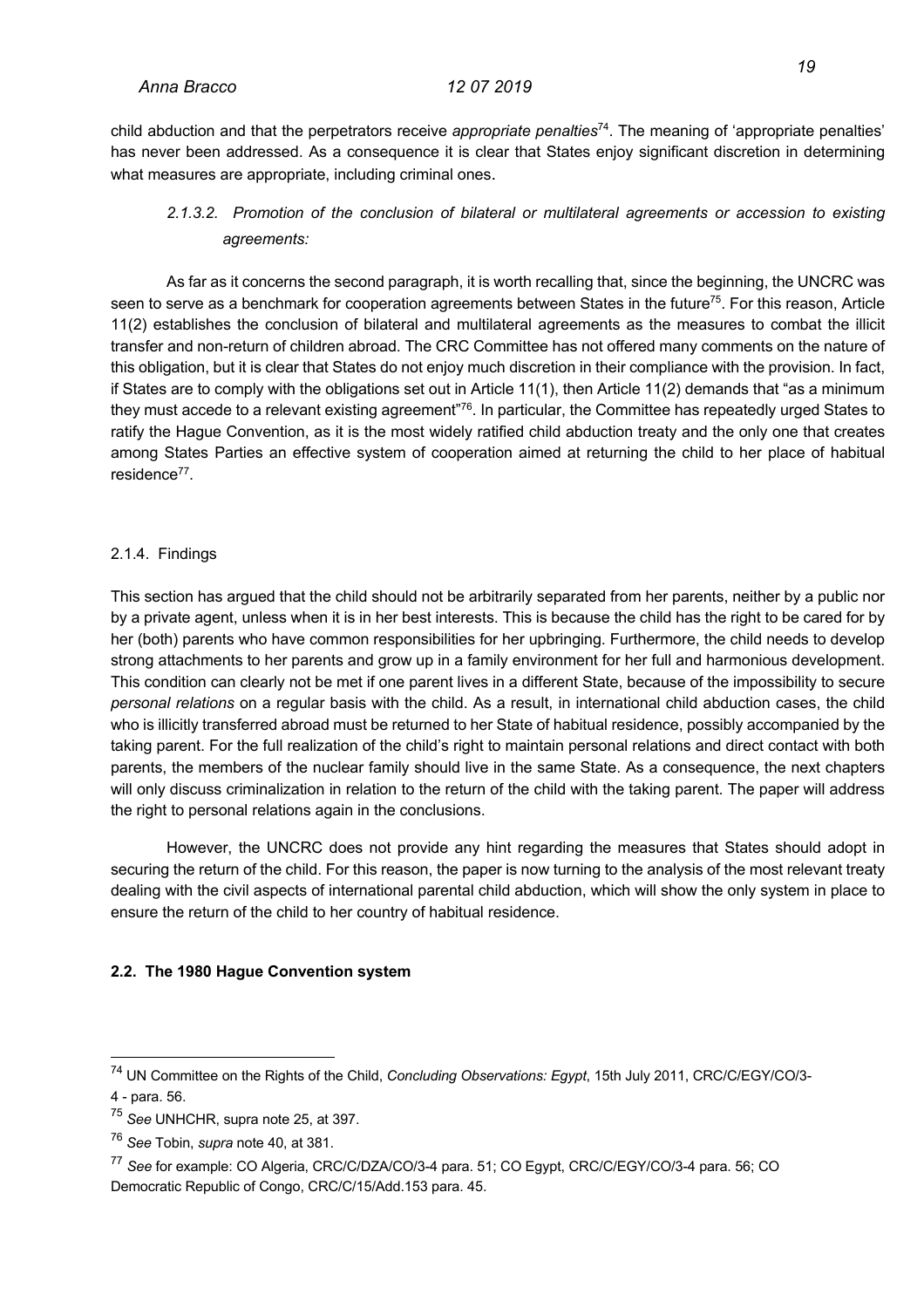The Hague Convention is not a human rights treaty, but rather a private international law instrument of a civil procedural nature, protecting individuals on an objective basis<sup>78</sup>. In particular, the Convention, attempts to safeguard the interests of children by protecting them from the harmful effects of a wrongful removal or retention, through a system of international cooperation. This is achieved by restoring children's familial stability securing their prompt return to the place of habitual residence<sup>79</sup>. In so doing, the Hague Convention ensures the full realization of the child's right to maintain personal relations and direct contact with both parents, reflecting the ideal circumstances for the harmonious development of the child envisaged by the UNCRC.

Notably, since 2003, the EU has exclusive competence on international family law matters, including international child abduction taking place within its borders. The instrument regulating these aspects at the European level is Regulation (EC) No 2201/2003 or better known as Brussels II bis Regulation<sup>80</sup>. The latter agreement does not modify the core of the Hague Convention but it does impact certain relevant aspects of it. As a consequence, since both of the case studies analyzed in this paper are part of the EU, the Regulation will be discussed only in as far as relevant for the impact of the criminalization of international child abduction on the return of the child.

### 2.2.1. Key terms: Custody and Habitual Residence

Under the Hague Convention, a removal or retention is wrongful when a parent violates the other parent's rights of custody<sup>81</sup> of a child up to 16 years old<sup>82</sup>. Such rights must have been actually exercised at the time of the wrongful act<sup>83</sup>. The definition of custody in the Hague Convention is quite unique and defined under Article 5(a) of the Hague Convention which says to "include rights relating to the care of the person of the child and, in particular, the right to determine the child's place of residence"<sup>84</sup>. More concretely, the meaning of custody has been associated with the renowned case of *Abbott v. Abbott*85, in which the U.S. Supreme Court held that a parent with visitation rights coupled with a *ne exeat*<sup>86</sup> order has right of custody. In this scenario, a court in the requested State must decide whether the laws of the State of habitual residence provide a right that equates to a right of custody under the Convention for the parent who is left behind $87$ .

The concept of 'habitual residence' is of crucial importance as the return remedy of the Convention is not available if a State from which a child is taken is not found to be the child's habitual residence<sup>88</sup>. The term, though not defined in the Hague Convention, is a factual inquiry focusing on the place that is the center of the child's day-today life<sup>89</sup>. Indeed, it is important to bear in mind that the State of habitual residence might not be the child's place of birth or the State of which she is a national. However, it is widely agreed that it is where there is a degree of

<sup>78</sup> *Neulinger and Shuruk v. Switzerland*, (App. No 41615/07), Grand Chamber - para. 145.

<sup>79</sup> *See* HCCH, *supra* note 18, Art. 12.

<sup>80</sup> Council Regulation (EC) No 2201/2003 of 27 November 2003 *Concerning Jurisdiction and the Recognition and Enforcement of Judgments in Matrimonial Matters and the Matters of Parental Responsibility*, Repealing Council Regulation (EC) 1347/2000 [2003] OJ L338/1 - [Hereinafter: 'the Brussels II bis Regulation'].

<sup>81</sup> *See* HCCH, *supra* note 18, Art. 1(a).

<sup>82</sup> *See* HCCH, *supra* note 18, Art. 4.

<sup>83</sup> *See* HCCH, *supra* note 18, Art. 3(b).

<sup>84</sup>*See* HCCH, *supra* note 18, Art. 5(a).

<sup>85</sup> *Abbott v. Abbott*, 130 S. Ct. 1983 (2010).

<sup>86</sup> A *ne exeat* order typically prohibits a parent, or both parents, from removing a child from the jurisdiction of the court or prohibits moving a child across an international border without the permission of the court or the other parent.

<sup>87</sup> *C. v. C.* (Minor: abduction: rights of custody abroad), I W.L.R. 654 (Q.B. 1989).

<sup>88</sup> *Holder v. Holder*, 392 F.3d 1009, 1014-15 (9th Cir. 2004).

<sup>89</sup> Perez-Vera, E., "Explanatory Report", in *3 Hague Conference on Private International Law, Acts and Documents of the Fourteenth Session, Child Abduction*, 1982, p. 441.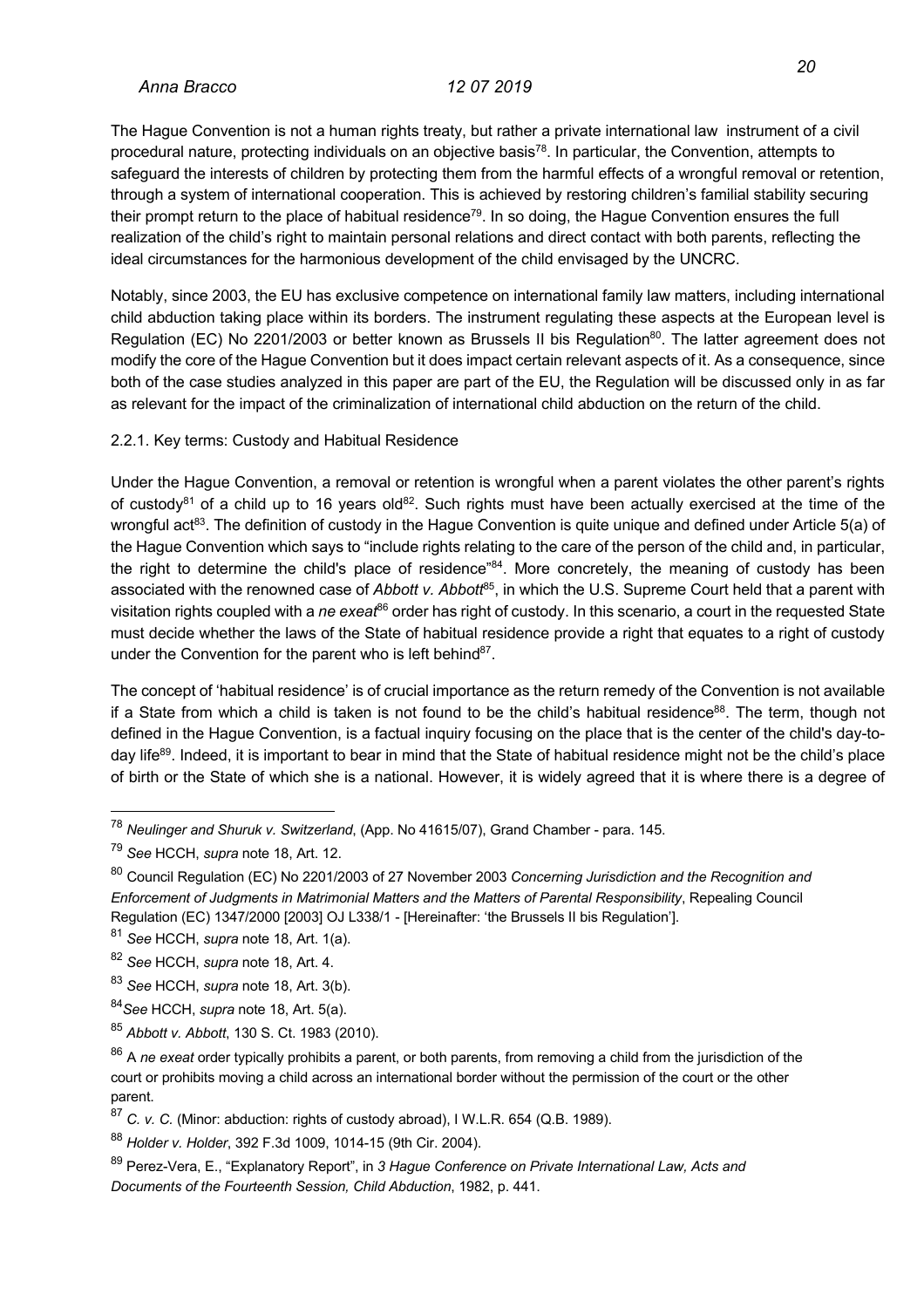settled purpose. In *Re Bates*, in determining the habitual residence of a ten years old child, the court argued that "all that is necessary is that the purpose of living where one does has a sufficient degree of continuity to be properly described as settled"90.

The assessment of a very young child's habitual residence can be more insidious precisely because of a lack of settlement signs. In fact, in *A v. A. and another,* in which the habitual residence of the youngest child (out of three) was disputed, the court stated that "the social and family environment of an infant or young child is shared with those upon whom [the child] is dependent". Hence, to decide on an infant's country of habitual residence, it is necessary to assess the integration of that person or persons in the social and family environment of the country concerned91. As already discussed in relation to the UNCRC, the concerns about the return of infants in the context of the criminalization of international child abduction is very delicate, precisely because they tend to depend on their primary carer more than older children.

### 2.2.2. Purposes of prompt return

The Hague Convention was created in light of the international child abductions taking place in the 1980s, which were mainly committed by fathers being concerned about not having access to their children after divorce<sup>92</sup>. This was due to tacit child custody practices that tended to grant sole custody to the mother, leaving fathers with little to do other than taking the law in their own hands and abduct the child to another country to seek new custody arrangements.

As a consequence, the purpose of the Convention can be said to be twofold:

First, the 'return mechanism' plays a deterrent role for would-be-abductors by restoring the *status quo ante*. This move renders the abduction ineffective by default, supposedly discouraging future abductions<sup>93</sup>. As it will be discussed in the next section, the Convention provides for three exceptions under which the child may not be returned to the State of habitual residence, which have been criticised as weakening the deterrent effect of the Convention<sup>94</sup>.

Second, prompt return is encouraged because the court of the State of habitual residence is considered better positioned to solve the merits of the proceedings. The fact that, under the Hague Convention, jurisdiction over matters of parental responsibility is automatically linked to the child's habitual residence prevents the risk of resorting to unlawful action to move the child to another Member State in order to establish artificial jurisdictional links with a view to obtaining custody of a child<sup>95</sup>. This practice is called *forum shopping* which refers to circumstances where parties in a case rush to start proceedings in the jurisdiction which is most favourable to their  $case<sup>96</sup>$ .

<sup>90</sup> *Re Bates*, 1989 WL 1683783 - para. 13.

<sup>91</sup> *A v A and another* (Children: Habitual Residence) (Reunite International Child Abduction Centre intervening) [2013] UKSC 60 [2013] 3 WLR 761.

<sup>92</sup> Hester, M., "The Three Planet Model: Towards an understanding of Contradictions in Approaches to Women and Children's Safety in Contexts of Domestic Violence", Jessica Kingsley Publishers 2011 - p. 847.

<sup>93</sup> Biniari, E., et al., "The EU Child Return Procedure: in search of efficiency", 2017, p. 28. [Available at: http://www.ejtn.eu/Documents/Team%20Greece%20Semi%20Final%20B.pdf ].

<sup>94</sup> Sthoeger, E., "International Child Abduction and Children's Rights: Two Means to the Same End", Michigan Journal of International Law 2011, vol. 511 - p. 32.

<sup>95</sup> Directorate General for Internal Policies, "Illegal removal of children: Brussels II a and the Hague Convention", 2010, p. 7. [Available at: http://www.europarl.europa.eu/RegData/etudes/IDAN/2010/432736/IPOL-JURI\_NT(2010)432736\_EN.pdf ] - [Hereinafter: Directorate General].

<sup>96</sup> Schuz, R., "The Hague Child Abduction Convention: A Critical Analysis". Hart Publishing 2013 - p. 303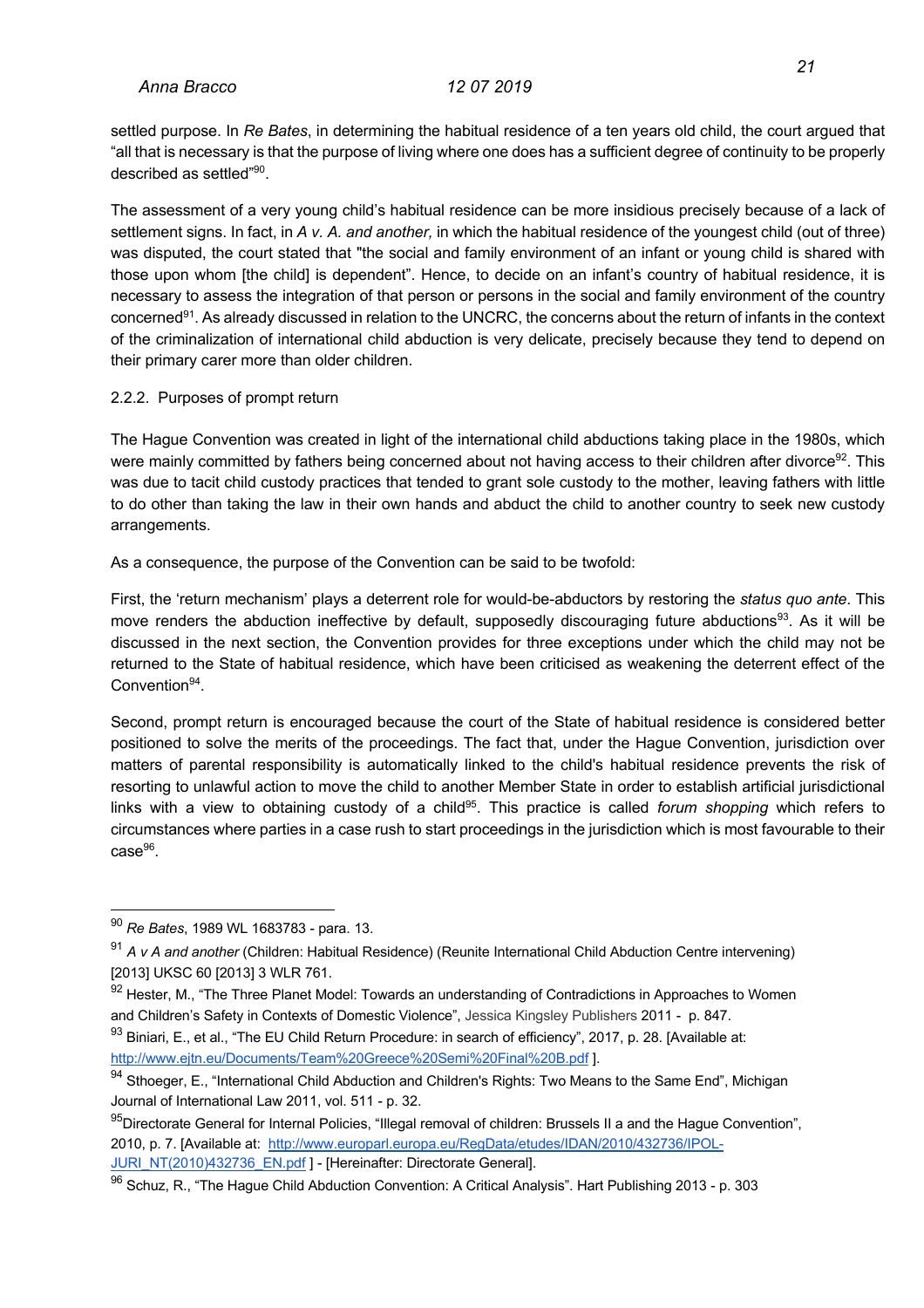In this regard, the Brussels II bis Regulation differs from the Hague Convention as it aims at intensifying the effectiveness of the above mentioned purposes within the EU. In particular, the Regulation is committed to eradicate the possibility of an unjustified non-return of the child, and as a consequence also of *forum shopping*, with no exceptions allowed, unless the competent court decides so<sup>97</sup>. The said competent court will always be the one in the State of habitual residence, as its jurisdiction is strengthened by virtue of an 'overriding mechanism'. Such mechanism gives them the last word on the child's return<sup>98</sup>. The decision of the court in the State of habitual residence, in fact, overrides any non-return order that may have been issued by the court of the requested Member State. This is a crucial difference with the Hague Convention, as under its provisions the court of the requesting State has no ongoing jurisdiction if a return is not ordered<sup>99</sup>.

### 2.2.3. Exceptions

The exceptions to the return of the child are established in Articles 12 (settlement of the child), 13(1)(a) (consent or acquiescence of the left behind parent), 13(1)(b) (grave risk), 13(2) (child's objection) or 20 (protection of human rights and fundamental freedoms) of the 1980 Hague Convention. These defences include a variety of situations in which it is proved that it would not be in the best interests of the child to be returned to her country of habitual residence. For the purpose of this paper, only the defences most often related to the criminalization of international parental child abduction will be discussed, namely Articles 12(2) and  $13(1)(b)^{100}$ .

Before turning to the analysis of the two selected defences, it is necessary to point out that Article 12(1) Hague Convention emphasises that the return of the child should be sought through summary proceedings in which the competent authorities shall act expeditiously<sup>101</sup>. When exceptions to return are raised by the taking parent, investigations to ascertain the circumstances of the case have resulted in very lengthy proceedings, which amounted to delays or denials of the child's prompt return only because of the mere passage of time<sup>102</sup>. In fact, courts are not encouraged to assess whether the return of the child is in her best interests (i.e. carrying out a full best interests assessment). Rather, courts must evaluate the concept of the best interests of the child in the light of the exceptions provided for by the Hague Convention, particularly those concerning the passage of time and the existence of a 'grave risk'103. In this regard, the Brussels II bis Regulation tightens up the six-week period mentioned in Article 11 of the Convention, making it a compulsory requirement<sup>104</sup>.

Indeed, the first defence under consideration in this paper is Article 12(2), which establishes that, if more than one year has passed since the wrongful removal or retention occurred and the child has become settled in her new environment, return can be denied<sup>105</sup>. As mentioned in relation to the concept of habitual residence, no uniform understanding has emerged with regard to the concept of settlement and on whether it should be interpreted

<sup>97</sup> Beaumont, P. R., and McEleavy, P. E., "The Hague Convention on International Parental Child Abduction". Oxford University Press 1999 - p. 16.

<sup>98</sup> *See* Brussels II bis, *supra* note 80, Art. 11(8).

<sup>99</sup> *See* Directorate General, *supra* note 95, at 10.

<sup>&</sup>lt;sup>100</sup> HCCH, "[Draft] Guide to Good Practice on Article 13(1)(b) of the Hague Convention of 25 October 1980 on the Civil Aspects of International Child Abduction", October 2017. [Available at:

https://assets.hcch.net/docs/0a0532b7-d580-4e53-8c25-7edab2a94284.pdf ].

<sup>101</sup>*See* HCCH, *supra* note 18, Art. 11.

<sup>102</sup>*See* e.g.: ECtHR, *R.S. v. Poland* (App. no. 63777/09); *López Guió v. Slovakia* (Application no. 10280/12).

<sup>&</sup>lt;sup>103</sup> ECtHR, "Factsheet: International Child Abduction", May 2019. [Available at:

https://www.echr.coe.int/Documents/FS\_Child\_abductions\_ENG.pdf].

<sup>104</sup> *See* Brussels II bis, *supra* note 80, Art. 11(3).

<sup>105</sup> *See* HCCH, *supra note* 18, Art. 12.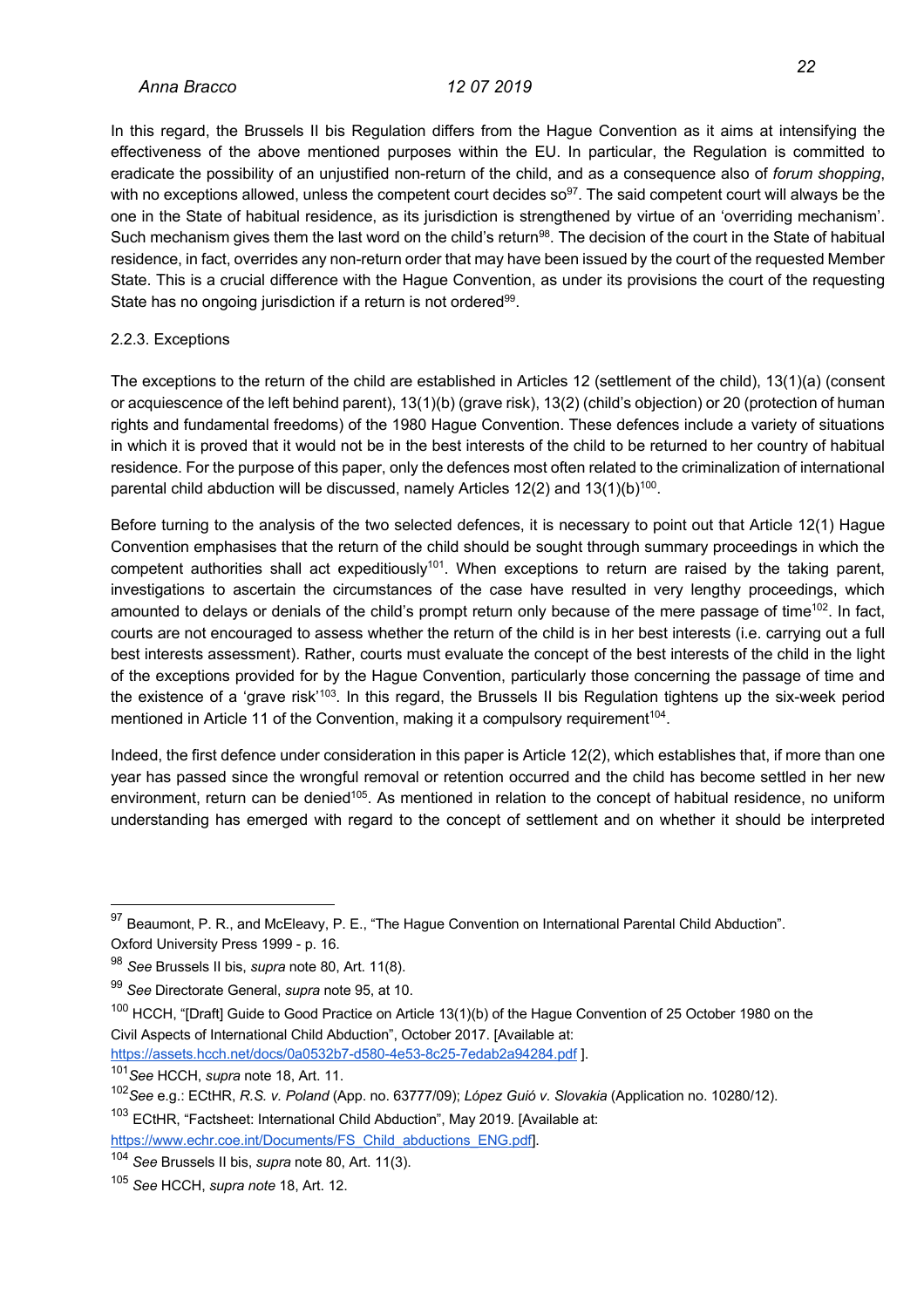literally or in accordance with the policy objectives of the Convention<sup>106</sup>. The latter approach assumes a very restrictive interpretation with a firm commitment to return the child to her place of habitual residence in most cases. Importantly, in the context of the criminalization of international child abduction, this defence has mostly been raised in connection with Article 13(1)(b).

Article 13(1)(b) establishes the so called 'grave risk' defence. This provision states that if there is a grave risk that the child's return would expose her to physical or psychological harm or otherwise place her in an intolerable situation, return may not be ordered<sup>107</sup>. In fact, according to Article 18 of the Convention, even if the grave risk exception is established, courts still retain discretion in deciding whether to order the return of the child or not<sup>108</sup>. The wording of the provision makes it "forward-looking", in that it focuses on the circumstances of the child upon return and on whether those circumstances would expose the child to a grave risk<sup>109</sup>. Because "grave risk" and "intolerable harm" are not defined in the Convention, the provision has been applied to a variety of situations, including domestic violence, economic factors, risks associated with the child's State of habitual residence and cases in which the taking parent faces criminal proceedings in the country of habitual residence110. Given its broad coverage and the lack of detailed guidance on how to implement the grave risk exception, jurisprudence shows how courts have been interpreting it differently over time.

The approaches vary in accordance with the perception that courts have about the assessment of the best interests of the child. The Hague Convention implicitly tries to strike a balance between the general best interests of children not to be taken from their place of habitual residence and the need of the individual child to be protected<sup>111</sup>. However, this balancing exercise is probably easier in theory than in practice. The ECtHR, from its authoritative position, has substantially influenced the grave risk exception's interpretation trends. In its ground-breaking judgment in *Neulinger and Shuruk v. Switzerland*<sup>112</sup>.

The case concerned a mother who had wrongfully removed her two years-old son from Israel to Switzerland following the breakdown of her relationship with the father. The Swiss Federal Court rejected the mother's claim that there was a grave risk that returning the child to Israel would place him in an intolerable situation. Such claim was based on the fact that she risked facing criminal proceedings in Israel, and the Court argued that there was no evidence that she would have actually been criminally sanctioned<sup>113</sup>. The Grand Chamber of the ECtHR, in reviewing the case, decided that to enforce the return order would amount to an unjustifiable interference with the mother and the child's right to respect for private and family life as protected by Article 8 ECHR. Moreover, the ECtHR argued that five years had elapsed since the mother's wrongful removal during which period the child had settled well in Switzerland and had not seen his father. Thus, it was accepted on a majority of 16-1 that there was no benefit to be gained from returning the child to an uncertain family situation<sup>114</sup>. In this way the ECtHR has questioned the relationship between the general best interests of children to return and the best interests of the

 $114$  Ibid.,

<sup>&</sup>lt;sup>106</sup> HCCH, INCADAT: Settlement of the Child. [Available at: https://www.incadat.com/en/convention/case-lawanalysis ].

<sup>107</sup> *See* HCCH, *supra* note 18, Art. 13(1)(b).

<sup>108</sup> *See* HCCH, *supra* note 18, Art. 18.

<sup>109</sup> *See* HCCH 2017, *supra* note 100, para. 54.

<sup>110</sup> *See* Schuz, *supra* note 96, at 303.

<sup>111</sup> Liefaard, T., and Sloth-Nielsen, J., "The United Nations Convention on the Rights of the Child: Taking Stock after 25 Years and Looking Ahead". Koninklijke Brill 2017. - p. 218-219.

<sup>112</sup> *See Neulinger*, *supra* note 78.

<sup>113</sup> Ibid., para. 34.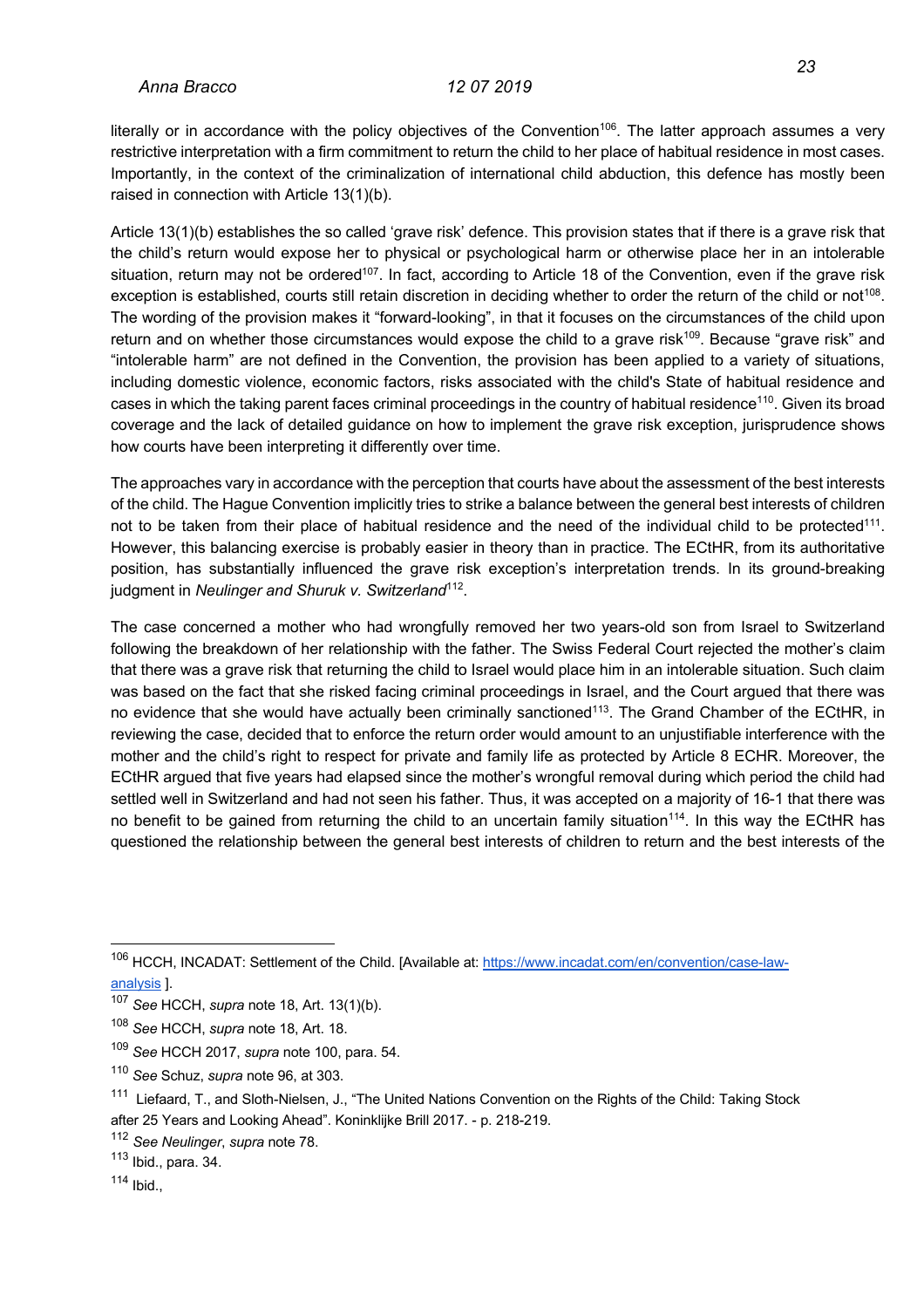child in a particular case, seemingly encouraging courts to carry out an accurate, yet lengthy, assessment in each  $case<sup>115</sup>$ .

Focusing on the best interests of the individual child means losing sight of what the objective of the Convention is, namely the return of the child. In fact, many argue that Article 13(1)(b) has been working as an all-encompassing excuse for not issuing a return order, resulting in a defence very much prone to 'abuse'<sup>116</sup>. In turn, they say, an inaccurate application of Article 13(1)(b) weakens the Convention's deterrent effect as demonstrated by the high percentage of international child abductions still occurring today<sup>117</sup>. In fact, the ECtHR is now back to its pre-Neulinger approach as shown in the recent judgment of *X v. Latvia*118, where it states that a *prompt* return of the child to her habitual residence must be assumed to be in the best interests of the child<sup>119</sup>. For this reason, there is no need for a full assessment because the courts in the requesting State will take care of the merits of custody<sup>120</sup>.

In order to both avoid the unnecessary passage of time and decrease the chances of non-return of the child, it is now clear that the defences must be interpreted narrowly<sup>121</sup>, and that the standard for establishing a grave risk of harm under Article 13(1)(b) must be high and the burden of proof clear<sup>122</sup>. However, it is important to point out that a restrictive approach to defences does not necessarily deter would-be-abductors and might not decrease the consistently high numbers of abductions. This is because, today abductions are mostly committed by female primary carers, and a possible explanation for their continuous increase is that these are the types of wrongful removals/retentions that the Convention has not succeeded in deterring<sup>123</sup>. As it will be shown in the next chapter, the nexus between primary carer abductors and criminalization is considerably strong and greatly influences return proceedings.

### 2.2.4. The role of Central Authorities

Contracting States must designate a Central Authority to discharge the duties which are imposed by the Convention for its implementation<sup>124</sup>. Article 7 of the Convention sets out the broad range of responsibilities that are accorded to these bodies, for the promotion of cooperation with other authorities and between them to secure the prompt return of the child<sup>125</sup>. Interestingly, Art. 7(a) establishes that Central Authorities are in charge of taking

123 See Schuz, supra note 96, at 303; *See* also: Weiner, M. H., "International Child Abduction and the Escape from Domestic Violence", 2000, p. 680 [Available at:

https://ir.lawnet.fordham.edu/cgi/viewcontent.cgi?article=3674&context=flr 1.

<sup>115</sup> *See* Liefaard, *supra* note 111, at 218-219 .

<sup>116</sup> *See* e.g.: Johnson, T. A., "The Hague Child Abduction Convention: Diminishing Returns and Little to Celebrate for Americans", *New York University Journal of International Law and Politics*, vol 33, Issue 1, 2000. See also: Siehr, K., "The 1980 Hague Convention on the Civil Aspects of International Child Abduction: failures and successes in German practice", *New York University Journal of International Law and Politics*, vol. 33, Issue 1, 2000.

 $117$  Ibid.

<sup>118</sup> *X. v. Latvia* (Application No 27853/09).

<sup>119</sup> *See* Beaumont, *supra* note 97, at 16.

<sup>120</sup> *See* HCCH, *supra* note 18, at 16.

<sup>121</sup> *See* e.g. Bevando Sobal, B., and Hilton, W. M., "Article 13(b) of the Hague Convention Treaty: Does It Create a Loophole for Parental Alienation Syndrome—an Insidious Abduction?", 2000. [Available at: https://www.jstor.org/stable/40707613?seq=1#page\_scan\_tab\_contents ].

<sup>122</sup> See ECtHR, *MR and LR v. Estonia* (App.No. 13420/12); and *Conclusions and Recommendations of the Fourth Meeting of the Special Commission to Review the Operation of the Hague Convention of 25 October 1980 on the Civil Aspects of International Child Abduction,* 22–28 March 2001, para. 4.3, [Available at: www.hcch.net ].

<sup>124</sup> *See* HCCH, *supra* note 18, Art. 6.

<sup>125</sup> *See* HCCH, *supra* note 18, Art. 7.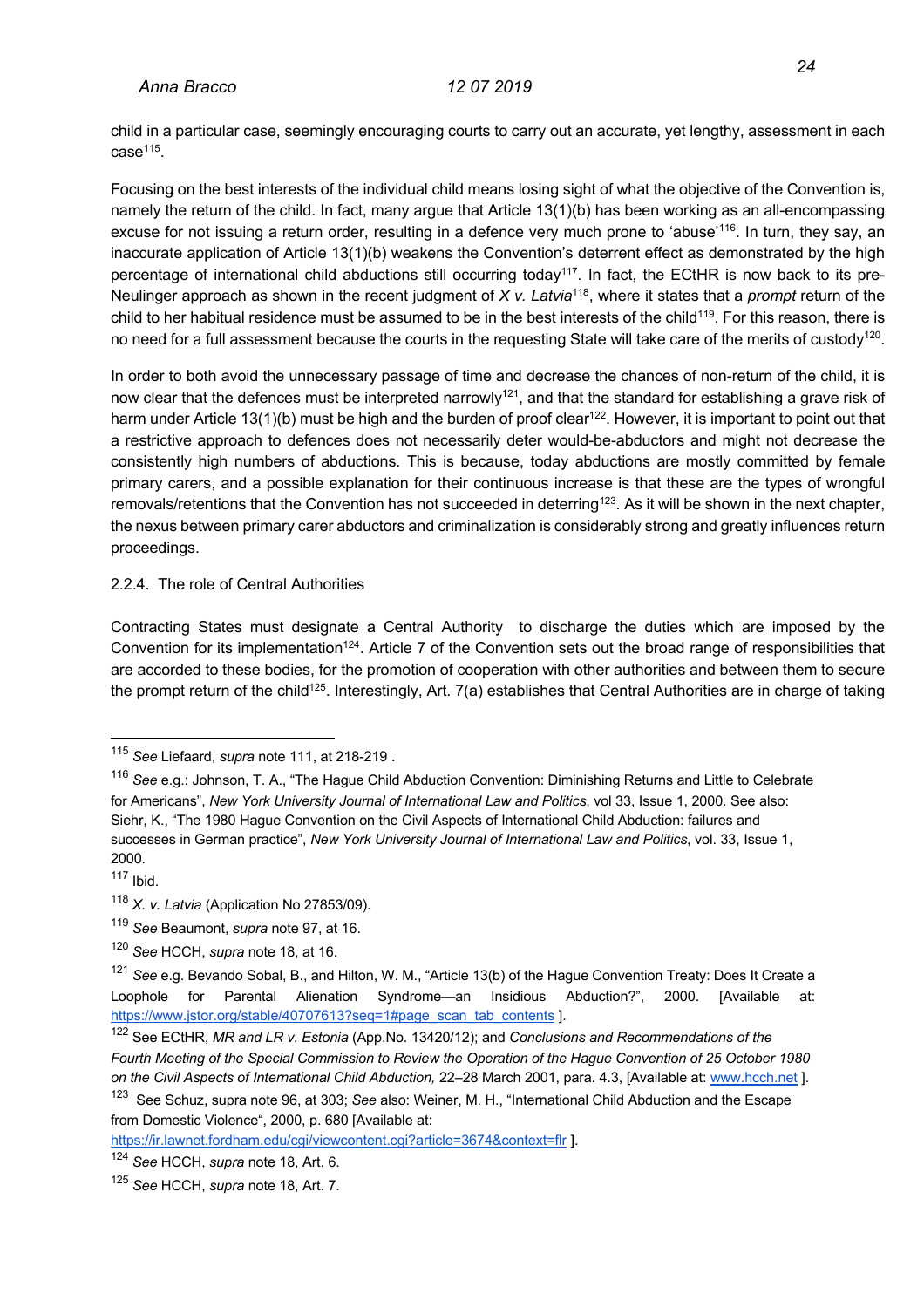appropriate steps to help locate a child who has been wrongfully removed or retained<sup>126</sup>. For this purpose, a wellresourced Central Authority will have arrangements through Interpol, local police or Central Authority personnel on call, to provide 24 hour contact<sup>127</sup>. In this way, Central Authorities provide a point of contact between the civil and criminal enforcement mechanisms dealing with international child abduction.

The responsibilities set out in the text of the provision are said to be non-exhaustive, as there are many other inexplicit tasks that they are required to carry out<sup>128</sup>. For the purpose of this paper, the other interesting aspects of the Central Authorities' role are going to be extracted from other HCCH guidelines and national documents. In fact, concerning the return of the child, the *HCCH Guide to Good Practice<sup>129</sup> on Article 13(1)(b)* reveals that Central Authorities can assist in dismissing criminal proceedings when they constitute an impediment for the return of the child. They can help in various ways, depending on applicable criminal laws and procedures in the requesting State<sup>130</sup>. The Central Authority does not become involved in the substantive aspects of any criminal proceeding. However, it is able to point out in general terms their advantages and disadvantages<sup>131</sup>. Good practices for Central Authorities in these cases include three possible actions.

First, Central Authorities can inform the prosecution authorities and criminal courts of the fact that, if a taking parent faces criminal prosecution in the requesting State, judges may take this into account when deciding upon the return of the child<sup>132</sup>. It is worth noting that international cooperation was traditionally the province of judicial authorities and the fact that Central Authorities of one State can now directly contact prosecution authorities of another State is considered a positive development<sup>133</sup>. This is due to the fact that judicial cooperation is subject to specific conditions aimed at ensuring transparency, that yet might make cooperation slower. Differently, the cooperation between Central Authorities and prosecutors lands itself to more flexibility and swiftness<sup>134</sup>.

Second, Central Authorities can exchange information about the possibility of waiving or discontinuing criminal proceedings in the individual case. In the case in which the proceedings can only be dismissed at the hands of the left-behind parent, the Central Authority can also contact him/her<sup>135</sup>. In this case he/she will be informed about the risks of instituting criminal proceedings and consider encouraging him/her to drop the charges or helping the taking parent to fulfil any condition for the charges to be dropped, if possible, under internal criminal laws and procedures<sup>136</sup>. This aspect is of particular importance because if the prosecutor cannot dismiss the case on its own motion, the outcome of the case might depend in part on the left-behind parent alone. As it will be further

<sup>126</sup> *See* HCCH, *supra* note 18, Art. 7(a).

<sup>127</sup>Hague Conference on Private International Law, "Good Practice, Part 1 - Central Authority Practice", 2003. [Available at: https://assets.hcch.net/upload/abdguide\_e.pdf].

 $128$  ibid.

<sup>129 [</sup>Hereinafter: GGP].

<sup>130</sup> *See* HCCH GGP Art. 13(1)(b), *supra* note 100, para. 250 .

<sup>&</sup>lt;sup>131</sup> Dutch Ministry of Security and Justice, "Guide for International Cases of Child Abduction to Foreign Countries Central Authority for International Children's Issues", 2013, p. 5 [Available at:

https://www.kinderontvoering.org/sites/default/files/media/nl/docs/downloads/verdragen/Handreiking- %20UITGAANDE%20ZAKEN-ENGELSE%20VERSIE.pdf ].

 $132$  ibid.

<sup>&</sup>lt;sup>133</sup> Gully-Hart, P., "Cooperation between central authorities and police officials : the changing face of international legal assistance in criminal matters", Revue internationale de droit pénal, 2005/1-2 (Vol. 76), p. 32. [Available at: https://www.cairn.info/revue-internationale-de-droit-penal-2005-1-page-27.htm#no9 ].

<sup>134</sup> Joubert, C., and Bevers, H., "Schengen Investigated: A Comparative Interpretation of the Schengen Provisions on International Police Cooperation in the Light of the European Convention on Human Rights", *Kluwer Law International*, 1996.

<sup>135</sup> *See* HCCH GGP Art. 13(1)(b), *supra* note 100, para. 250 .

<sup>136</sup> Ibid.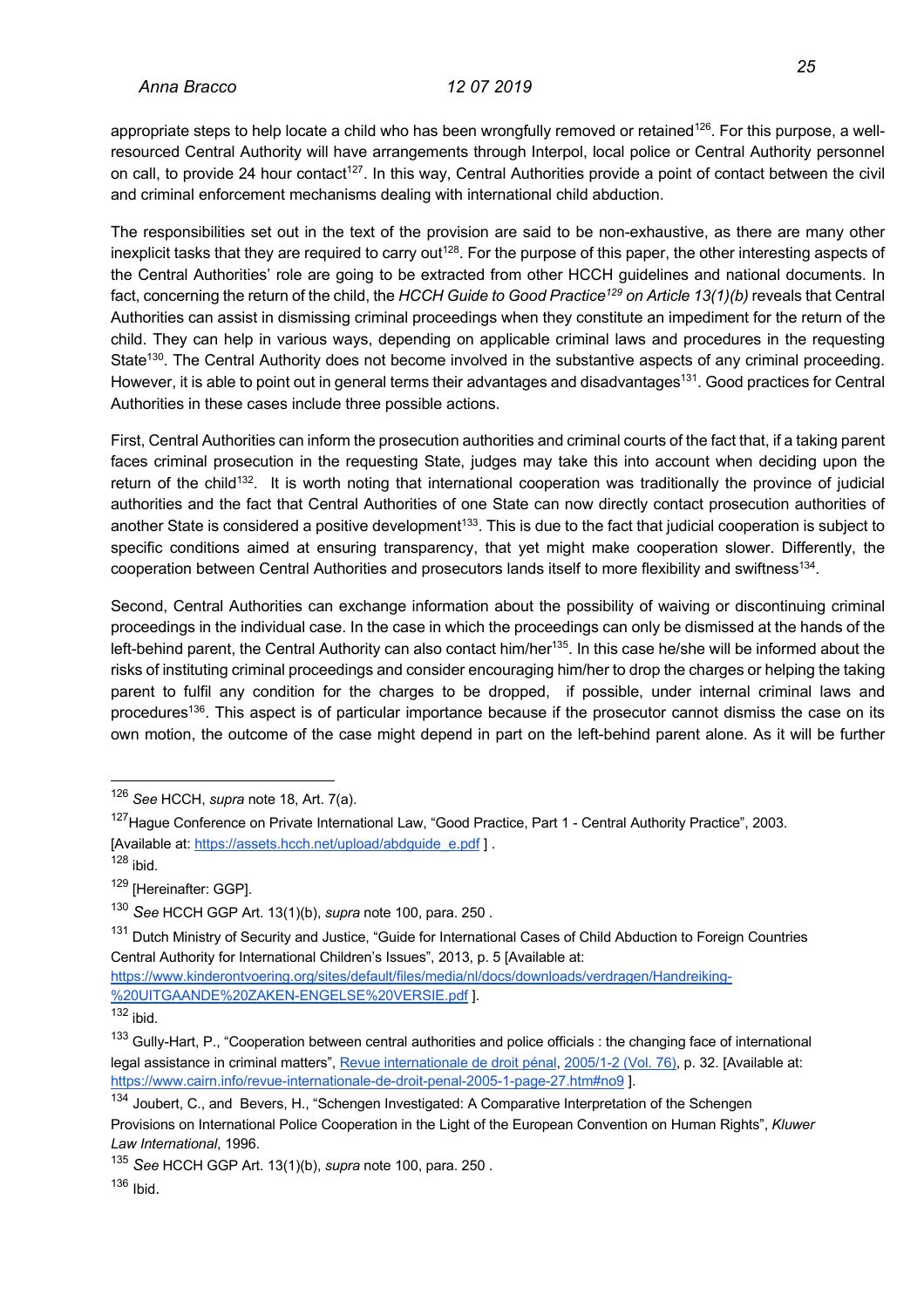discussed in the last chapter, this situation raises the question of the validity of 'undertakings' made by the leftbehind parent, formally swearing to drop the criminal charges against the taking parent.

In fact, turning to the final consideration regarding Central Authorities' cooperation, in the case where the return of the child is ordered, Central Authorities should confirm whether the criminal charges have been dropped or are still in place<sup>137</sup>. This last check works as a safety net both in the case in which the prosecutor did not manage to dismiss the case yet, and in the case in which undertakings were not respected by the left-behind parent.

Either way, the contribution of Central Authorities in removing the obstacles impeding the return of the child can be considerable, if well implemented, yet not decisive. Unfortunately, it appears that some Central Authorities have refused to assist, or failed to assist, in some of their tasks, such as locating a child. Some Central Authorities have also been criticised for not acting quickly to locate a child<sup>138</sup>. It is now even clearer how any delay, mistake or inaction of Central Authorities on the ring of procedures may cause a potential setback for all of the stages, and the passage of time becomes a real threat<sup>139</sup>. Indeed, Central Authorities play an important role in determining the length of the proceedings depending on how expeditiously they act, influencing in part the outcome of return proceedings.

### 2.2.5. Chapter 2 Findings

This chapter has argued that the right of the child to maintain personal relations and direct contact with both parents should be both protected and ensured by States and that only in exceptional circumstances should be denied, if it is in the best interests of the child. From the analysis of this right, as laid down in both Article 9(3) and Article 10(2) UNCRC, it is now clear that personal relations on a regular basis, unlike direct contact, are harder to ensure when parents live in two different States. Article 10(2), in fact, embodies the concept of family unity as the most desirable one for the rights of the child to be fully realized. As mentioned in the first section, the right of the child to maintain personal relations and contact with both parents is only fully realized when the family members live in the same State. The UNCRC does not provide much guidance on the issue of international parental child abduction under Article 11. As a consequence, it is assumed that in these cases, the return of the child to her country of habitual residence would best satisfy her right to maintain personal relations and direct contact with both parents.

The 1980 Hague Convention attempts at securing the return of the child and it is the only existing instrument that provides for a measure that safeguards the rights of the child in international parental abduction. Indeed, the Convention provides for a 'return mechanism' that aims at restoring the *status quo ante* by returning the child to her country of habitual residence within six weeks from the wrongful removal or retention. In addition to this 'restorative' purpose, the mechanism is also supposed to have a deterrent role for would-be-abductors and thus limiting the practice of *forum shopping*. Furthermore, the Convention provides for three exceptions to return, two of which are directly relevant for situations in which the return of the child is at risk due to the taking parent facing criminal proceedings upon return with the child. However, the ECtHR jurisprudence and a considerable amount of scholars argue that the defences must be interpreted narrowly with a view to returning the child. An important part of the Hague Convention system is constituted by the Central Authorities', whose responsibilities include assisting other competent authorities in locating the child and in setting the circumstances for which a return is possible. Particularly, concerning criminal proceedings, Central Authorities help in disentangling many of the difficulties

<sup>137</sup> Ibid.

<sup>138</sup> See HCCH GGP1, supra note 127, at 47.

<sup>&</sup>lt;sup>139</sup> Telli. K., "The Role of the Central Authorities in the Application of the 1980 Hague Convention on Child Abduction: A Critical Analysis of a Genuine Area of Public International Law", 2002, p. 764. [Available at: https://dergipark.org.tr/download/article-file/155593 ].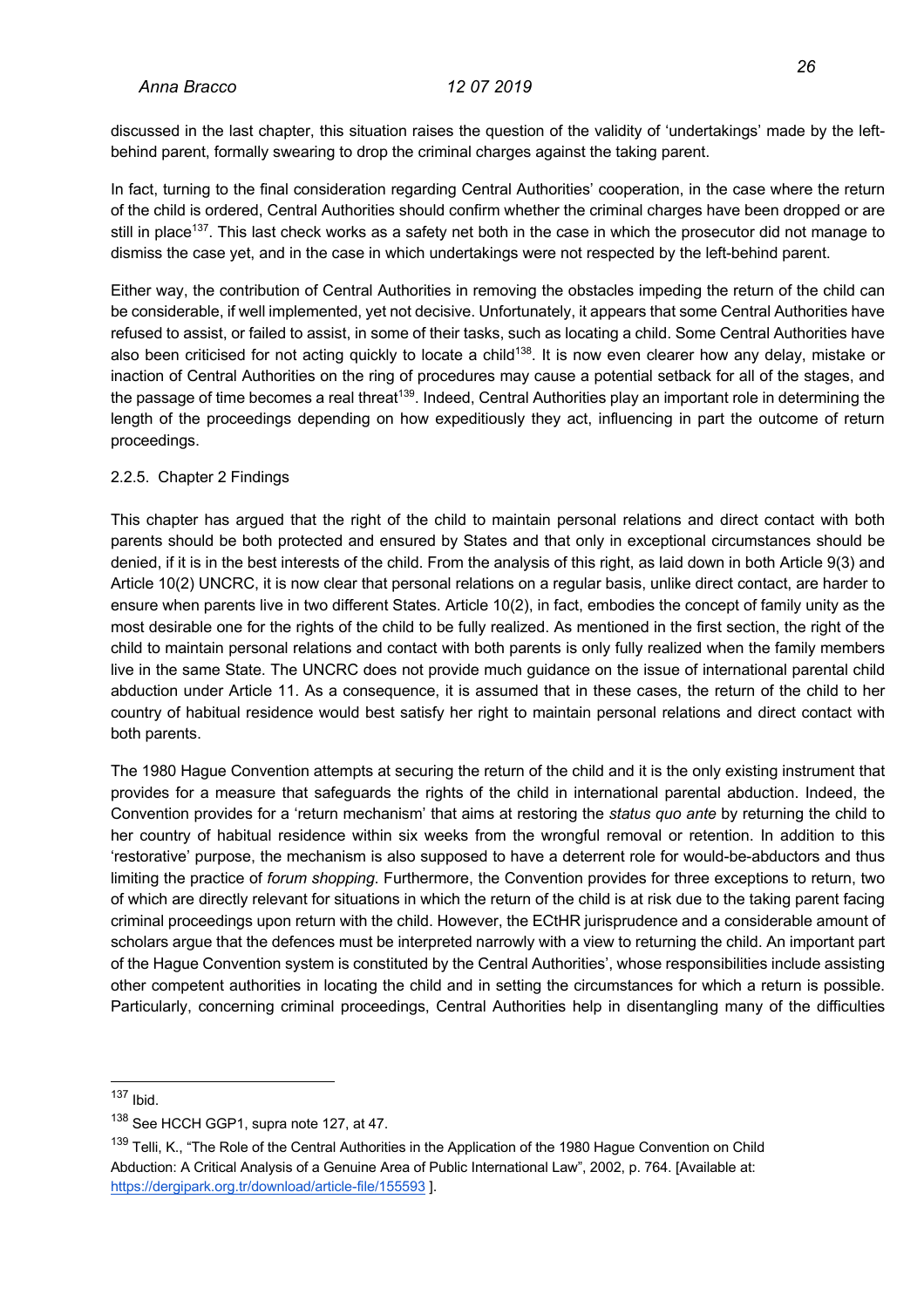inherent in waiving or dismissing them, through their cooperation with international law enforcement mechanisms (e.g. Interpol), prosecutors and the police.

Neither the Hague Convention nor the Brussels II bis Regulation deal with criminal consequences for the abductor<sup>140</sup>. From the facilitating role attributed to the Central Authorities by the Convention, it seems that criminal proceedings against the taking parent in the country of habitual residence would constitute an impediment for the return of the child. However, the impact of the criminalization of child abduction has not been addressed in any detail. Given the lack of information on this last aspect, the paper is now going to show what civil courts look at when confronted with a case where criminal proceedings were initiated in the country of habitual residence against the abductor, and what weight they give to them.

### **3. The HCCH, ECtHR and other civil courts of the world perspective: the actual impact of criminalization on the return of the child**

In order to find out how civil courts of requested States see the presence of criminal proceedings in the country of habitual residence, this chapter is going to analyse the jurisprudence of different civil courts around the world. National judgments will be drawn from two of the most updated case-law databases, namely INCADAT (the official database of the Hague Conference) and the British and Irish Legal Information Institute (BAILII). The analysis is also going to discuss some ECtHR judgments where appropriate which can provide relevant insights on the procedural aspects of several decisions and confirm or rebut the approach of national courts. Furthermore, the discussion is going to be complemented, by the HCCH recommendations and good practices for competent authorities. This chapter is going to be divided in three sections corresponding to the three main subject matters that judges look at in deciding on the return of the child. These three subject matters are usually taken into consideration because they can give rise to a defence under Article 13(1)(b), thus representing an impediment for the return of the child. Every section is going to describe a number of cases and the particular considerations made in relation to criminal proceedings. Each section will conclude with an analysis of these considerations. Finally, the chapter will derive three criteria that national criminal law should meet not to constitute an obstacle for the child's return.

### Premise:

As stated by the HCCH Guide to Good Practice on Article 13(1)(b), this paper assumes that the mere risk or existence of criminal proceedings does not create an impediment for the return of the child *per se*141. This is because the child, being subject to international child abduction is always going to suffer from psychological harm, as a result of both the sudden change of environment and the separation from one of the parents. As a consequence, the mere fact that the child would suffer if the taking parent cannot return with her is not considered as passing the 'grave risk test'. Furthermore, for the sake of clarity, it is important to bear in mind that the three subject matters can often overlap, and thus, what is discussed in one section can be repeated also in another section.

### **3.1 Family life**

Considerations about the characteristics of the family and its members is the first aspect that courts take into account. This includes also the type of relationships that link (or separate) them. If the separation between the taking parent and the child does not amount to a grave risk of harm or otherwise place her in an intolerable

<sup>140</sup> *See* Tobin, *supra* note 40, at 382.

<sup>141</sup> *See* HCCH Art. 13(1)(b), *supra* note 100, para. 290.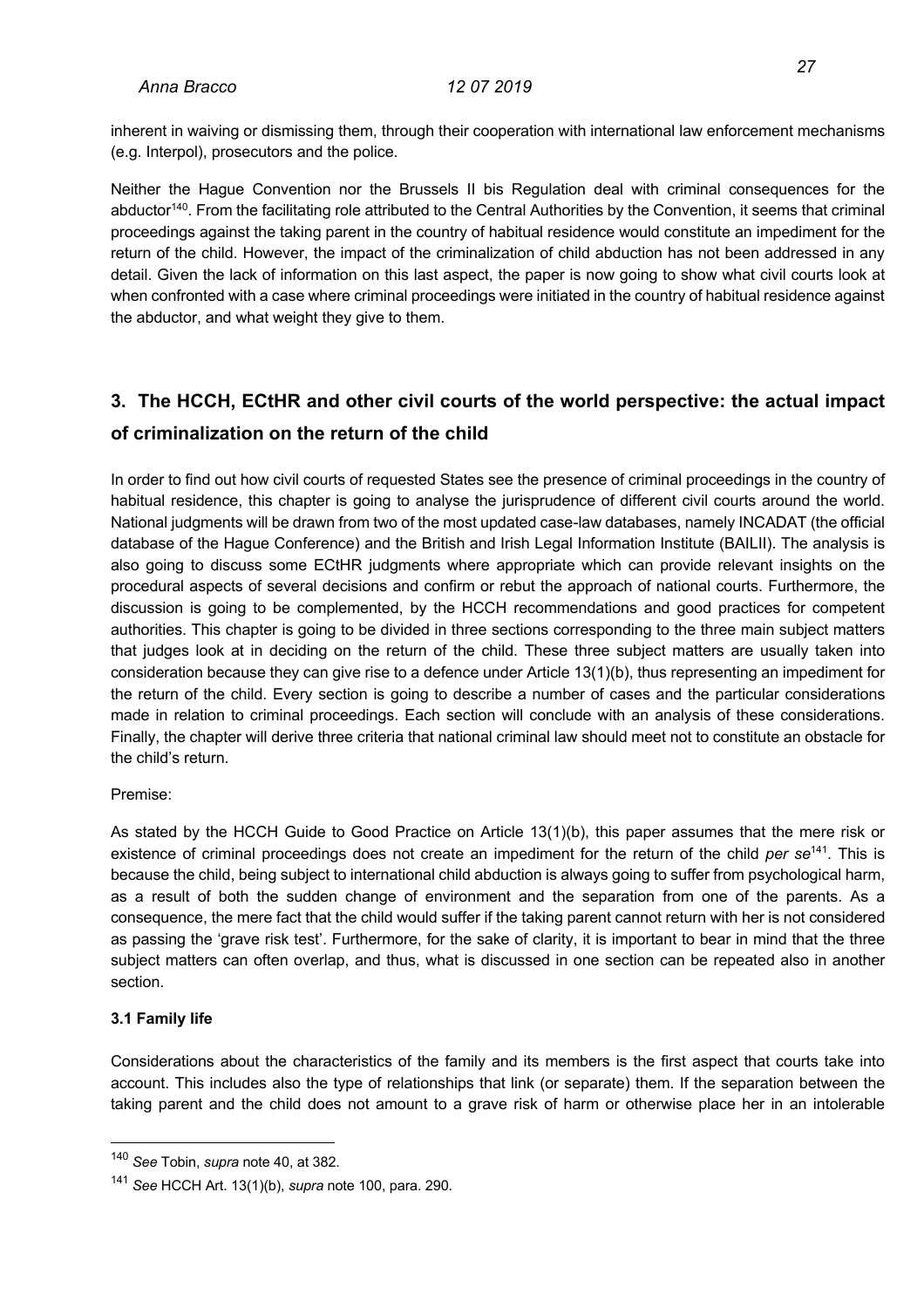situation, courts would usually not look any further. The Article 13(1)(b) defence would just not be considered an option.

### **National courts:**

The first case analysed in this section is *Decision of the Supreme Court, 1 December 1999*142, in which a mother abducted her child from Cyprus to Poland, her home country. When the father realized that his wife and child were not going to go back to Cyprus, he applied for the return of the child under the Hague Convention. In the return proceedings, the mother claimed, *inter alia*, that she was unable to return to Cyprus because of the criminal proceedings she was going to face upon return. The Polish Supreme Court, in examining whether the issue was serious enough to cause psychological harm to the child or place her in an intolerable situation, stated that:

*"the perpetrator's fear of being held criminally liable for this act after his/her return is not considered such an objective obstacle. That is because when abducting he/she should have been aware of the consequences of the act. The problem is more complicated in cases of small children abducted by a person who dominated in the child's hitherto life (usually the mother)"143.*

This statement explains three important aspects. First, it confirms the assumption of the paper that the mere risk of facing criminal proceedings is not enough to satisfy the high threshold set by Article 13(1)(b). Second, it acknowledges that the young age of the child is a complicating factor. Third, the fact that the taking parent is the primary carer adds to the frustration of the young child in being deprived of a fundamental person in her life. The court recognized that the above mentioned factors could actually cause psychological harm or otherwise place the child in an intolerable situation. Nevertheless, the judge argued that a return order could still be issued because, *inter alia*, the father was seen fit to care for the child in case the mother would not go back or face criminal proceedings144.

The second case under consideration in this section is N.P. v. A.B.P.<sup>145</sup>. The case is about a mother who had wrongfully removed her two children aged 7 and 4 from New Caledonia, a French territory in the Pacific Ocean, to Canada. The father, in applying for the return of the children under the Hague Convention, he also instituted criminal proceedings against the mother. During the civil proceedings, the mother sought to raise the grave risk defence under Article 13(1)(b) because of two reasons: first, the father had previously trafficked her and forced her into prostitution; second, because of the criminal proceedings instituted against her, she was not going to be able to return with the children. The judge considered the fact that the children were too young to be separated from her primary carer. Furthermore, the fact that the father was clearly unable to care for the children given his criminal enterprise, played a decisive role. As a consequence, return was refused and the children were able to lawfully move with the mother in Canada.

### **ECtHR:**

From the ECtHR perspective, the right to family life (Article 8 ECHR) literally represents the right to live together<sup>146</sup>. As a consequence it would be reasonable to expect that when deciding on international child abduction cases

<sup>142</sup> *Decision of the Supreme Court, 1 December 1999*, I CKN 992/99.

<sup>143</sup> *Ibid*., at 8.

<sup>144</sup> *Ibid*. at 7-8.

<sup>145</sup> *N.P. v. A.B.P*., 1999 R.D.F. 38 (Que. C.A.).

<sup>146</sup>ECtHR, *Guide on Article 8 of the European Convention on Human Rights: Right to respect for private and family life, home and correspondence,* Council of Europe/European Court of Human Rights, 2019 - p. 51 [Available at: https://www.echr.coe.int/Documents/Guide\_Art\_8\_ENG.pdf].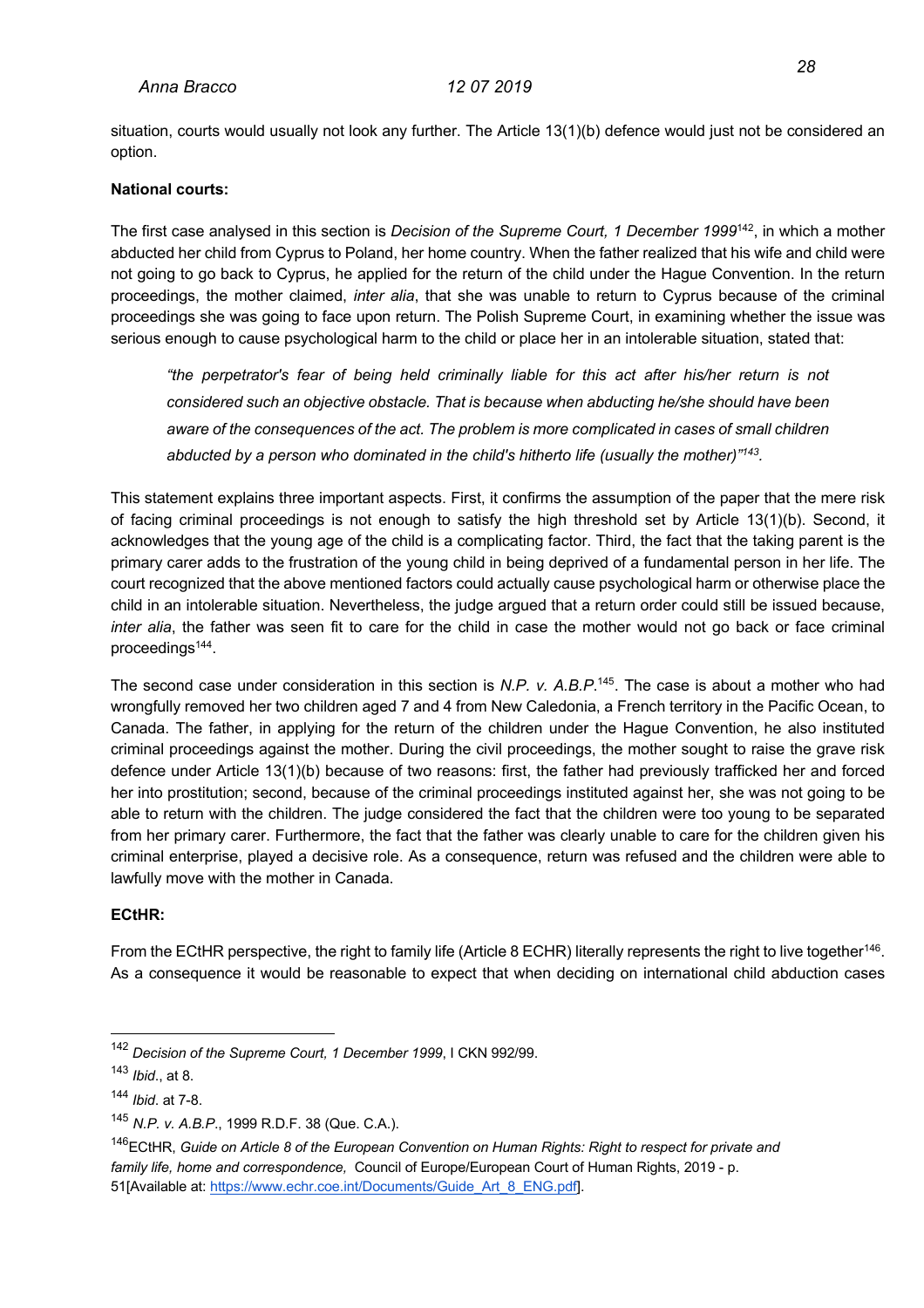characterised by the impediment constituted by criminal proceedings against the taking parent, it analyzed the specificities of the family and their members.

The case of *Neulinger and Shuruk v. Switzerland<sup>147</sup>* is on point. The facts have already been outlined in the previous chapter (see Section 1.2.3) and will not be re-stated, but it is worth recalling the fact that the court took an unusual approach by carrying out an in-depth best interests assessment of the child. The Court, in examining whether the Swiss Federal Court had violated the right to family life of the mother and the child in ordering a return to Israel, it considered the following aspects. First, that the young age of the child plays a role in determining his best interests especially in relation to the mother. Second, and closely connected to the first point, the mother happened to be the primary carer, as in most cases<sup>148</sup>. As a consequence, a separation between the two would definitely cause a high degree of harm to the child. Nevertheless, the deciding factors concerning the impact of criminal proceedings on the return of the child were stated as follows:

*"Even supposing that she agreed to return to Israel, there would be an issue as to who would take care of the child in the event of criminal proceedings against her and of her subsequent imprisonment. The father's capacity to do so may be called into question, in view of his past conduct and limited financial resources. He has never lived alone with the child and has not seen him since the child's departure"149.*

It is thus clear that, before considering the risk of imprisonment of the mother, the Court gave particular weight to the fact that the father was deemed incapable of caring for the child, due to his behaviour, financial instability and his relationship with the child. As a consequence, with no doubt, the characteristics of both parents and the child, added to their relationship to each other made out the threshold of Article 13(1)(b), as return to Israel was not ordered again.

### **Analysis**

This section has shown that both national courts and the ECtHR have taken into consideration the family characteristics and relationships to assess whether the criminal proceedings faced by the taking parent upon return could establish a 'grave risk' exception under Article 13(1)(b). The main considerations that have emerged in this realm are: first, whether the taking parent is the primary carer; second, the age of the child; and third, whether the left behind parent has the capability/resources to take care of the child in the case in which the mother was not going to return with the child or she was imprisoned.

### **3.2. Types of criminal sanctions**

The sanctions against the taking parents as a result of a wrongful removal or retention vary according to the specific circumstances of the case. There are a whole range of measures that spans from very lenient sanctions to considerably intrusive ones. This section will explore what kind of sanctions are considered as constituting an impediment for the return of the child.

### **National courts:**

The case of *Tabacchi v. Harrison*<sup>150</sup> concerns a mother who abducts her child from Italy to the U.S. following an argument with the father. Before the abduction, the father, despite having shared custody of the child, had sought

<sup>147</sup> *See Neulinger*, *supra* note 78.

<sup>148</sup> *See Neulinger*, *supra* note 78, para. 138.

<sup>149</sup> *See Neulinger*, *supra* note 78, para.150.

<sup>150</sup> Tabacchi v. Harrison, 2000 WL 190576 (N.D.Ill.).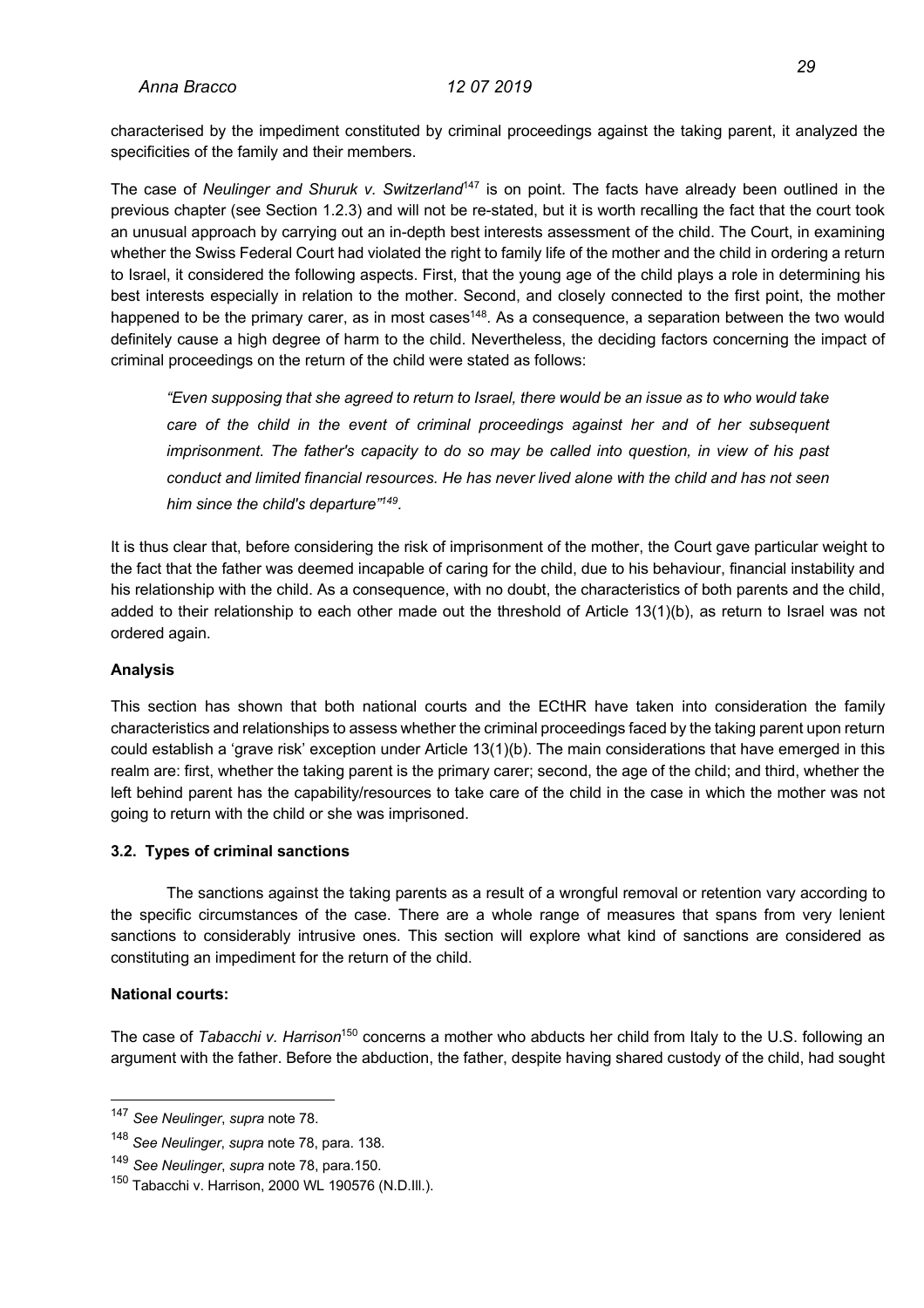a *ne exeat* order but when it came to enforce it was already too late. The father filed an application for the return of the child and also instituted criminal proceedings against the mother in Italy. The court considered the fact that the mother was the primary carer and that the child was only 4 years old, thus in particular need of her care. However, the court also stated that "no court has allowed the pendency of criminal proceedings in the home country to justify failure to return the child to the country of habitual residence"<sup>151</sup>. The judge questioned whether criminal proceedings in Italy can lead to actual imprisonment and stated that there was no evidence that the father's criminal complaints would have led to an actual separation between the mother and the child (i.e. no risk of custodial sentences)<sup>152</sup>. As a consequence, the Article  $13(1)(b)$  defence was rebutted.

In the case of *Q*. 153, the mother abducted her two young children from France to Scotland. At the beginning the mother sought to abscond the children at her parents' house in Scotland. Then, the father travelled to Scotland and, in discovering the whereabouts of the children, he also found out that they had not been going to school. The father, upon return to France, filed an application for the return of the two children under the Hague Convention and instituted criminal proceedings against the mother<sup>154</sup>. In the return proceedings, the mother argued that the children would have suffered psychological harm if they were going to be separated from her as a result of criminal proceedings in France. Her lawyer showed evidence to the court that she could face imprisonment<sup>155</sup>. By contrast, *Q.*'s lawyer stated that "there was little risk that R.S. [the mother] would be imprisoned"156. As a consequence, given the little risk of a custodial sentence, an actual separation between the mother and the children was unlikely. This does not mean that the mother would have not faced any criminal sanction, but as long as she was not necessarily separated from the children it could not give rise to an Article 13(1)(b) defence.

In the case of Re. L., a mother abducted her two young children from Florida (U.S.) to Denmark and then to the UK. A grand jury in Florida charged the mother with the criminal offence of international parental kidnapping because she had absconded with the children in the UK for a long time. In addition, the grand jury issued an arrest warrant against the mother to locate the children. The mother was brought before the competent High Court of Justice in the UK for the return proceedings and stated that by then there had arisen a grave risk that the return of the children to Florida would place them in an intolerable situation. The lawyer of the father countered this argument by stating that criminal proceedings were not creating an impediment for the return, because she was going to be extradited anyways due to the arrest warrant. This type of criminal measure can be said to be quite different from standard criminal proceedings, as its implementation crosses the borders of the country's jurisdiction and aims at reaching the offender wherever he/she is. In this regard, the judge stated that he did not accept the mother's submission. Furthermore he maintained that:

*"indeed it seems to have been the warrant for arrest pursuant thereto which triggered the international police activity that led to the location of the mother and children in England"157.*

From this statement, it is clear that the judge did not have a negative opinion on the warrant. Rather, he saw it as instrumentally positive for the location and thus for the return of the children.

**ECtHR:**

 $151$ Ibid., at 4.

<sup>152</sup> Ibid., at 13.

<sup>153</sup> *Q., Petitioner* [2001] SLT 243.

<sup>154</sup> Ibid., para. 37.

 $155$  Ibid., para. 60.

 $156$  Ibid., para. 48.

<sup>157</sup> *Re L. (Abduction: Pending Criminal Proceedings),* [1999] 1 FLR 433 - at 6.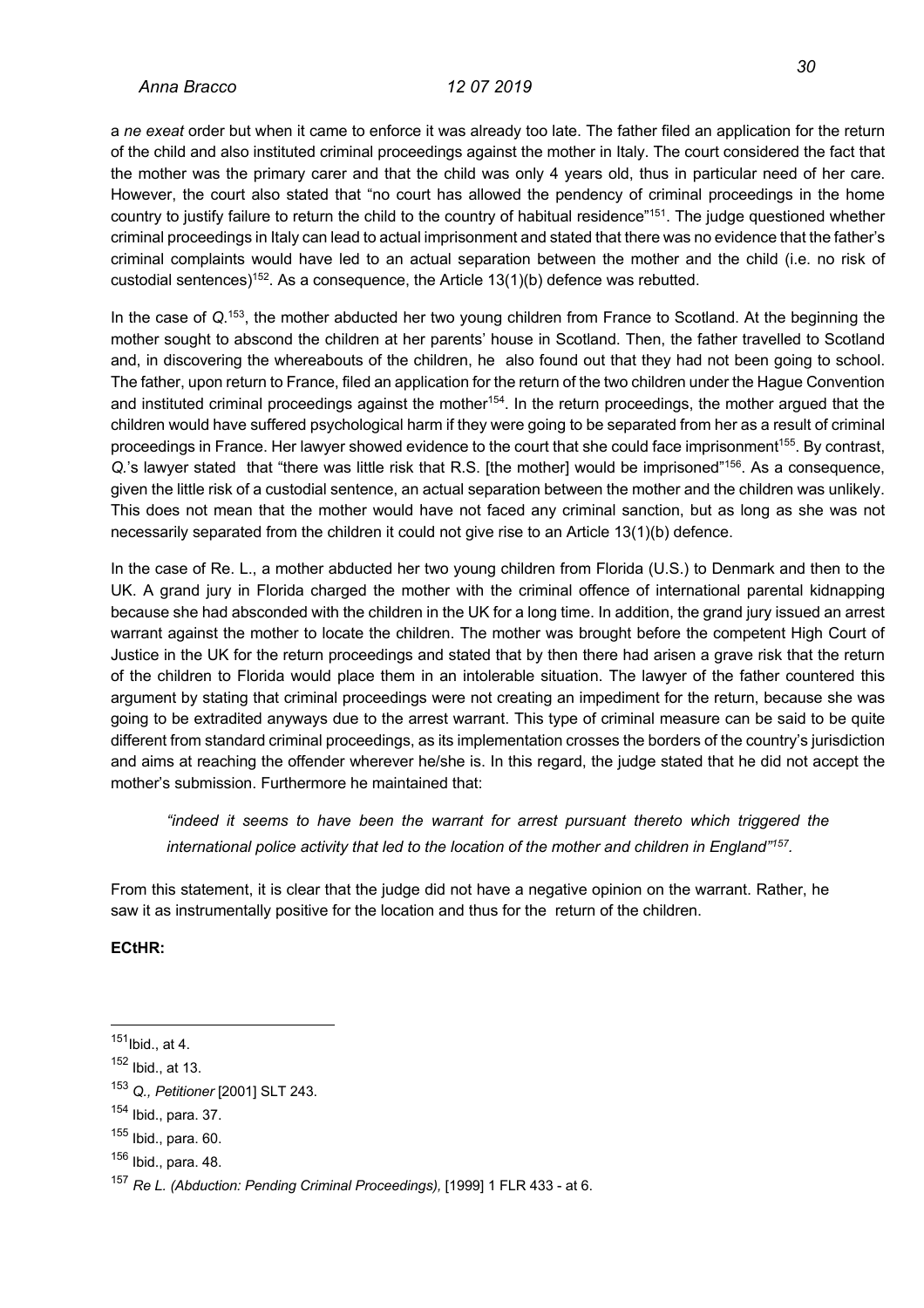This section is, once again, going to briefly refer to the case of *Neulinger and Shuruk v. Switzerland158.* Being a leading ruling, it contains a variety of issues worth to be addressed in different parts of this paper. The facts are not going to be re-stated. It only fits to mention the Court's acknowledgment that, although not even the Central Authorities managed to have this clear, the mother was realistically risking twenty years of imprisonment if she was going to return with the child to Israel<sup>159</sup>. As a consequence, this aspect emerged as being decisive taken in conjunction with the fact that the child was very young and the mother was the primary carer.

In *Cavani v. Hungary*160, the family went on vacation in Hungary, which is the home country of the mother. At the end of the vacation, the family was supposed to return to Italy, but the mother decided not to go back and to keep the children with her. The father returned to Italy by himself and applied for the return of the two children to Italy. The Court is requested to evaluate whether the Hungarian authorities made adequate and effective efforts to secure compliance with the applicants' rights to their reunification. The father argued that the authorities failed to take the appropriate measures that the circumstances required, as the mother had proved opposing the return at all costs. The Hungarian Government replied that the authorities and the police had done everything in their power to locate the children and to return them to Italy. The Government also argued that coercive measures were not used because, as a rule, they are only ordered as a last resort where the imposition of a fine on the abducting parent had proved ineffective<sup>161</sup>. The Court held that coercive measures were not the only option available to the domestic authorities, which could have imposed further and heavier fines on the first applicant's ex-wife<sup>162</sup>. Furthermore, the Court argued that, although coercive measures against children are not desirable in this sensitive area, the use of sanctions must not be ruled out in the event of unlawful behaviour by the parent with whom the children live $163$ .

### **Analysis:**

It is interesting to note that in all the selected cases, the taking parent was always the mother who was also the primary carer. So it is clear that family relationships always come as a standard consideration, before anything else. In terms of the types of sanctions, each case reveals important details. First, the fact that criminal sanctions might not lead to imprisonment is considered as a good enough reason to rebut a grave risk defence (*Tabacchi v. Harrison*). The fact that the mother might have to face some other criminal sanctions is not relevant. (*P.Q.*). Second, if there is a risk of imprisonment, judges might look at the potential length of the sanction (*Neulinger*). Third, the use of coercive measures is seen as desirable as a last resort (*Re. L.*), but other effective sanctions/fines must be imposed. The ECtHR in *Cavani v. Hungary* made clear that if the state does not take the appropriate steps to facilitate the reunification between the left behind parent and the child, the inaction constitutes an obstacle for the return of the child. In particular, it argued that civil sanctions (such as fines) can fill the gap between the criminal moderate and coercive measures.

### **3.3. Existence of adequate and effective measures in the State of habitual residence**

The judgment of *MS v. P.S*<sup>164</sup> provides for an extremely accurate introduction to this section. In evaluating the international abduction of a young child by an English mother from Israel to the UK, who would have faced criminal proceedings if returned with the child, the English High Court of Justice, stated that:

<sup>160</sup> *Cavani v. Hungary* (Application No 5493/13).

<sup>158</sup> *See Neulinger, supra* note 78.

<sup>159</sup> Ibid., para. 150.

 $161$  Ibid., para, 46.

<sup>162</sup> Ibid., para. 59.

<sup>163</sup> Ibid., para. 52.

<sup>164</sup>*MS v. PS* [2015] EWHC 2880 (Fam).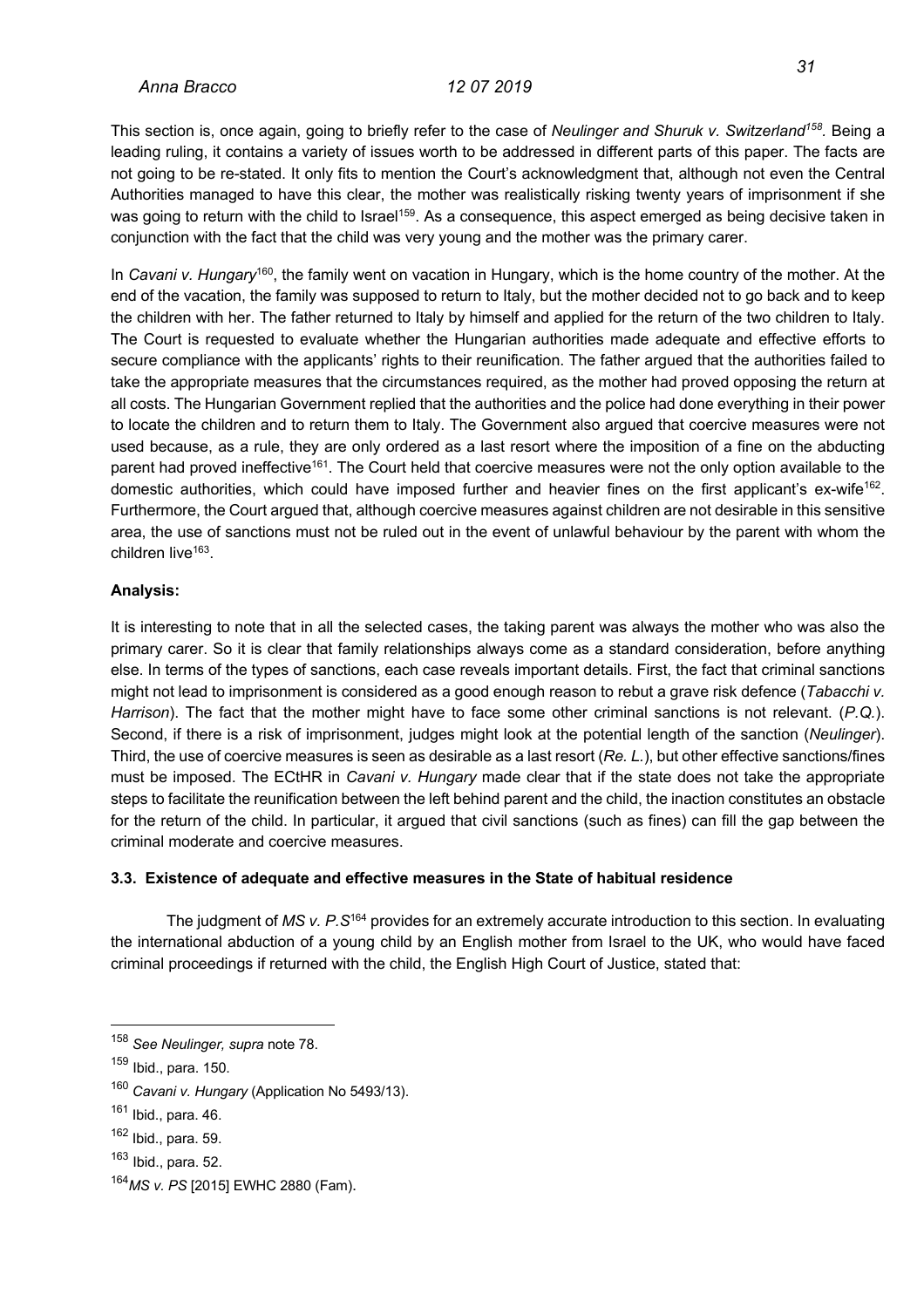*"If [..] the mother's evidence is sufficient to establish the Article 13(b) exception, the court then turns to consider the available protective measures, which in most cases include undertakings offered by the parent who is seeking the child's return. If the available protective measures (including the undertakings offered) are sufficient to ameliorate the risk that it is asserted exists, then they negate the defence raised (such that the exception is found not to be established)"165.*

It is thus clear that, despite the establishment of the exception, the court can use its discretion to issue a return order if the requesting State offers adequate protective measures, as maintained by the HCCH<sup>166</sup>. Under the 1980 Hague Convention protection measures can include mirror orders, safe harbor orders and undertakings, which should ensure a safe return of the child<sup>167</sup>. However, the first two will not be discussed in this paper because of their lack of relations with the criminalization of child abduction.

As mentioned in the above quote, the most widely used measures in cases involving criminal proceedings against the taking parent are undertakings. Undertakings can be defined as official promises, concessions, or agreements given to a court to ensure that criminal charges against the taking parent will be dropped so as to allow him/her to go back with the child<sup>168</sup>. However, whether and to what extent a left-behind parent may influence the criminal proceedings through undertakings depends on national law. Whether that parent actually has the power to have the proceedings dismissed or simply has the right to request prosecuting authorities to dismiss the case varies among different jurisdictions<sup>169</sup>.

### **National courts:**

The case of *Sabogal v. Velarde*<sup>170</sup> is about a mother who abducted her two children from Peru to the U.S, after the father had retained them preventing her from exercising her right to parental responsibility. When the father learned about the wrongful removal, he instituted criminal proceedings against the mother and applied for a return order of the children to Peru. The U.S. District Court of Maryland, in considering whether the mother's claims could give rise to a defence under Article 13(1)(b), looked at the relationship that the father had with the children and recognised that he was indeed an abusive parent, as the mother had contended. As a consequence, the Court found that the children would have been exposed to psychological harm and placed in an intolerable situation if they were returned to Peru and the mother was going to be imprisoned<sup>171</sup>. Nevertheless, the Court decided to return the two children to Peru despite the evidence of psychological abuse suffered at the hands of the father and the existing criminal proceedings against the mother, on the basis of undertakings. The undertakings included, *inter alia*, that the father had to drop the criminal charges against the mother before the children could be returned. As the status of undertakings under Peruvian law was not clear, the court also asked for a court order confirming the undertakings of the father.

The case of *Re T.<sup>172</sup>*, concerns an English mother who abducted her three children aged 7, 4 and 2 years old from Italy to the UK. The father instituted criminal proceedings against her in Italy and applied for the return of the

<sup>165</sup>Ibid.*,* para. 22.

<sup>166</sup> *See* HCCH, GGP Art. 13(1)(b), *supra* note 100, para 289.

<sup>167</sup> Ibid., para. 292 .

<sup>&</sup>lt;sup>168</sup> Garbolino, J. D., "The Use of Undertakings in Cases Arising Under the 1980 Hague Convention on the Civil Aspects of International Child Abduction", 2016, p. 1. [Available at:

https://www.fjc.gov/sites/default/files/2016/Use%20of%20Undertakings\_0.pdf ].

 $169$  Ibid., at 9.

<sup>170</sup> *Sabogal v. Velarde* 106 F.Supp.3d 689 (2015).

<sup>171</sup>Ibid*.,* at 14.

<sup>172</sup> Re T [2010] EWHC 3177 (Fam)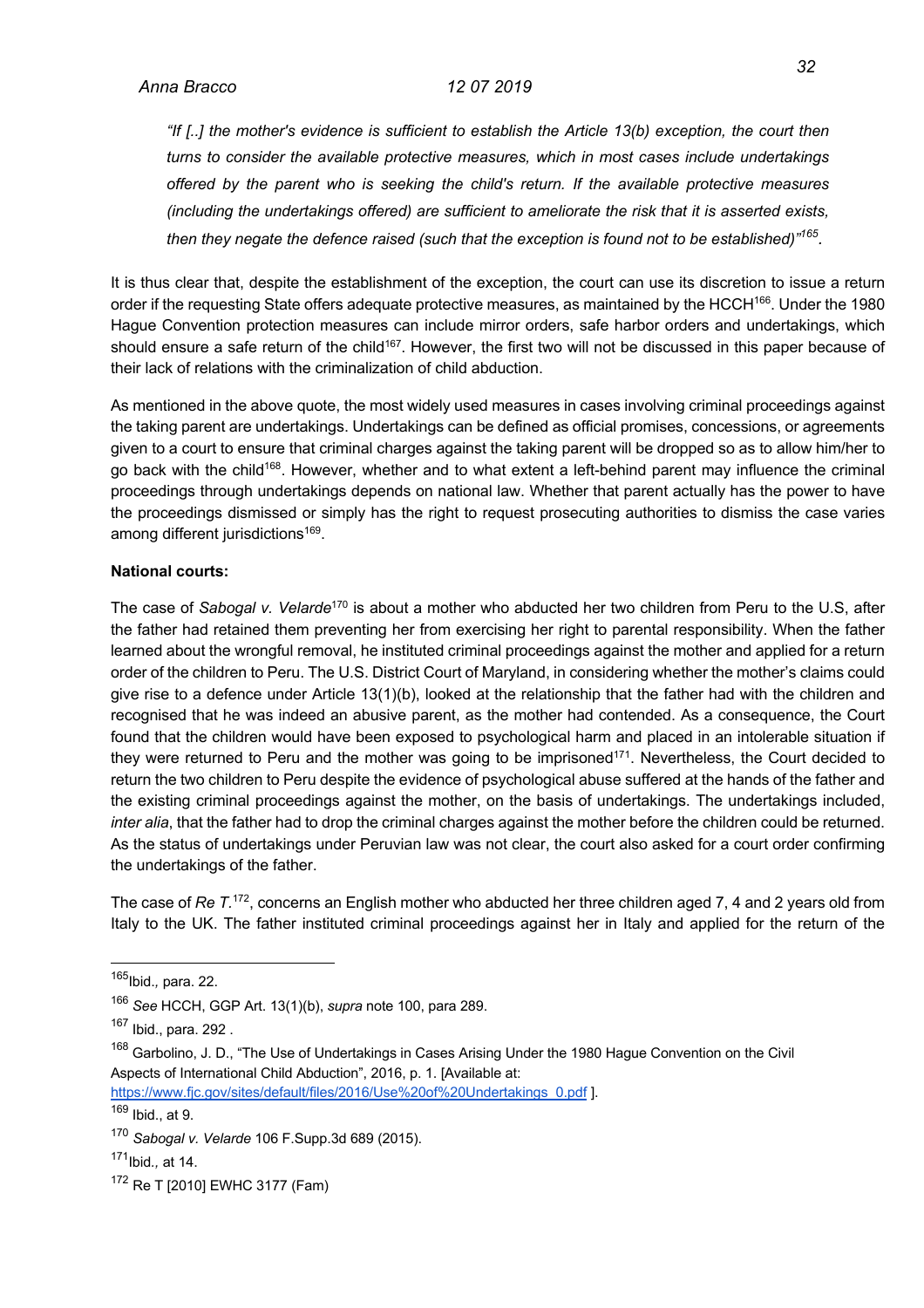children. The mother, *inter alia*, raised the Article 13(1)(b) defence arguing that the children would have suffered psychological harm by being returned. The court took into account the young age of the children, the fact that one of the children suffered from autistic spectrum disorder and that the father had been abusive towards all of his family members. Moreover, the judge stated that the option of the children being separated from their primary carer was ruled out<sup>173</sup>. As a consequence he looked at the possibility of protective measures both for the children and for her. The judge found that there were no adequate protective measures in Italy that could have protected both the children and the mother from physical and psychological harm. In particular, the fact that the recognition and enforceability of undertakings under the Italian system is not clear, despite the father's promises to drop criminal proceedings against her<sup>174</sup>, return was not ordered.

In light of the subject matter of this section, it is considered relevant to look at the criminal proceedings present in *Re L.* once again*<sup>175</sup>*. As mentioned in the previous section, during the return proceedings, the mother stated that criminal proceedings constituted a grave risk for the return of the children to Florida because of a potential separation from her. The judge stated that it was predictable that criminal proceedings would have been instituted against her as she had absconded with the children for a long time. The judge considered the hypothetical, yet realistic, situation in which, upon arrival in the US, the mother was going to be arrested by the police, as the forward looking nature of Article 13(1)(b) requires. He stated that he had no reason to believe that the prosecutor would not take into consideration the best interests of the children when deciding on her sanctions as a primary carer<sup>176</sup>. As a consequence, the standard of proof set by Article 13(1)(b) of the Convention had not been met.

### **ECtHR:**

In the case of *Maumousseau and Washington v. France<sup>177</sup>*, in which the mother abducted the daughter from the State of New York to France, the Court was required by Mrs. Maumousseau to assess, *inter alia*, whether there had been a violation of Article 8 in conjunction with Article 6 ECHR (right to a fair trial). This was because, before the Aix-en Provence Court of Appeal, the mother had sought to claim that she would have not been able to accompany the child back to New York due to the criminal proceedings instituted against her by the father. But the American Court dismissed this claim. The ECtHR judgment reports a letter of the French Central Authority stating that the father refused mediation and wished to continue with the criminal proceedings<sup>178</sup>. So it is clear that the father had no intention of dropping the criminal proceedings. The ECtHR declared the mother's claim unfounded only when it learned that the public prosecutor certified that no warrant had been issued for her arrest<sup>179</sup>. However, it is interesting to see how the dissenting opinion of Judge Zupancic joined by Judge Gyulumyan relied on the fact that, because the Dutchess County Family Court in New York had decided to deprive the French mother of her custody, her offence amounted to child kidnapping which is a Class E Felony. They concluded that "the arrest on the probable cause that she had committed a Class E Felony would be wholly within the discretion of the local police" and that such an arrest could lead to imprisonment<sup>180</sup>.

### **Analysis:**

<sup>173</sup> Ibid., para. 21.

 $174$  Ibid., para. 64

<sup>175</sup> *See* Re L., *supra* note 157.

<sup>176</sup> *See* Re L., *supra* note 157, at 8.

<sup>177</sup> *Maumousseau and Washington v. France*, (App. No 39388/05).

<sup>178</sup> *See* Re L., *supra* note 157.

<sup>179</sup> *See* Re L., *supra* note 157, para. 92.

<sup>180</sup> *Maumousseau and Washington v. France* (App. No 39388/05) - Dissenting opinion of Judge Zupancic joined by Judge Gyulumyan, at 42.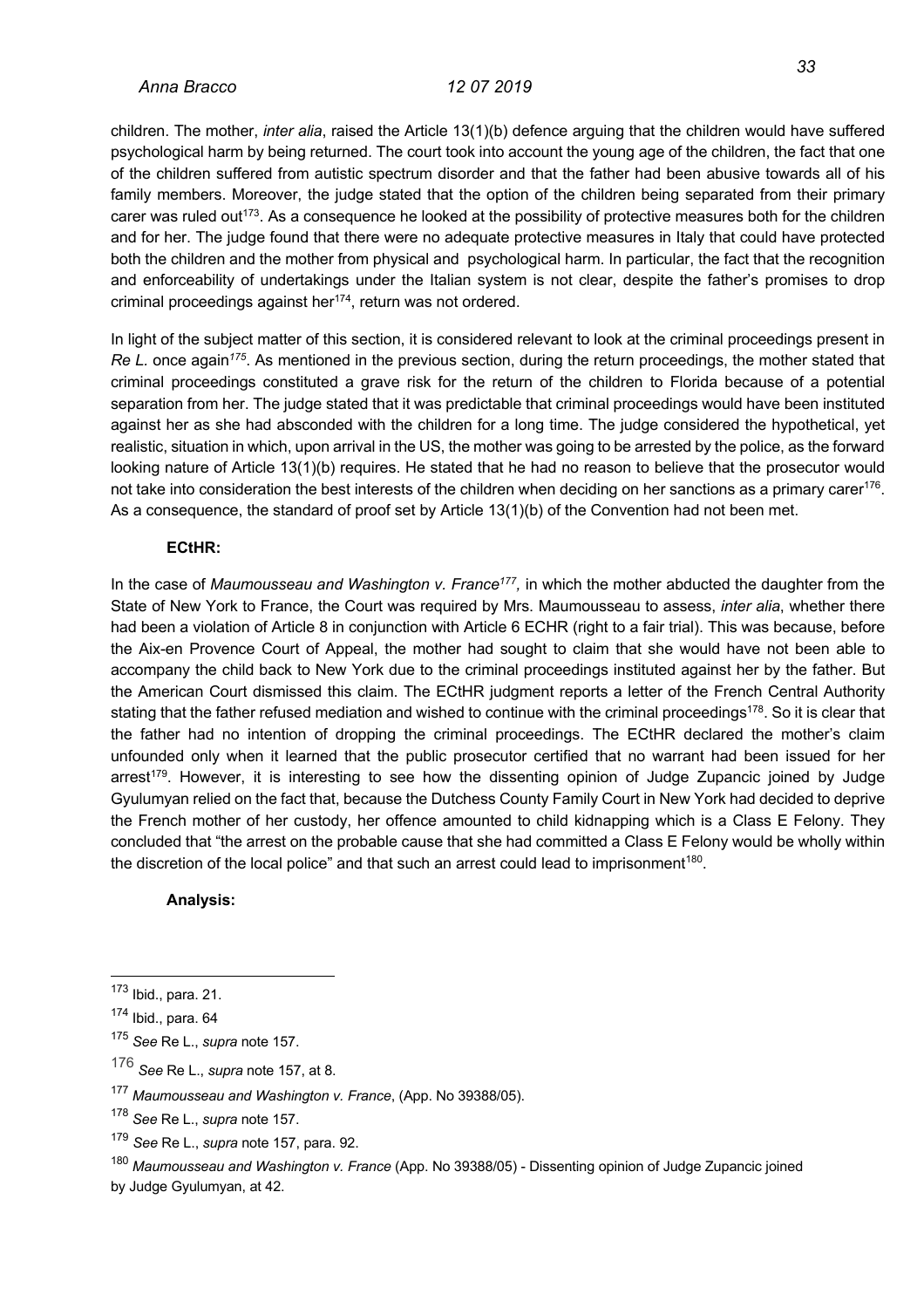From the analysis of these very different cases, it is not surprising that undertakings have lately been seen as 'procedural issues' due to their vague scope and unofficial nature<sup>181</sup>. The status of undertakings is ambiguous and this problem was identified by an authoritative study on the outcomes for children returned following an abduction. According to the research, 66.6% of the undertakings made were not complied with (even if the undertakings are 'mirrored' by a court order) which can leave the returning parent and the child in a very vulnerable position<sup>182</sup>. Moreover, as Beaumont points out, the downside of protective measures is that they often only refer to the protection of the child, and not the protection of the abducting parent (usually the mother)<sup>183</sup>. In fact, depending on the circumstances of each case, when undertakings result in recognition and enforcement difficulties in the country of habitual residence, they might constitute a further impediment for the return of the child (*Re T.*,). Because of these difficulties, however, some judges might require a court order formally proving that undertakings will be respected (*Sabogal v. Velarde).* If such proof is not asked for or if courts do not recognise such orders, the child could end up facing a grave risk of harm upon return $184$ .

For this reason, the discretion power of prosecutors and the police is an important element, and in some circumstances the only potential expedient available for dropping criminal proceedings. In the case of *Re L*., in light of the available judgment, the conclusion of the judge seems ambiguous. This is because he argued that he had "no reason to believe that the prosecutor would have not taken into consideration the best interests of the children when deciding on her sanctions as a primary carer". In the lack of information about what made him so sure that the prosecutor would have taken into account those factors, it might be argued that such an assumption can be a hasty conclusion. In fact, the approach of the ECtHR in *Maumousseau* results more balanced as it ruled out the possibility of a grave risk arising from criminal proceedings only when it learned that the prosecutor had confirmed so.

### **3.4. Chapter 3 findings: Criteria according to international standards**

The section on 'family life' has shown that the relationship between the taking parent and the child is particularly important. This is so, especially in light of the relationship that the other parent has with the child. The fact that criminal proceedings in the country of habitual residence would separate the primary/sole carer from the young child is considered giving rise to a defence under Article 13(1)(b). As a consequence, the criterion that criminal law should meet not to constitute an impediment for the return of the child rests in refraining from imposing sentences that could separate the child from her primary/sole carer.

### **Criterion n. 1:** *No imprisonment of the primary/sole carer, except in exceptional circumstances.*

The second section shows that judges look at the types of criminal sanctions imposed on the taking parent in deciding whether there is a grave risk of psychological harm or otherwise place the child in an intolerable situation. These considerations have amounted to an Article 13(1)(b) defence when the taking parent risks imprisonment in the country of habitual residence of the child. If imprisonment is not an option, other criminal sanctions are not considered relevant. On the other hand, when it comes to coercive measures applied in the requested State, criminal sanctions are considered appropriate and desirable as a last resort. Interestingly, before applying coercive measures, States must demonstrate that they have taken all possible measures to return the child, including fairly severe fines/sanctions. If they cannot prove this, their inaction has constituted an impediment for such purpose. In fact, it is pivotal to point out that, in order for coercive measures not to be the only option, civil sanctions should be able to have a considerable impact too. As a consequence, it can be stated that the second criterion that criminal law should meet in order not to constitute an impediment for the return of the child lies in providing a range

<sup>181</sup> *See* Schuz, *supra* note 96, at 198.

<sup>&</sup>lt;sup>182</sup> Reunite, "The Outcomes for Children Returned Following an Abduction", 2003. [Available at: http://www.reunite.org/edit/files/Library%20-%20reunite%20Publications/Outcomes%20Report.pdf ].

<sup>183</sup> *See* Beaumont, *supra* note 97, at 10.

<sup>184</sup> *Walsh v. Walsh*, No. 99-1747 (1st Cir. July 25, 2000).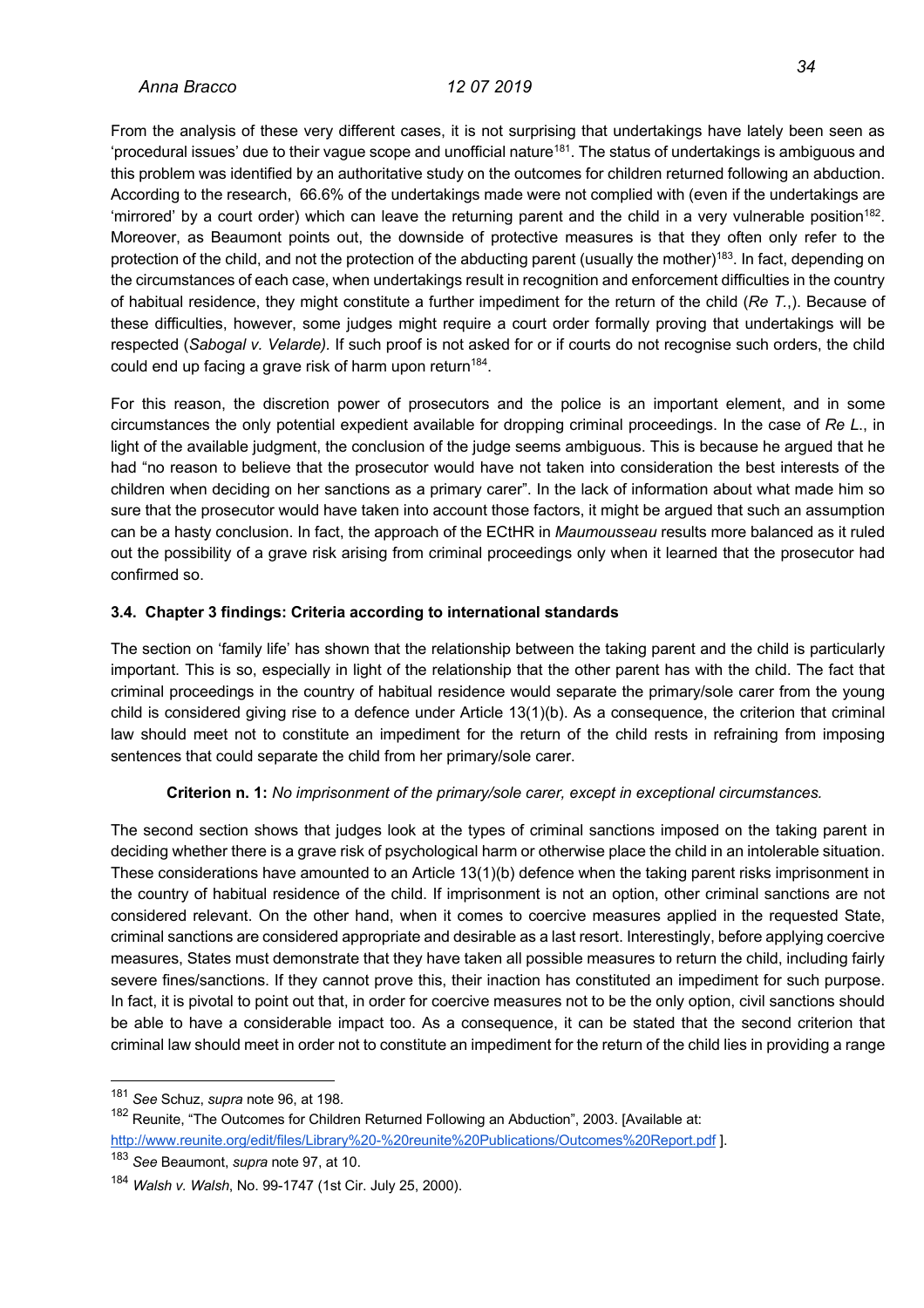of moderate and severe sanctions, if civil sanctions are not harsh enough. The sanctions should escalate according to the degree of wrongful behaviour of the parent, reaching the most severe degree (imprisonment) only as a last resort.

**Criterion n. 2**: *Providing for sanctions ranging from moderate to severe, where the latter are imposed as a last resort.*

Finally, the last section has considered the subject matter of adequate protective measures in the context of criminal proceedings. From the analysis it is clear that civil courts tend to see the use of undertakings as a quite reliable measure to override the risk of criminal proceedings against the taking parent upon return. The problem, however, is that undertakings are not recognised/enforceable in all jurisdictions and can potentially contribute to the upholding of an Article 13(1)(b) defence. As a consequence, the real determining factor is whether the offence is prosecuted *ex officio* or not. If the offence is prosecuted *ex officio* then the prosecutor can do nothing but proceed with the prosecution, provided that it does not fulfill the dismissal criteria. If it is not, the prosecutor has discretion on what cases to prosecute. In other words, the powers that national law endows the prosecutor with, are decisive for whether an offence can be dropped at the request of the 'victim'. Thus, the last criterion that criminal law should meet in order not to obstacle a return of the child is to equip the prosecutor with discretion powers.

### **Criterion n. 3:** *Empowering the prosecutor with discretion*

In this context, the paper is now going to assess whether the criminalisation of child abduction can add anything to the realization of the objectives of the Hague Convention.

### **4. Purposes of criminal law and international mechanisms of law enforcement:**

While the Hague Convention is the only instrument with the praiseworthy purpose of protecting the child, in some cases its measures for the return of the child have revealed themselves as too lenient. This lack of power, in some cases, carries the consequence of poor enforcement results, failing to reach the Convention's objectives. Thus, in this scenario, criminal law measures can help or provide other avenues for the realization of such objectives. This chapter will discuss how criminal law can enhance the chances of a return of the child to his place of habitual residence. This chapter is divided into two sections. The first one is going to discuss the main purposes of criminal law using the most relevant academic literature available and some case-law. The second one is going to present the main existing international law enforcement mechanisms. These will be divided according to their sphere of influence, being them regional or purely international.

### **4.1. Purposes of criminal law**

This section aims at clarifying how can criminal law enhance the possibility of the child's return.

Criminal law's purposes traditionally focus on the punishment of the wrongdoer, but they do not necessarily protect the child. Criminal law theory is very fragmented and presents a variety of different schools of thought. The most traditional one (i.e. retributive) maintains that punishment is the most important aim of criminal law, if not the only one<sup>185</sup>. At the other end of the spectrum we find utilitarians to whom punishment is rather a means to an end<sup>186</sup>. The conflict between retributivism and utilitarian views explains, in part at least, why punishment has come to

<sup>185</sup> Bennet. C. D., "Retributivist Theories", 2013. [Available at: http://eprints.whiterose.ac.uk/95450/2/WRRO\_95450.pdf ]

<sup>&</sup>lt;sup>186</sup> Douglas, H., "Retribution in criminal theory", 2000, p. 970. [Available at: https://heinonline-

org.ezproxy.leidenuniv.nl:2443/HOL/Page?lname=&public=false&collection=journals&handle=hein.journals/sanlr3 7&men\_hide=false&men\_tab=toc&kind=&page=959&t=1561308373 ].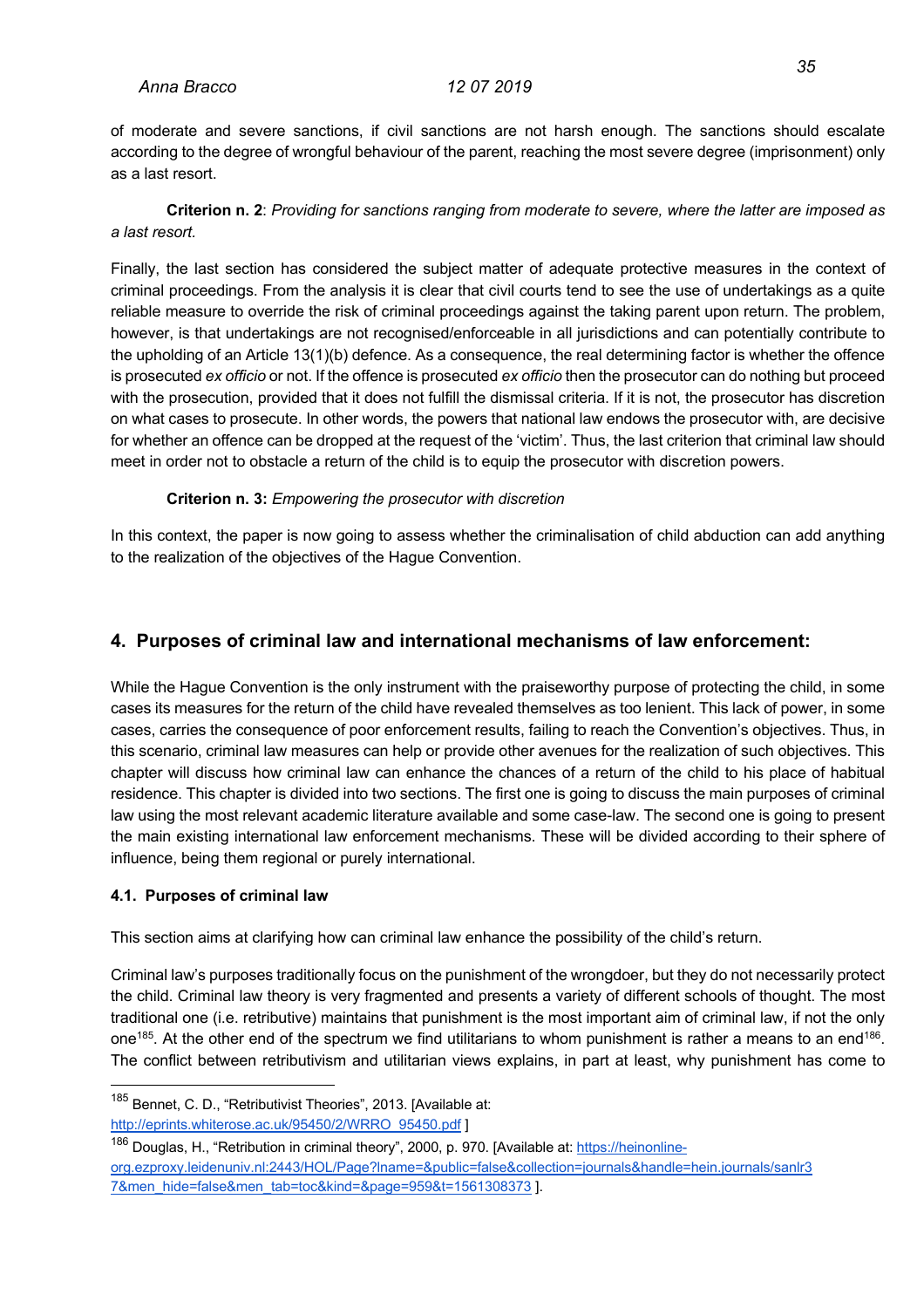cover not only the exaction of a fair price for the wrongdoing, but also such separate aims such as rehabilitation, denunciation, together with harm-reductive means such as deterrence (specific and general) and incapacitation<sup>187</sup>. It is important to bear in mind that examination of the purposes suggested for the criminal law will show that each of them is complex and that none may be thought of as wholly excluding the others<sup>188</sup>.

The following paragraphs explain each of these purposes of criminal law and their potential effect on the return of the child.

### 4.1.1. Retribution

Moore, one of the most renowned theorists of retributive justice, argues that punishment is the only purpose of criminal law<sup>189</sup>. For example, Moore does not believe that one of the aims of criminal law is to reduce crime (i.e. deterrence), but he only focuses on the fact that the wrongdoer has to suffer, proportionally to what he has done. In the same tone, he argues that "[P]unishment is justified if it is given to those who deserve it. Desert is a sufficient condition of a just punishment, not only a necessary condition"<sup>190</sup>. By contrast, Hart argues that social purposes can never be single or simple, or held unqualifiedly to the exclusion of all other social purposes. Importantly, an effort to make them so, can result only in the sacrifice of other values which are also important<sup>191</sup>. However, not to be forgotten is the fact that some of the other social purposes mentioned, are already (more or less) secured by the civil proceedings under the Hague Convention (e.g. deterrence and restoration), and as a consequence some States maintain the perspective that the retributive aspect of the wrongful removal or retention is to be emphasised by increasing penalties, including deprivation of liberty, to punish the parent for his/her action<sup>192</sup>.

Hampton argues that there are two categories of wrongful action: the first is a wrongful action (potentially resulting in a wrongful loss) that requires a punishment, and the losses of which require compensation; and the second one is a wrongful action (potentially resulting in a wrongful loss) that does not require a punishment, but the loss of which still require compensation<sup>193</sup>. From a children's rights perspective, which is being increasingly endorsed by judges when sentencing a parent (and in particular a primary carer), the crime falls under the second category. This is because the central focus and the real victim of international child abduction is the child. So while it is generally not in the best interests of the child to have a parent criminally prosecuted and potentially sanctioned, it is in the child's best interest to be 'compensated' for the harm suffered. In fact, for instance, the British sentencing Guidelines state that:

<sup>188</sup> Hart, H. M., "The aims of the Criminal Law", p. 401. [Available at: https://scholarship.law.duke.edu/cgi/viewcontent.cgi?article=2758&context=lcp ].

<sup>187</sup> Federation Press, "The Purposes of Criminal Law" in *Criminal Laws in Australia.* [undated] - p. 4 [Available at: https://www.federationpress.com.au/pdf/Lanham%20Ch1B.pdf ].

<sup>189</sup> *See* Moore, *supra* note 189, at 43.

 $190$  Ibid.

<sup>191</sup> *See* Hart, *supra* note 188, at 401.

<sup>192</sup> Senato della Repubblica Italiana, *Ordine del Giorno*, Wednesday 6th April 2016, 604th and 605th Seduta Pubblica, p. 7 [Available at: https://www.senato.it/service/PDF/PDFServer/BGT/969916.pdf ].

<sup>&</sup>lt;sup>193</sup> Hampton, J., "Correcting Harms versus Righting Wrongs: The Goal of Retribution", 1992, p. 1664. [Available at: https://heinonline-

org.ezproxy.leidenuniv.nl:2443/HOL/Page?lname=&public=false&collection=journals&handle=hein.journals/uclalr 39&men\_hide=false&men\_tab=toc&kind=&page=1659&t=1561316884 ].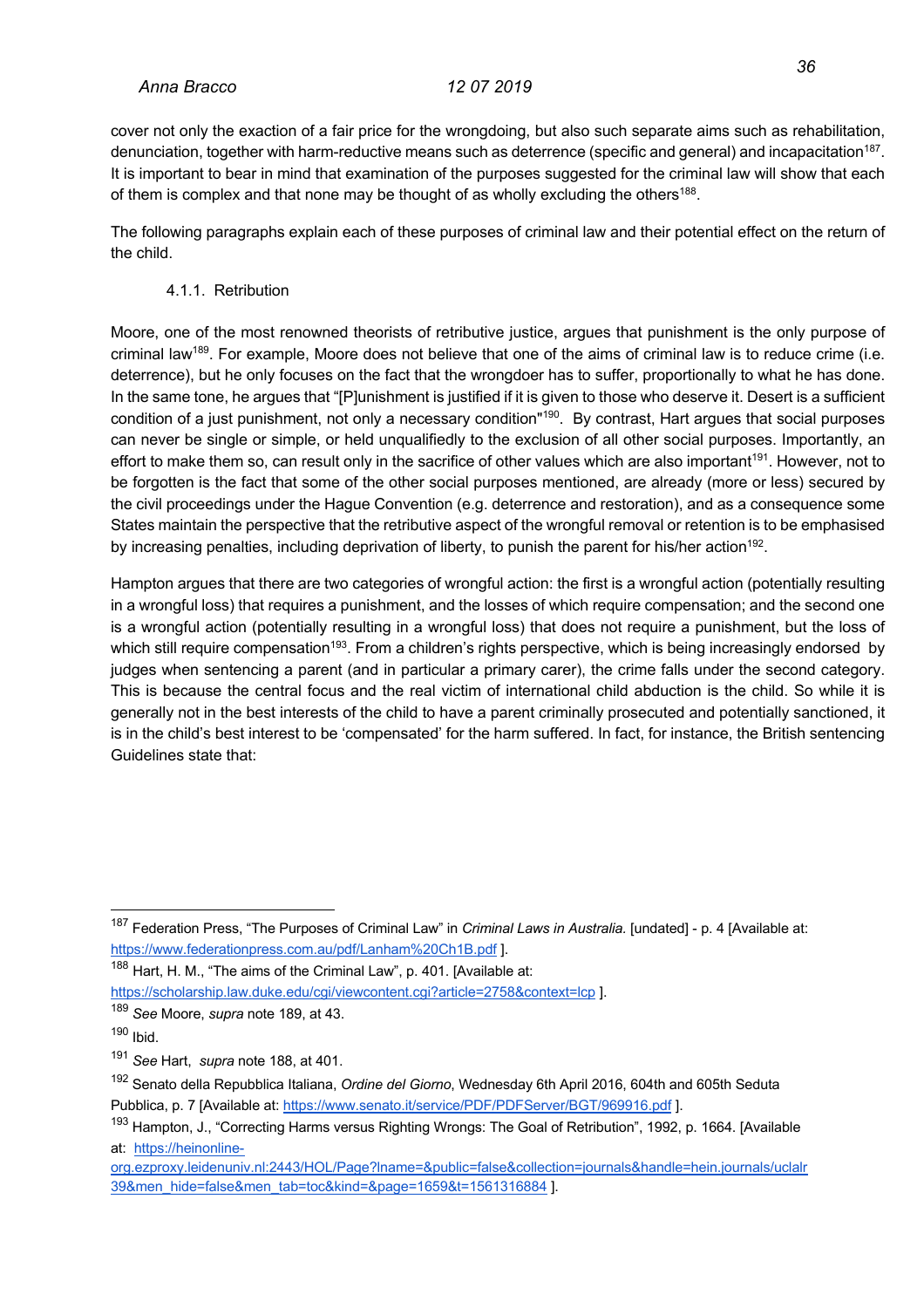*"For offenders on the cusp of custody, imprisonment should not be imposed where there would be an impact on dependants which would make a custodial sentence disproportionate to achieving the aims of sentencing"194.* 

The aims of sentencing are thus not considered to be the punishment of the parent as an end in itself. In particular, imprisonment is not considered as strictly necessary. It is, nonetheless, important to bear in mind that the approaches taken by States are very different, and not all of them might agree with/follow this line of thought.

4.1.2. Deterrence

Deterrence is an old idea and it has been discussed in academic writing at least as far back as the eighteenthcentury works by Adam Smith (1776), Jeremy Bentham (1789), and Cesare Beccaria (1764). There are three core concepts embedded in theories of deterrence: that individuals respond to changes in the certainty, severity, and celerity (or immediacy) of punishment. Interestingly, in the criminological tradition, deterrence is often characterized as being either general or specific. While *general deterrence* refers to the idea that individuals respond to the threat of punishment, *specific deterrence* refers to the idea that individuals are responsive to the actual experience of punishment<sup>195</sup>.

Concerning the impact of criminalization of international child abduction on the return of the child, it is important to consider whether it would affect the general or the specific deterrence of abductors. This is because, if the effect of criminalization is to generally deter parents from abducting their children, the threat of criminal sanctions would be enough. For this kind of deterrence to be effective, the subjective risk of apprehension must be increased<sup>196</sup>. However, for people to be deterred by the threat of punishment they must know the law. Deterrence research suggests that the ordinary citizen is largely unaware of the operation of the justice system and that this substantially weakens the deterrent effect of changes in the law or in the judicial implementation of the law. Empirical research in relation to the operation of the 1980 Hague Convention confirms that parents may not be aware that removing or retaining the child without consent of the other parent was unlawful<sup>197</sup>.

In fact, it is important to consider whether the State is punctual in enforcing sanctions and in what situations. If it is not punctual or it only punishes recidivists, then would-be-abductors would understand that criminal law only 'threatens', but does not 'bite'. Indeed, if sanctions are not imposed, the criminal law deterrent effect would not add anything to the Hague Convention deterrent effect<sup>198</sup>. As a consequence, it may work better if the purpose of the criminalization of international child abduction is to specifically deter abductors. In this case all parents who commit this crime must be appropriately punished with the result that they will be less likely to commit it again. In turn, this would also create a more general effect because the punishment of those who commit international child abduction will serve as an example to potential offenders, proactively deterring them from engaging in the same behaviour<sup>199</sup>.

https://eml.berkeley.edu/~imccrary/chalfin\_mccrary2017.pdf 1.

<sup>&</sup>lt;sup>194</sup> Sentencing Council, "Imposition of Community and Custodial Sentences Definitive Guideline", 2016, p. 7. [Available at: https://www.sentencingcouncil.org.uk/wp-content/uploads/Imposition-definitive-guideline-Web.pdf ]. <sup>195</sup>Chalfin A. and McCrary J., "Criminal Deterrence: A Review of the Literature", 2017, p. 6 [Available at:

<sup>196</sup> Judicial College of Victoria, "General Deterrence", 2015. [Available at: http://www.judicialcollege.vic.edu.au/eManuals/VSM/15327.htm ].

<sup>197</sup> *See* Schuz, *supra* note 96, at 38.

<sup>198</sup> Ibid.,

<sup>&</sup>lt;sup>199</sup> Ontario Ministry of Children, "Deterrence Strategies", 2018. [Available at: http://www.children.gov.on.ca/htdocs/English/professionals/oyap/roots/index.aspx ]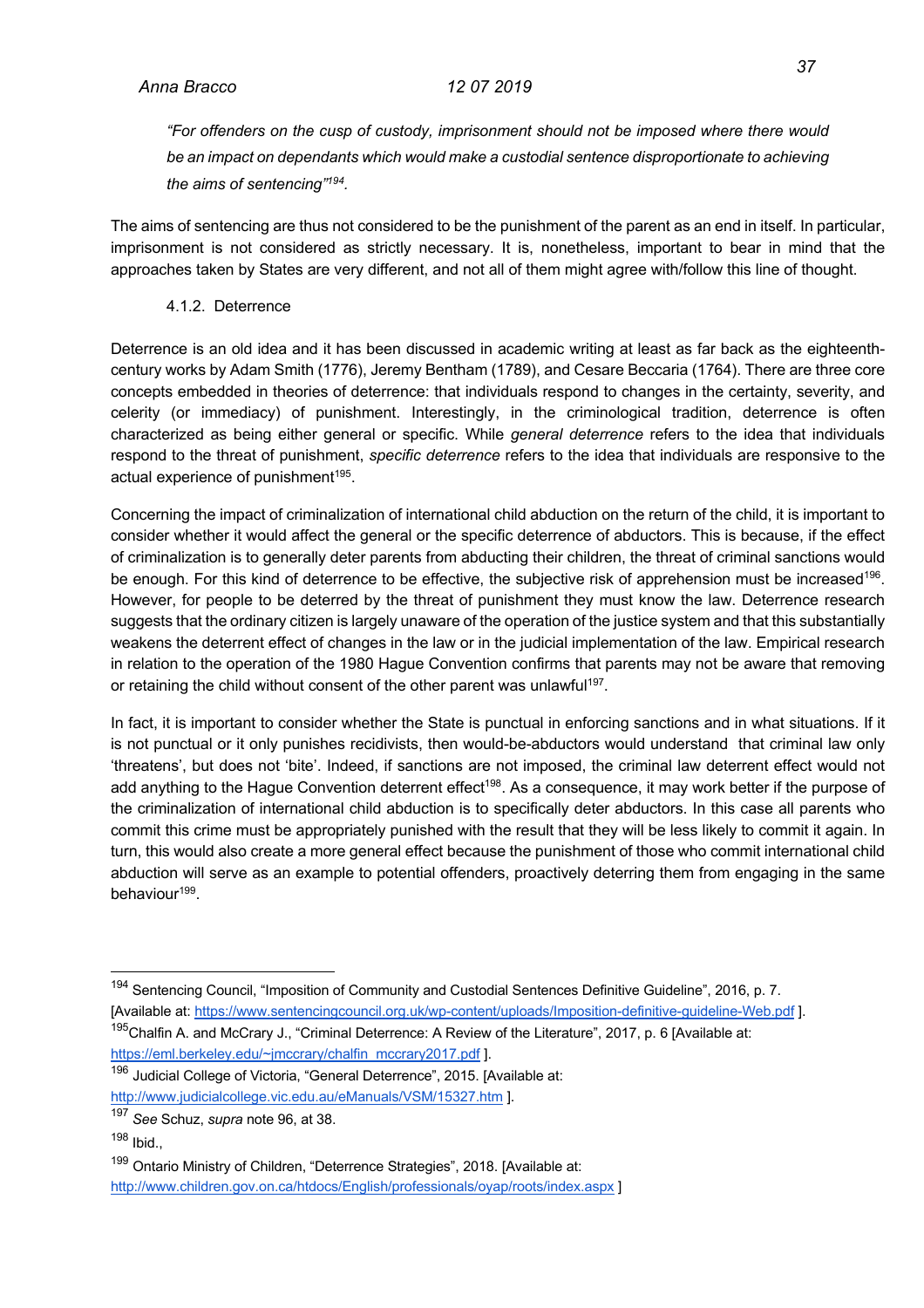### 4.1.3. Incapacitation as a means to Restoration

Restoration, in theory, aims at paying greater attention to the position of the victim, by getting offenders to face up to the harm they have inflicted<sup>200</sup>. The term 'restoration' literally points to a concept of reparation and remedy. However, criminal justice systems focus primarily on punishing offenders for the crimes they committed, virtually merging restoration with another criminal law purpose that is 'incapacitation'<sup>201</sup>. This is true especially in the case of child abduction, as more or less proper forms of restoration are already provided by civil proceedings (e.g. mediation, return mechanism, etc.). Although most criminal justice systems do strive to achieve restoration, often times victims have little chance to even see parts of their loss (material or symbolic) restored<sup>202</sup>. In fact, criminalisation not only fails to provide any remedy, but it cannot even neutralise the effects of the abduction<sup>203</sup>. This is because once the abduction has taken place, usually the child's psychological harm cannot be reversed.

In fact, the international community has reached a consensus on the fact that the best solution to pay the victim back for the damage suffered, is to 'restore' the *status quo*, by returning the child to his/her place of habitual residence. In this context, criminal law can help the restoration objective of the 1980 Hague Convention (i.e. return of the child) in extreme cases, with its incapacitation purpose. For example, when a taking parent repeatedly refuses to comply with a return order criminal proceedings can promote the activation of coercive measures, including detention<sup>204</sup>. In fact, in this sense, criminal and civil remedies can be complementary to achieve the return of the child $205$ .

### 4.1.4. Prioritization/visibility

A more general aim of criminal law, as compared to civil law, is the ability to attract the priority in police resources and the advanced procedures (eg telephone interception, listening devices) that apply in the investigation of criminal offences<sup>206</sup>. In fact, one of the main purposes of the criminalization of child abduction is considered to rest precisely on this potential, in particular when the abductor, due to the fear of his/her children being returned, hides with the children, or hides the children alone<sup>207</sup>. In this context, criminal proceedings can activate the international law enforcement mechanism to which this paper is now going to turn to.

### **4.2. Relevant international law enforcement mechanisms and their contribution**

The previous section has outlined all the criminal law purposes relevant for this paper. As it was made clear, these purposes are embracing a wide range of objectives. It can thus be expected that the existing law enforcement mechanisms are not only in place to 'find and punish' the offender, as retributivists argue. Rather, they are also used to deter, restore and prioritise crimes. This section is briefly going to explain how these mechanisms work

<sup>200</sup> *See* Family Law Council, *supra* note 8, at 26.

<sup>201</sup> *See* Federation Press, *supra* note 187, at 9.

<sup>202</sup> MEREPS Expert Group, "Restoration", [undated]. [Available at: http://mereps.foresee.hu/en/felsomenue/restoration/ ].

<sup>203</sup> *See* Family Law Council, *supra* note 8, at 33.

<sup>204</sup> See e.g. ECtHR, *Paradis and Others v. Germany*, App. No. 4783/03; *Maumousseau and Washington v. France* (App. No 39388/05).

<sup>205</sup> Lowe, N., "'Abductors Keepers': Is the International Law on Child Abduction Working?", *International Law Discussion Group Summary*, Chatham House, 2013. - p.9. [Available at:

https://www.chathamhouse.org/sites/default/files/public/Research/International%20Law/310113summary.pdf ].

<sup>206</sup> *See* Family Law Council, *supra* note 8, at 33.

<sup>207</sup> *See* Re L., *supra* note 157.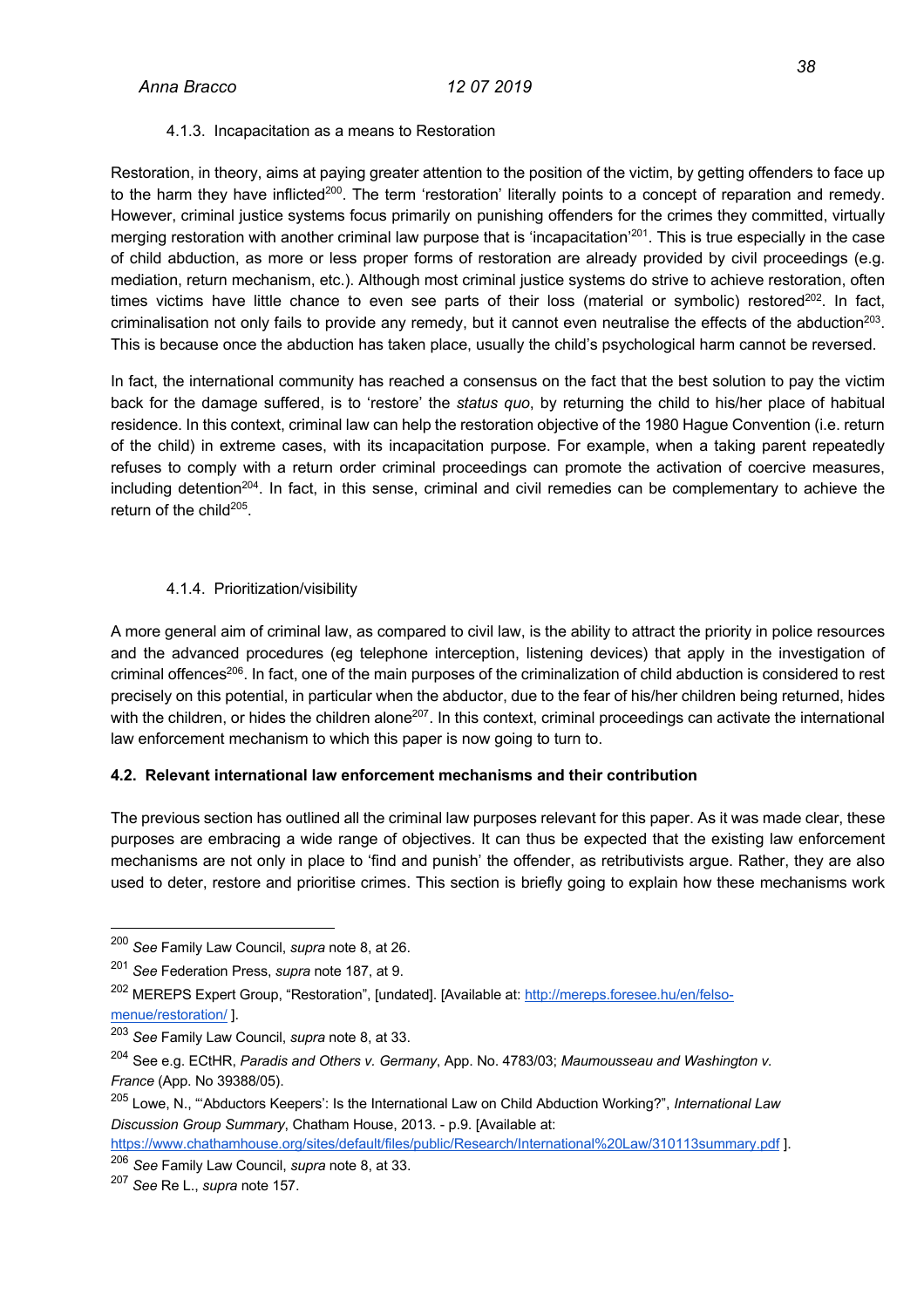and assess whether criminal proceedings enhance or diminish the child's chances of return. The section is divided in accordance with the law enforcement mechanisms' geographical operation: 'Europe' and 'International'.

### 4.2.1. Europe

### *Europol:*

Europol is the official law enforcement agency of the European Union. It aims at strengthening and improving cooperation on a wide range of serious international crimes between EU countries<sup>208</sup>. In relation to international child abduction, however, it has been argued that Europol is unlikely to have the capacity to handle the enforcement of abduction-related court orders, in addition to its existing workload<sup>209</sup>. Moreover, Europol officers have no direct powers of arrest nor are they entitled to carry out investigations in EU countries<sup>210</sup>. So, enforcement is left to the discretion of the various national enforcement agents, courts and police agencies, depending on the jurisdiction in which the parent obtains the court order<sup>211</sup>. Given Europol's focus and its lack of enforcement powers, it is unlikely to play any relevant role in the return of the child who has been wrongfully removed.

*European Arrest warrant*:

The Framework Decision on the European Arrest Warrant (EAW) defines this mechanism as:

*"a judicial decision issued by a Member State with a view to the arrest and surrender by another Member State of a requested person for the purpose of conducting a criminal prosecution or executing a custodial sentence or a detention order"212.* 

An EAW may be issued for those acts which are deemed criminal offences by the law of the issuing Member State and are punishable by a custodial sentence for a maximum period of at least 12 months<sup>213</sup>. It depends on the national law of the issuing state whether the act in question and other circumstances of the case can give rise to issuing an EAW<sup>214</sup>. Interestingly, the Framework Decision makes a long list of offences for which the requirement of double criminality is abolished, including kidnapping<sup>215</sup>. However, an EAW in cases of child abduction still needs the double criminality requirement to be fulfilled<sup>216</sup>.

http://www.europarl.europa.eu/sides/getDoc.do?pubRef=-//EP//NONSGML+COMPARL+PE-537.224+04+DOC+PDF+V0//EN ].

<sup>208</sup>Europol, *Europol: Helping EU countries fight international crime and terrorism*, 2015. [Available at: http://www.europarl.europa.eu/news/en/headlines/security/20151130STO05256/europol-helping-eu-countriesfight-international-crime-and-terrorism ].

<sup>&</sup>lt;sup>209</sup> Galdos, A., "When a Stranger isn't the danger: International child abduction and the Necessity of Mandatory Preventive Measures in the European Union", 2017, p. 1001. [Available at: https://www.gwilr.org/wordpress/wpcontent/uploads/2017/09/IRL-Vol-49.4 Alexandra-Galdos.pdf ].

<sup>210</sup> *See* Europol, *supra* note 208.

<sup>211</sup> *See* Galdos, *supra* note 209, at 997.

<sup>212</sup> *European Council framework Decision of 13 June 2002 on the European arrest warrant and the surrender procedures between Member States* (2002/584/JHA) - Art. 1(1). [Hereinafter: Framework Decision].  $213$ Ibid., Art. 2(1).

<sup>214</sup> European Parliament, Committee on Petitions, *Notice to Members: Petition No 1156/2013 by Giannopoulos Konstantinos (Greek) on Child Custody,* 2015, p. 4. [Available at:

<sup>215</sup> *See* Council Framework Decision, *supra* note 212, Art. 2(2).

<sup>&</sup>lt;sup>216</sup> Eurojust, "Report on Eurojust's casework in the field of the European Arrest Warrant (2014–2016)", 2017, p. 7. [Available at: http://www.eurojust.europa.eu/doclibrary/Eurojust-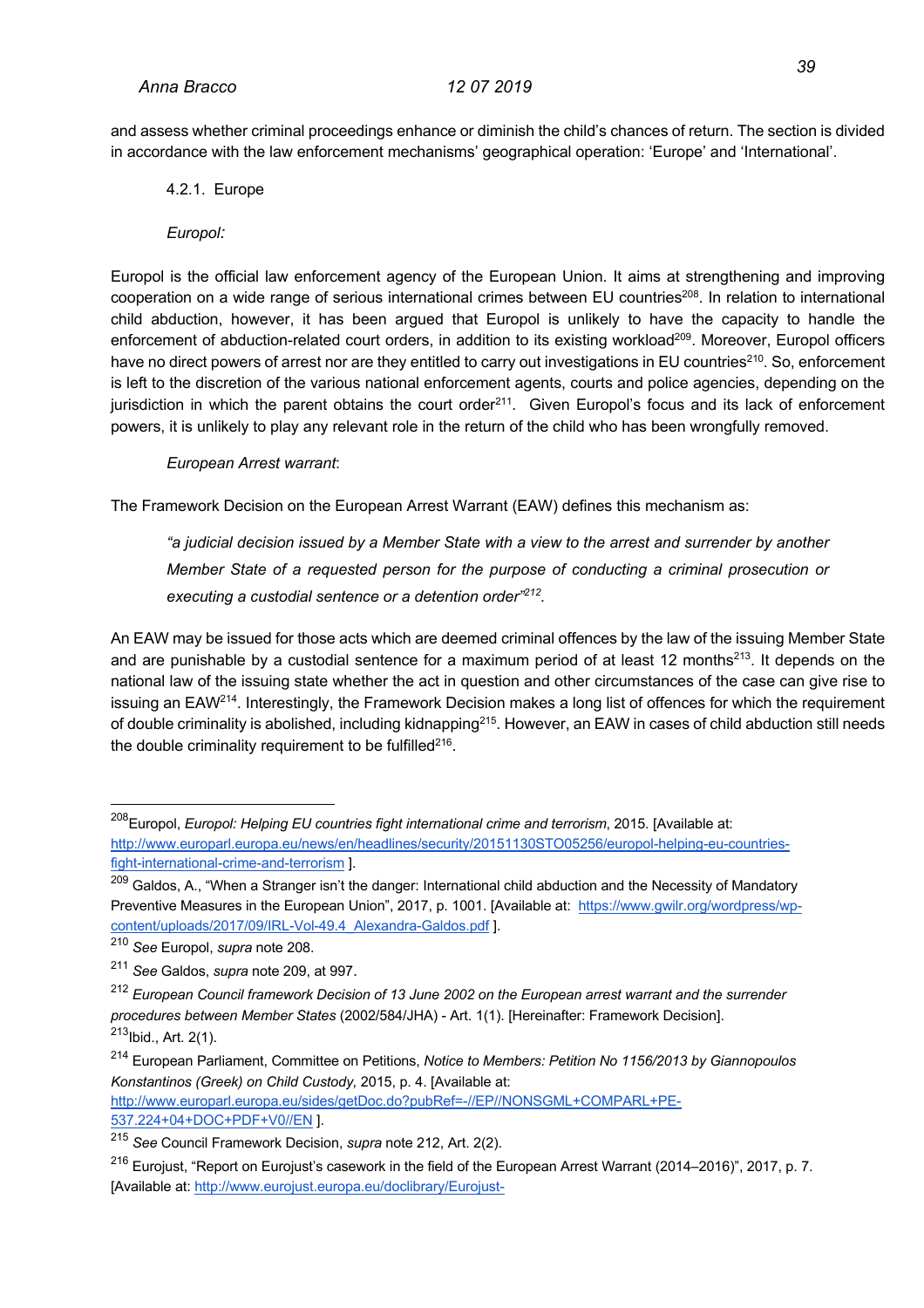In fact, several EAW cases involve executing authorities that refused to surrender. For example, some authorities stated that the abduction did not constitute an offence under the executing Member State's law<sup>217</sup>. A case that can adequately illustrate this scenario is *Tonello v. Hungary218*, which is about a mother who abducts her young child from Italy to Hungary and absconds with her. After several attempts of the Italian police and Central Authorities to discover where the child was located, the Italian competent issued an EAW against the mother for the offence of international child abduction. The Hungarian authorities refused to surrender arguing that the requirement of dual criminality was not satisfied<sup>219</sup>. According to Article 2(4) of the Framework Decision<sup>220</sup>, this is a completely acceptable response to give, as child abduction does not appear in the list of offences exempted from the dual criminality requirement. However, when the Italian court estimated that the offence of the mother had reached a degree for which it could be classified as kidnapping under the Italian Criminal Code, it issued another EAW for the said offence. In turn, the Hungarian authorities declared it not enforceable because:

*"the conduct described in the criminal complaint could be classified as kidnapping under the Italian Criminal Code, but not under Article 190 of the Hungarian Criminal Code"221.*

This argument, and the following inaction of Hungarian authorities, can be deemed in violation of Article 2(2) of the Framework Decision<sup>222</sup>, as it clearly states that the offences listed must be

*"punishable in the issuing Member State by a custodial sentence or a detention order for a maximum period of at least three years and as they are defined by the law of the issuing Member State, shall, under the terms of this Framework Decision and without verification of the double criminality of the act, give rise to surrender pursuant to a European arrest warrant".*

Other cases of EAW issued in relation to international child abduction<sup>223</sup> have reported a lack of compliance on the side of the executing Member State's authorities. This means that, for an EAW to be effective in cases of child abduction, Article 2(2) should definitely include such offence among the ones for which the double criminality is not a requirement. Furthermore, competent authorities should be appropriately trained on how to act upon receipt of an EAW from another Member State, as recognised by European Parliament Research Service<sup>224</sup>.

*SIRENE (Supplementary Information Request at the National Entries):*

The System assists the competent authorities in Europe to preserve internal security in the absence of internal border checks. In particular, among its aims, there is the protection of vulnerable persons including children at risk of abduction<sup>225</sup>. Each Member State operating SIS has set up a national SIRENE Bureau, operational 24/7, that

framework/Casework/Report%20on%20Eurojust%20casework%20in%20the%20field%20of%20the%20EAW%20 2014-2016%20(May%202017)/2017-05\_Eurojust-EAW-Casework-2014-16\_EN.pdf ]

<sup>217</sup> ibid.

<sup>218</sup> *See Tonello, supra* note 1*.*

<sup>219</sup> *Ibid.,* para. 25.

<sup>220</sup> *See* Council Framework Decision, *supra* note 212, Art. 2(4).

<sup>221</sup> *See Tonello*, *supra* note 1, para. 37.

<sup>222</sup>*See* Framework Decision, *supra* note 212, Art. 2(2).

<sup>223</sup> *See* e.g*.: Stochlac v. Poland* (App. no. 38273/02); *Shaw v. Hungary* (App. no. 6457/09).

<sup>&</sup>lt;sup>224</sup> European Parliament Research Service, "Revising the European Arrest Warrant: European Added Value

Assessment accompanying the European Parliament's Legislative own-Initiative Report", 2014, p. 22. [Available at: http://www.europarl.europa.eu/RegData/etudes/etudes/join/2013/510979/IPOL-JOIN\_ET(2013)510979\_EN.pdf ].

<sup>225</sup> European Commission, *Schengen Information System*, [Available at: https://ec.europa.eu/home-affairs/whatwe-do/policies/borders-and-visas/schengen-information-system\_en ].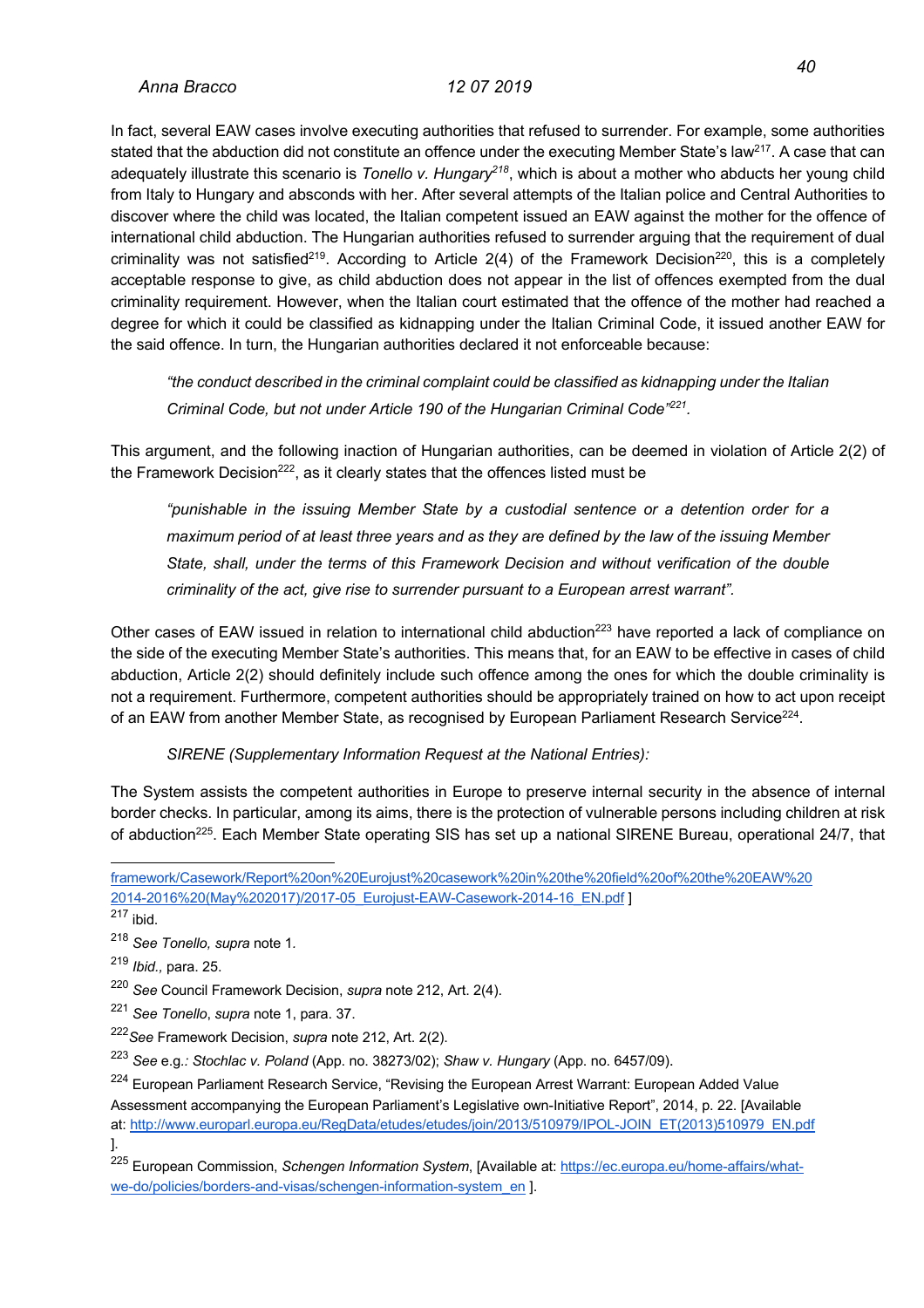is responsible for any supplementary information exchange and coordination of activities connected to SIS alerts. This system can be used also in support of the transmission of an EAW, as established by the Framework Decision<sup>226</sup>. SIS enables competent national authorities, such as the police and border guards, to enter and consult alerts on persons or objects. In the case of child abduction, the insertion of the name of the offender and the child in the SIRENE database has to be specifically requested by the person reporting the abduction<sup>227</sup>. Importantly, SIRENE is also used as a prevention mechanism in cases of strong suspicions that a child will be wrongfully removed or retained in another country by the other parent<sup>228</sup>.

4.2.2. International

### *Interpol*:

Interpol can play a constructive and helpful role in locating abducted children. Securing arrangements with Interpol are considered necessary not just for emergencies, but also because of the global operation of the Convention. Globally, different time zones and hemispheres mean that sunrise in one part of the world means sunset in another<sup>229</sup>. However, it is important to state that Interpol is not a supranational law enforcement agency and has no agents who are allowed to make arrests, as is the case of Europol. Instead, it is an international organization that functions as a network of criminal law enforcement agencies from different countries.<sup>230</sup>. Interpol mainly works on the basis of colour-coded notices that enable countries to share alerts and requests for information worldwide.

There are seven different colour-coded notices that address different issues and they are regulated by detailed Rules on the Processing of Data<sup>231</sup>. The most relevant for international child abduction are the red and the yellow notices. The red notice is to seek the location and arrest of wanted persons for prosecution or to serve a sentence<sup>232</sup>. According to Article  $83(2)(b)(v)$  of the Rules the legal basis for a red notice is an arrest warrant or court order issued by the judicial authorities in the country concerned. Importantly, the red notice is not always issued by the home country of the individual, but rather the country where the crime was committed<sup>233</sup>. Differently, the yellow notice is a global police alert for a missing person. It is published for victims of parental abductions, criminal abductions (kidnappings) or unexplained disappearances<sup>234</sup>. For a yellow notice to be issued it is not necessary to institute criminal proceedings, and this is seen as one of the main benefits of using Interpol services for international child abduction<sup>235</sup>. These kind of notices are of pivotal importance for the location of a child who

<sup>226</sup>*See* Council Framework Decision, supra note 212, Art. 9.

<sup>227</sup> Ministero della Giustizia, *Sottrazione internazionale di minori e tutela dell'esercizio del diritto di visita*, 2018. [Available at: https://www.giustizia.it/giustizia/it/mg\_2\_5\_10.wp ].

<sup>&</sup>lt;sup>228</sup> ADIANTUM, "Vademecum: cosa fare in caso di sottrazione internazionale di minore", 2014. [Available at: http://www.adiantum.it/public/3596-vademecum--cosa-fare-in-caso-di-sottrazione-internazionale-di-minore.asp ].

<sup>229</sup> UNDCP Informal Expert Working Group Report on Mutual Legal Assistance Casework Best Practice, Vienna, 3-7 December 2001, p. 8 [Available at: https://www.unodc.org/documents/legal-tools/lap\_mlaeg\_report\_final.pdf ].

<sup>&</sup>lt;sup>230</sup> Child Abduction Recovery International, "Interpol and International Parental Child Abduction", 2019. [Available at: https://childabductionrecovery.wordpress.com/2019/01/12/interpol-and-international-parental-child-abduction/

<sup>].</sup>

<sup>231</sup> Interpol, *Rules on the Processing of Data*, [III/IRPD/GA/2011 (2016)]. - [Hereinafter: the Rules] [Available at: https://www.interpol.int/en/How-we-work/Notices/About-Notices].

<sup>232</sup> Interpol, *About Notices*, [Available at: https://www.interpol.int/en/How-we-work/Notices/About-Notices ].

<sup>233</sup> *See* Interpol Rules, supra note 231, Art. 83(2)(b)(v).

<sup>234</sup> Interpol, *Yellow Notices.* [Available at: https://www.interpol.int/en/How-we-work/Notices/About-Notices ].

<sup>235</sup> *See* HCCH GGP1, *supra* note 127, at 48.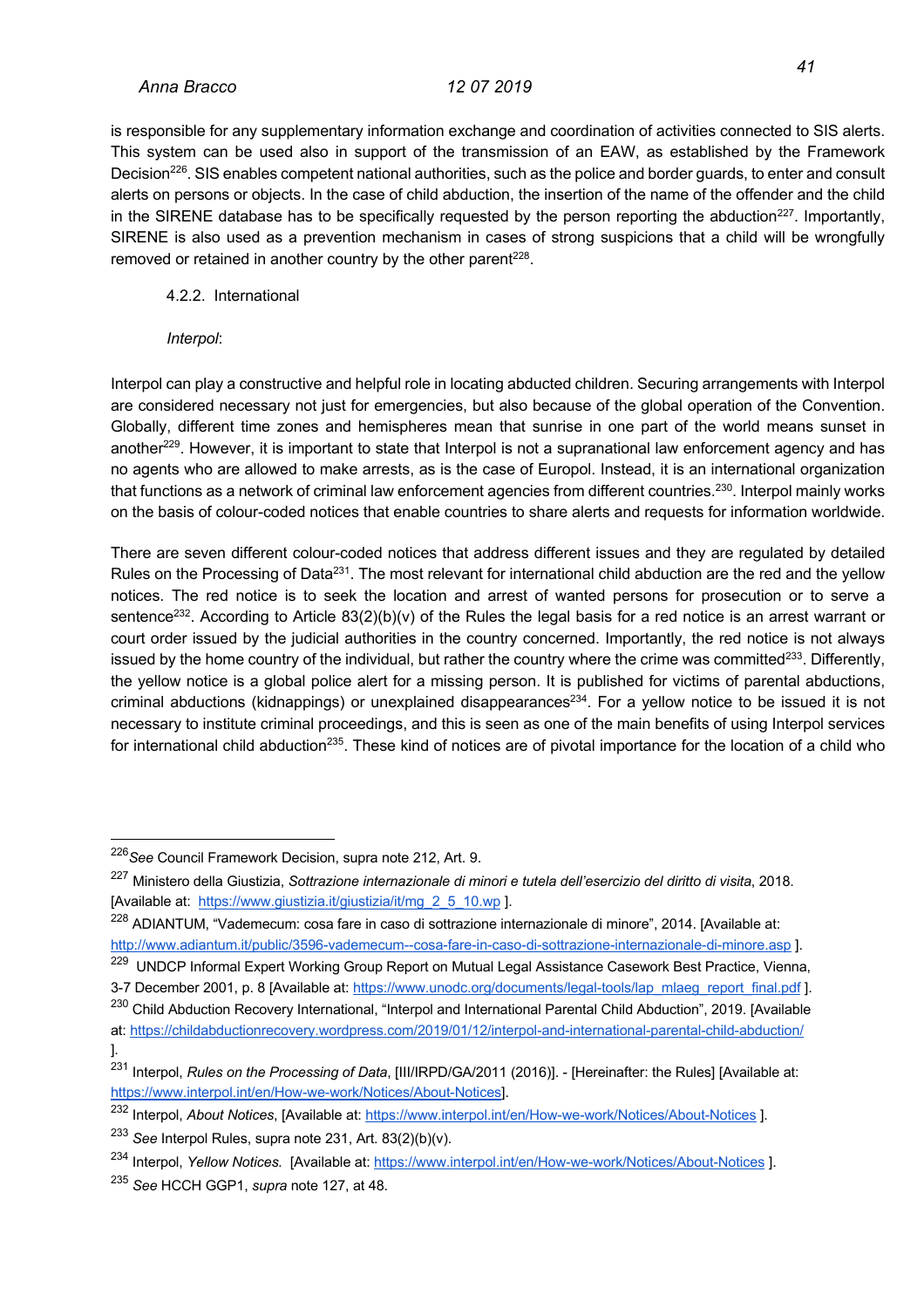risks to be/has been abducted abroad as they give high international visibility to the case and abducted/missing persons are flagged to border officials, making travel difficult<sup>236</sup>.

### **4.3. Chapter 4 Findings**

This chapter has discussed the main purposes of criminal law in relation to child abduction and found that criminal proceedings can successfully contribute to the return of the child to her country of habitual residence.

In the first section, it has been argued that criminal law can enhance the Hague Convention objectives through retribution, specific deterrence, incapacitation and prioritization. For the purpose of retribution, sanctions are necessary but should not be disproportionate. For example, custodial sentences should not be imposed on parents with dependent children. This means that alternative sanctions to detention may still work as a fair punishment. In fact, also in terms of its deterrent effect, criminal law can be effective if it adds to the Hague Convention measures. This means that it should aim at specifically deter abductors by sanctioning all of them, with no exception. But still, penalties should not include custodial sentences, save in exceptional.

The approach to the aims of restoration and prioritization, instead, must be different. This is because to reach the desired objectives, the law must provide for coercive measures to be implemented when necessary. As far as concerns restoration, incapacitation measures such as arrest or detention, are unavoidable in order to be functional. This is because they would be used only in the case in which the restoration measures of the Hague Convention (i.e. civil court orders) fail. The same can be said for the aim of prioritization, when the child is hidden by the taking parent and for enforcement of court orders. However, prioritization can also be used to prevent an abduction to take place. In these cases, it is enough to use information systems to inform the police that a particular person must be stopped if identified. No criminal sanctions are needed.

The second section has discussed the available international law enforcement mechanisms in Europe and has shown that criminal proceedings can enhance the chances of the child's return to some extent. Both Europol and Interpol are useful cooperation mechanisms but, despite their definition as 'law enforcement organizations', their role is limited to locating a person, spread the information and monitor his/her movements. This is not to say that they do not play a relevant role, but rather that they probably only realise the criminal law aim of prioritization/visibility, promoting at the same time the fulfilment of the other purposes. Interestingly, though, the institution of criminal proceedings can activate an Interpol red notice, which aims at locating the parent who is absconding or fleeing from the country where the child is requested. Similarly, SIRENE does not require the institution of criminal proceedings for an alert on a missing person (such as an abducted child). However, this mechanism has the added value of working as a prevention/deterrent tool to stop a person in the act of internationally abducting a child without the need of criminal proceedings. Finally, The EAW has a substantial potential in reaching the aims of restoration through incapacitation. The EAW is the only mechanism whose authorities have the power to arrest, detain and take the offender in the hands of the competent authorities who would establish the appropriate sanction for his/her crime. However, the cooperation with the authorities in executing States has often proved difficult, decreasing the efficiency of such mechanism.

From the analysis of the above-mentioned mechanisms, the aim of retribution is always left entirely to Member States, while the others are facilitated by the help of said mechanisms. In other words, it is the national law that establishes what acts to criminalise and when to prosecute them with what sanctions. This means that States are responsible for finding an adequate trade-off between the general purposes of criminal law and the criteria that criminal sanctions must meet in order not to constitute an obstacle for the child's return. In fact, the paper is now turning to the analysis of two case studies that will illustrate how national laws adapt to these requirements.

<sup>236</sup> *See* Interpol, *supra* note 234.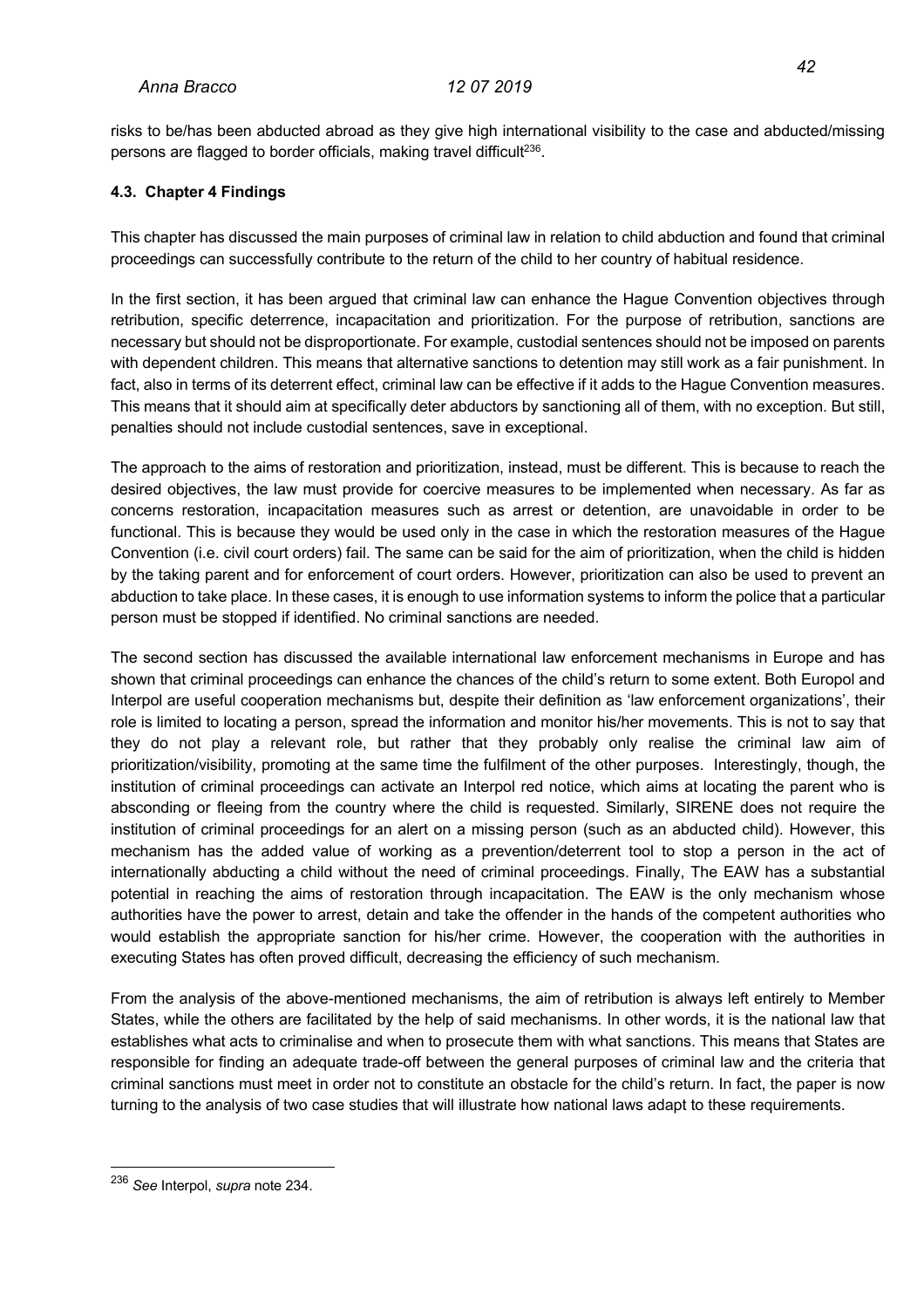### **5. Case Studies**

This chapter is going to examine two case studies: Italy and the United Kingdom. Both countries criminalise international child abduction but while the former is a civil jurisdiction, the latter is a common law one. The paper is going to analyse these countries' national criminal laws in terms of their compliance with the criteria set out in the third chapter that reflect international standards. In so doing, the discussion will conclude with an assessment of the added value of criminal proceedings in relation to the enforcement of the child's return.

### **5.1. Italy**

5.1.1. What constitutes a criminal offence in cases of child abduction

Art. 364 Civil Code<sup>237</sup> establishes that both parents have custody of the child, in the absence of an order that establishes the contrary. The parental abduction of children of less than 14 years old became an offence in 1981 under Art. 574(1) Penal Code<sup>238</sup>. The general character of Art. 574 lends itself to flexibility, as it states that "anyone who abducts a minor of less than 14 years old, or a mentally ill person, to a parent exercising parental responsibility [...] is punished with imprisonment from one to two years<sup>"239</sup>. Under Art. 574(2) the latter provision applies also in cases in which the child was abducted without her consent, thus assuming that the consent of a minor of 14 years old or less is not valid<sup>240</sup>. At a first look, it is clear that the vagueness of the provision gives rise to serious ambiguities. Is it referring only to outgoing cases or also to incoming ones? While the available jurisprudence seem to only provide for outgoing cases, the Chamber of the Milan Juvenile Court states that Art. 574 applies to incoming cases too, despite making no reference to case-law<sup>241</sup>. In this context, this paper will stick to the literal interpretation of the law which implies a criminalisation of "anyone who abducts a minor".

In both cases, the criminal offence only arises when the abduction results in a *full* 'subtraction' of the child from the supervision of the other, so to prevent him/her from exercising custody rights and the educational function conferred to all parents by law, in the best interests of the child and in those of the society<sup>242</sup>. As far as concerns the substantive aspect, it should be noted that child abduction is constituted by two more specific offences, as it does not only violate the right of the other parent to exercise parental responsibility, but it also violates the right of the child to maintain personal relations and direct contact with both parents<sup>243</sup>. Importantly, under this provision, criminal proceedings can only be instituted when the left-behind parent reports the offence, and within six months from the wrongful removal or retention<sup>244</sup>.

In 2009, Article 3(29)(b) Law n. 94<sup>245</sup> established the creation of Article 574(2), which was supposed to criminalise the wrongful removal or retention of a child with the aggravating factor of conducting her abroad<sup>246</sup>. The provision

<sup>237</sup> Italian Civil Code, Art. 364 [Hereinafter: C.C.].

<sup>&</sup>lt;sup>238</sup> Italian Criminal Code, Art. 544 - personal translation. [Hereinafter: C.P.].

<sup>239</sup> Ibid., - personal translation - Art. 574

<sup>&</sup>lt;sup>240</sup> National Center for Missing & Exploited Children (NCMEC), "Introduzione generale", 2005. [Available at: https://www.icmec.org/wp-content/uploads/2015/10/Italy-IT.pdf ].

<sup>241</sup> Camera Minorile di Milano, "Sottrazione di minori", 2005. [Available at:

http://www.cameraminorilemilano.it/2005/12/22/la-sottrazione-internazionale-di-minori/ ] .

<sup>242</sup> Suprema Corte di Cassazione, Sezione VI Penale, *Sentenza del 19 febbraio* - 27 maggio 2013, n. 22911.

<sup>243</sup> Martone, A., "La sottrazione dei minori tra normativa europea ed internazionale", 2012 - p. 110 [Available at: http://elea.unisa.it:8080/jspui/bitstream/10556/1013/1/tesi%20A.%20Martone.pdf ].

<sup>244</sup>*See* C.P., supra note 238, Arts. 574(1) and 574(2).

<sup>245</sup> Law n. 94, 15 July 2009.

<sup>246</sup> Brocardi, *Spiegazione dell'art. 574 bis Codice penale*. [Available at: https://www.brocardi.it/codice-penale/librosecondo/titolo-xi/capo-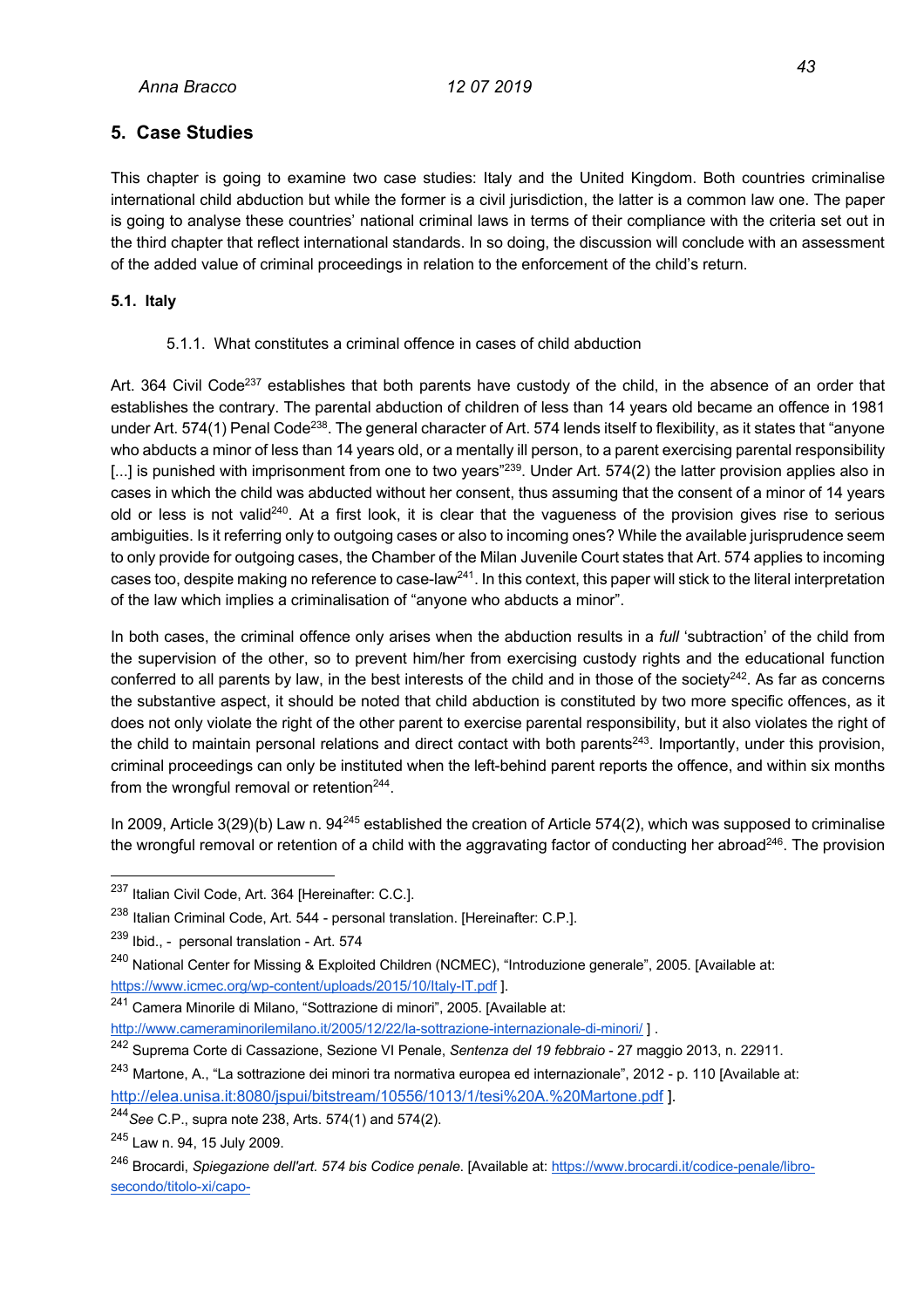condemns whoever abducts a child in violation of a parent's rights of custody, removing or retaining her abroad against the will of the parent, preventing *in full or in part* the exercise of parental responsibility. In this case, in contrast with Article 574, it is clear that the law applies only to outgoing cases, as the term 'abroad' is seen from a national perspective. The provision applies to children up to 14 years old and children above 14 years old provided that they have explicitly expressed their dissent, as in Article 574. However, differently from the latter article, Article 574(2) is prosecuted *ex officio*, thus without the need for the left-behind parent to report the offence<sup>247</sup>.

### 5.1.2. Types and length of sanctions

Article 388(2) C.P.<sup>248</sup> establishes that the violation of custody rights is punishable with a prison sentence from one to three years and/or a fine, provided that the 'victim' reports to the court within 3 months. Although the law provides for a penalty of imprisonment, the alleged offender can never be arrested on the basis of a violation of custody rights because the maximum penalty is too low to qualify for a custodial sentence, as provided by Article 280(2) C.P.P.249. Indeed, until 2013, the latter provision established that custodial measures can only be imposed for crimes that provide for a maximum penalty of at least four years. As a consequence, also article 574 C.P. could not lead to imprisonment.

Art. 574(2) deserves special attention, as the law establishes that, unless the offender is guilty of a worse crime, the sanction is a prison sentence from one to four years. Furthermore, if the offence was committed by a parent to the detriment of the child, the sanction carries the suspension of the exercise of parental responsibility<sup>250</sup>. Although the provision was originally created to impose a higher penalty than Art. 574 C.P. because of the aggravating factor of conducting the child abroad, neither imprisonment nor telephone tapping are currently allowed. This is due to the fact that in 2013 Italian prisons were reported as being overcrowded $^{251}$ . As a consequence, the Parliament provided for a series of measures that attempted to empty all the detention institutions. One of these measures was the editing of Article 280(2) C.P.P. that increased the limit for the application of custodial sentences and telephone tapping (Article 266 C.P.P.). Now prison sentences are applicable only to offences sanctioned with a maximum penalty of five years, and not four, as the law provided before<sup>252</sup>.

This change in national law is particularly interesting because it has a substantial effect on the possibility of issuing an EAW against the taking parent under Article 574(2). In fact, as mentioned in the previous chapter, according to Article 2(1) of the Framework decision, "an EAW may be issued for those acts which are deemed criminal offences by the law of the issuing Member State and are *punishable* by a custodial sentence for a maximum period of at least 12 months<sup>253</sup>. The fact that international child abduction is criminalized in Italian national law does not have

iv/art574bis.html?utm\_source=internal&utm\_medium=link&utm\_campaign=articolo&utm\_content=nav\_art\_succ\_d ispositivo ].

<sup>247</sup> *See* Law n. 94, *supra* note 245.

<sup>248</sup> *See* C.P., *supra* note 238,Art. 388 .

<sup>&</sup>lt;sup>249</sup> National Center for Missing & Exploited Children (NCMEC), "Introduzione generale", 2005. [Available at: https://www.icmec.org/wp-content/uploads/2015/10/Italy-IT.pdf 1.

<sup>250</sup>*See* Law n. 94, supra note 245, Art. 3(29)(b).

<sup>&</sup>lt;sup>251</sup> Trapella, F., "Il reato di sottrazione di minore all'estero: difficoltà di diritto interno e questioni di cooperazione europea", 2017, p.2-3. [Available at: http://m.docente.unife.it/francesco.trapella/relazioni-interventi-comunicazionie-attivita-didattica-a-a-2016-2017/bambini-rubati-vicenza-29-giugno-2017-relazionetrapella/RELAZIONE%20VICENZA%2029%206%202017.pdf ].

 $\overline{^{252}}$  Ibid.,

<sup>253</sup> *See European Council framework Decision, supra note 212,* Art. 2(1).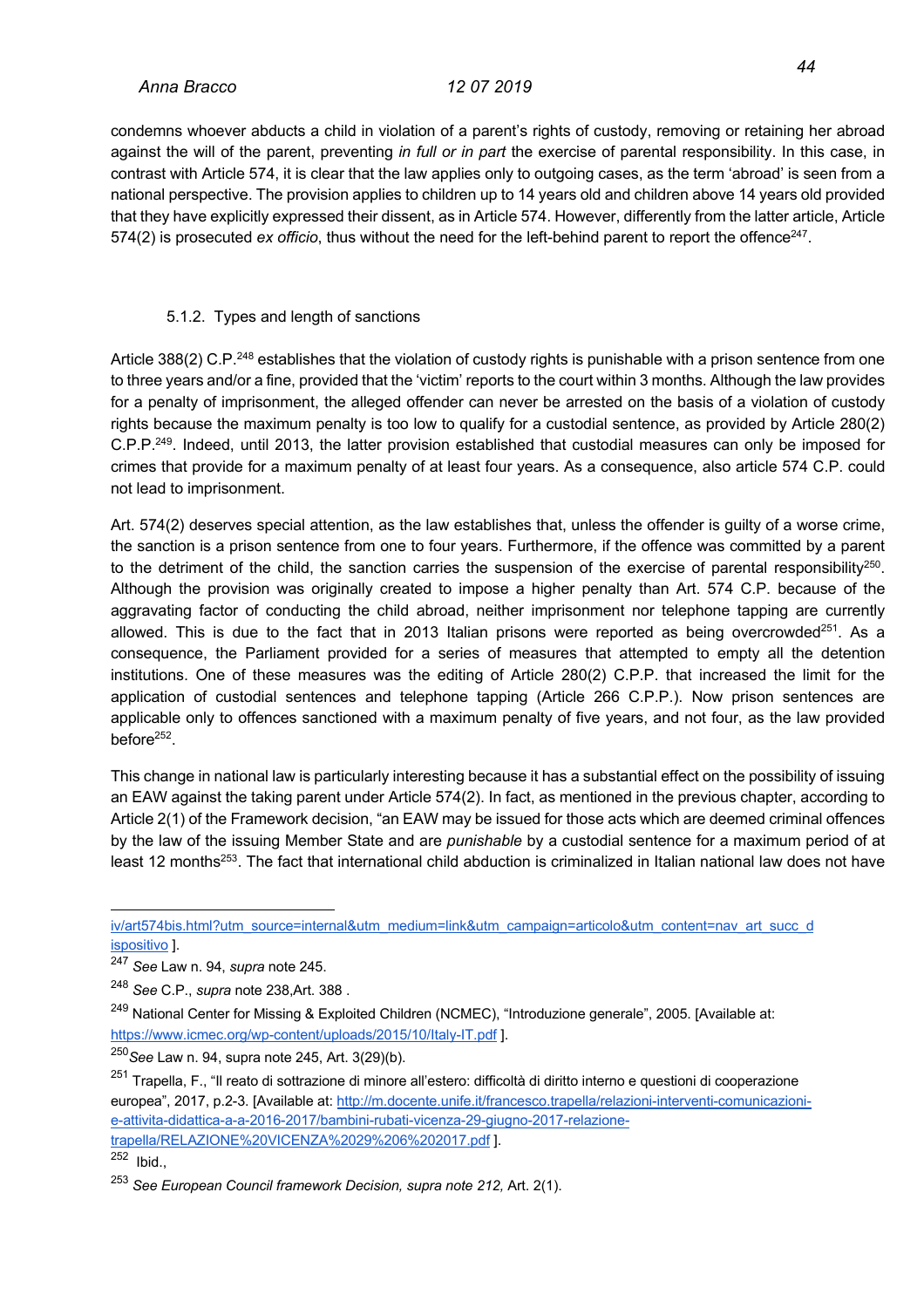any effect if it is not actually punishable (or better, prosecutable) with a custodial sentence in practice $254$ . In fact, as in the case of *Tonello v. Hungary*, the preliminary-investigations judge issued EAW against the mother for the offence of kidnapping<sup>255</sup>. This is because the mother had absconded the child for so long that the offence qualified as kidnapping, under Article 605 C.P.. The sanction for such offence committed against a child is a minimum of three to a maximum of fifteen years of prison. Importantly, however, Article 275(4) C.P. establishes that, when the offender is a pregnant woman or a mother with dependent children of less than six years old, custodial sentences cannot be imposed. Furthermore, the provision also applies to fathers in cases in which the mother died or is in no way able to assist the children. Custodial sentences cannot be applied in the mentioned situations, unless the extremely grave circumstances of the case so require.

So, what are the sanctions applied in cases of international child abduction that fall under the provision of international child abduction (Article 574 and 574(2))? Law n. 689/1981 $^{256}$  establishes the so-called 'substitute measures to detention', not to be confused with 'alternative measures to detention'. In fact, while the former are aimed at delivering the criminal law purpose of retribution, the latter are used to fulfil the rehabilitation aim of criminal law, which is not discussed in this paper because not considered relevant to the subject matter. Substitute measures to detention include semi-detention, supervised liberty and a pecuniary sanction<sup>257</sup>. Civil sanctions in cases of 'parental controversies' are set out in Article 709 ter and can include: a warning to the taking parent, compensation for damages or the payment of a pecuniary sanction of **€**5000.

Finally, it is also important to point out that Article 13 of the Italian Constitution<sup>258</sup> provides for provisional measures limiting personal liberty in cases of extreme necessity and urgency. These can be equated to what are generally called coercive measures. In fact, according to Article 382 C.P.P. police officers have the discretion power to arrest or stop anyone who is caught in the act of committing an offence. This is particularly relevant for the criminal law aims of restoration through incapacitation and prioritization

5.1.3. Powers of the prosecutor

As mentioned above, while Art. 574 C.P. is triggered when the left behind parent reports the offence to the prosecutor or a police officer and can also be revoked<sup>259</sup>, Art. 574(2) is prosecuted *ex officio*. This means that no lawsuit is necessary and the prosecutor must proceed with the investigation of the offence, in accordance with Art. 112 of the Constitution which establishes the rule of mandatory prosecution. This rule is based on the principle of legality, according to which "only the law can determine who needs to be punished and who can be exempted from sanctions. This determination cannot depend on a political choice"<sup>260</sup>. Importantly, Art. 50 of the Criminal Procedure Code establishes that offences prosecuted *ex officio* are irrevocable, i.e. once the offence is established the case has to conclude with a sanction/measure as considered appropriate according to the law.

In the Italian system, an offence prosecuted *ex officio* will be investigated by the prosecutor without the need of a complaint, but this does not mean that every single offense will be prosecuted, also depending on the circumstances of the case. In fact, the prosecutor will examine the case and see if the requisites for its dismissal are fulfilled. These requisites are set out in Arts. 408, 410, 411 e 415 C.P.P. but the one that mostly affects the

<sup>254</sup> *See* Trapella, *supra* note 251, at 2-3.

<sup>255</sup> *See* Tonello, *supra* note 1, para. 37.

<sup>256</sup> Law n. 689 del 24 novembre 1981.

<sup>257</sup> Law n. 689 del 24 novembre 1981 - Art. 53.

<sup>258</sup> Italian Constitution - Art. 13.

<sup>&</sup>lt;sup>259</sup> La Stampa, "Denuncia e Querela", 2010. [Available at: https://www.lastampa.it/2010/02/05/italia/denuncia-equerela-vv6b6oFstLBxo6p1UlY5pI/pagina.html ].

<sup>260</sup> Civitelli, S., "L'obbligatorietà dell'azione penale", [Undated] [Available at: https://www.tesionline.it/appunto/L'obbligatorietà-dell'azione-penale/260/167 ].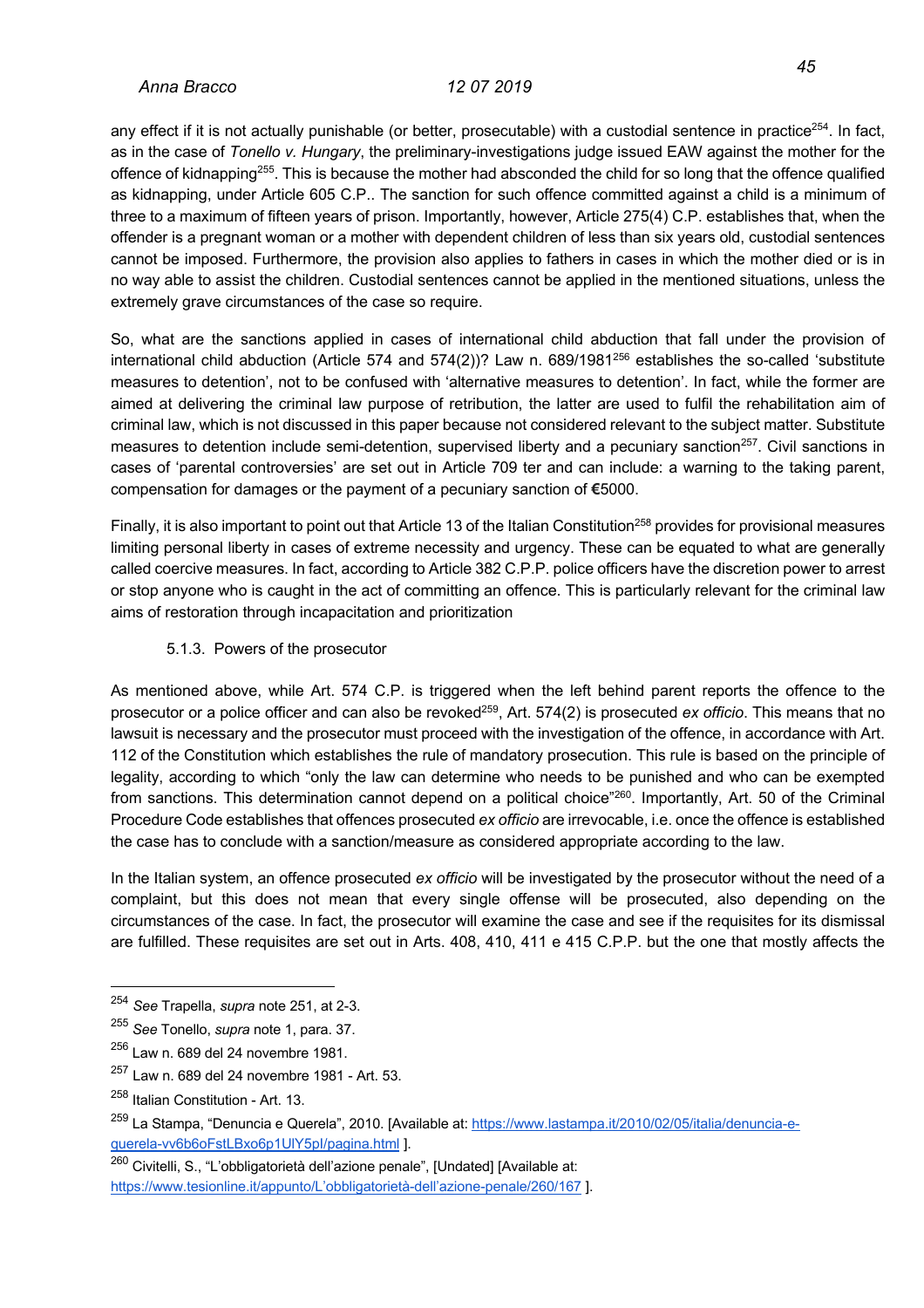archiving of criminal proceedings for international child abduction is Art. 131(2) C.P., that was introduced with Law n. 67/2014 mentioned above<sup>261</sup>. To make sense of it, it is necessary to mention what Article 131(1) provides. Art. 131(1) C.P. states that, due to the *minor* and *occasional* nature of the offence, the provisions that establish a maximum penalty of less than five years of imprisonment shall not lead to custodial sentences. However, Art. 131(2) provides that the offence cannot be considered minor in nature if, *inter alia*, the offender has taken advantage of the conditions of low capacity of defence of the victim, also referring to his/her age. Again, the law looks contradictory, as Art. 131(2) seems to exclude international child abduction from being a 'minor offence'. From the jurisprudence, however, Art. 131(1) seems to prevail on Art. 131(2) in cases of international child abduction<sup>262</sup>. Thus, these cases are usually dismissed because considered 'minor offences', i.e. not worthy of a prosecution.

In fact, unsurprisingly, Italian law does not make any reference to the recognition and enforcement of undertakings. Neither it provides for courts to be able to accept such promises.

In relation to the third criteria, that requires the prosecutor to be empowered with a degree of discretion to adapt to the circumstances of the specific case, the prosecution *ex officio* emerges as inappropriate.

### 5.1.4. Compliance with the criteria set out in Chapter 3

This section has explained how the Italian legal system works in terms of criminal proceedings against the taking parent in cases of international child abduction. This paragraph is going to assess whether Italian criminal law meets the criteria that allow it not to constitute an obstacle for the return of the child.

The first criteria (i.e. no imprisonment of primary carers) can be said to be 'absorbed' by the second one. This is because, neither Article 574 nor Article 574(2) can lead to custodial sentences for the taking parent, whether it is a primary carer or not. This allows the Italian criminal law system to only partly fulfil the second criteria (i.e. providing for a range of sanctions from moderate to severe). The moderate sanctions provided by the law, for outgoing cases, vary from the payment of fines to 'substitute measures to detention' which do not imply any separation between the taking parent and the child. As far as regards more severe measures, the law establishes the use of coercive measures such as the arrest of the taking parent only in emergency situations. However, concerning severe sanctions, the threshold to be reached to trigger a custodial sentence is arguably too high. Said threshold is only reached when international child abduction turns into a kidnapping. While it is true that abduction is essentially a kidnapping, the legal wording of the latter assumes a very high degree of wrongful behaviour, which is applicable in very few cases. As a consequence, also the issuing of an EAW is possible, but becomes unlikely. So, while the first criteria is fully fulfilled, the second criteria is arguably not fully fulfilled.

In terms of the third criteria (i.e. empowering the prosecutor with discretion) the scenario is ambivalent. While the prosecution *ex officio* is not flexible by nature, the fact that the offence of international child abduction cannot lead to custodial sentences avoids the discretion aspect all together. Indeed, the fact that the left-behind parent is not able to influence the prosecution of the taking parent does not make much of a difference. In the unlikely case in which it is considered necessary to condemn the taking parent, the discretion on the sanctions to apply in each case are left to the judge. As far as regards undertakings, given the system's lack of flexibility, they are neither recognized nor enforceable, according to the law.

<sup>&</sup>lt;sup>261</sup> Schema di Decreto legislativo recante "Disposizioni in materia di non punibilità per particolare tenuità del fatto, a norma dell'art. 1, comma 1, lett. m, della legge 28 aprile 2014, n. 67", [Available at: http://www.sentenzecassazione.com/wp-content/uploads/2015/03/TenuitadelFatto.pdf ].

<sup>262</sup> *See* e.g.: Corte d'Appello di Venezia, *Sentenza dell' 11 ottobre 2013, n. 1420, L..*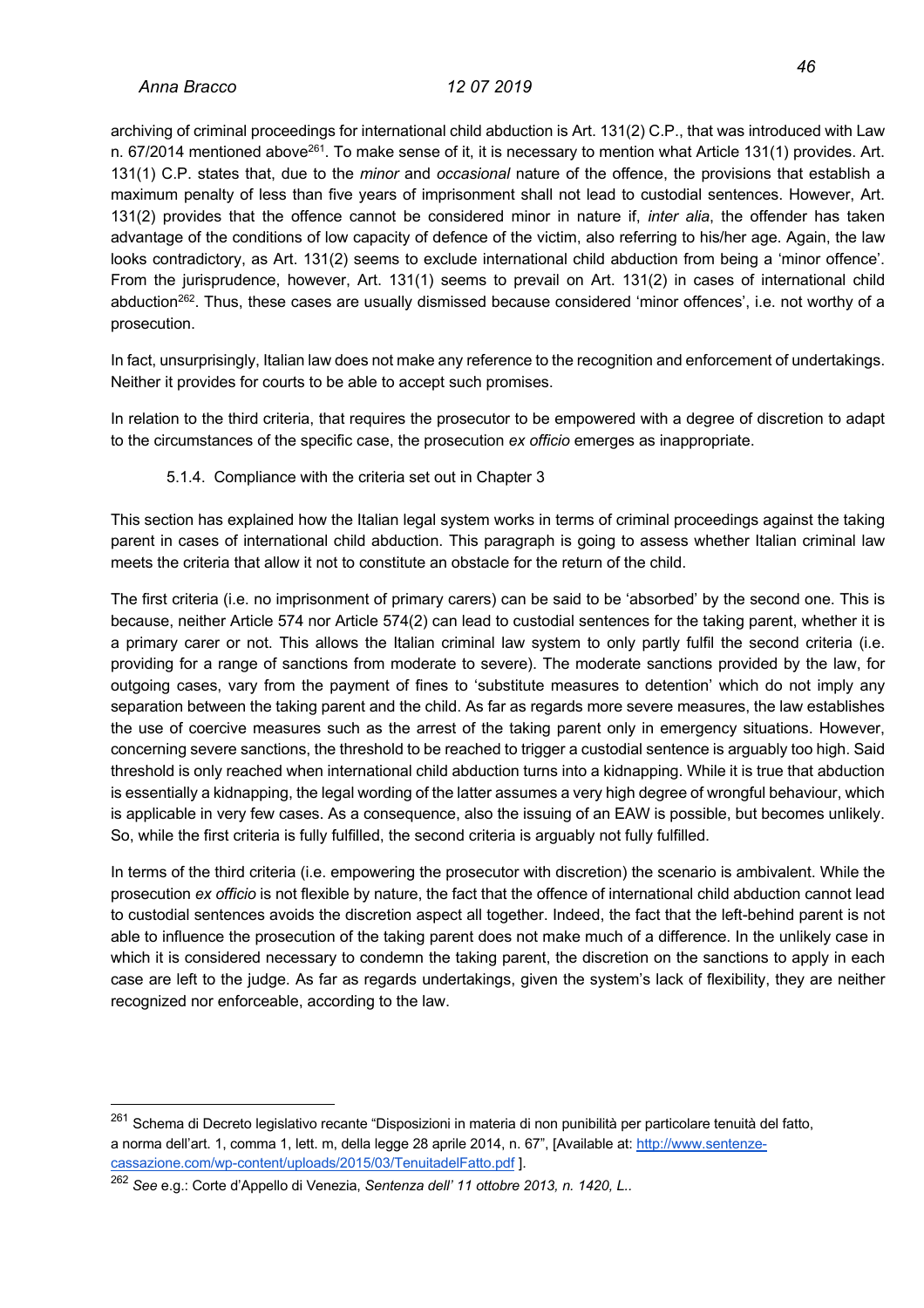### **5.2. England and Wales**

Before starting the discussion on criminalization of international child abduction in England and Wales, it is interesting to note that, according to the Children Act 1989, when a child's parents are married, they both have parental responsibility. When the father is not married to the mother, he does not have parental responsibility simply by being the father, but he may acquire it either by a court order or by formal agreement with the mother (parental responsibility agreement). Since 1 December 2003 if both parents are present when the birth of the child is registered, an unmarried father will then acquire parental responsibility for his child<sup>263</sup>. As a consequence, this makes the offence less clear for the general public, and more parents are probably unaware of the circumstances under which they can take unilateral decisions about the residence of the child or not.

### 5.2.1. What constitutes a criminal offence in cases of child abduction

England and Wales have made international child abduction a crime with the Child Abduction Act 1984<sup>264</sup>. According to its Section 1, the offence of child abduction, applies to children under the age of 16 and is defined narrowly where the abductor is the child's parent. Indeed, a parent will only commit the offence where she/he "takes or sends the child out of the UK without appropriate consent". By contrast, a person not connected with the child is guilty of the offence if he takes or detains' the child "so as to remove him from the lawful control of any person having lawful control of the child or so as to keep him out of the lawful control of any person entitled to lawful control of the child"265. Interestingly, the leading judgment of *R (Nicolaou) v Redbridge*<sup>266</sup> reveals that once consent has been given to take a child outside the UK even for a limited time, it is not an offence under the Act if that child is subsequently detained beyond the agreed time. In that case the judge argued that this is because "taking out of the UK" is not to be interpreted as a continuing activity<sup>267</sup>. From this consideration, it can be argued that under the Child Abduction Act, the offence of international child abduction only arises in case of a wrongful removal, and not in the case of a wrongful retention. This appears to be a gap in the law, and it has been suggested to amend the child abduction offence so as to criminalise wrongful retention in addition to the initial act of removal268.

A further relevant criminal offence in England and Wales is represented by the 'Common law offence of kidnapping one's own child'. 'Common law offence' refers to an offence of the common law which has been developed entirely by the courts and for which there is no actual legislation<sup>269</sup>. This offence has been more clearly defined in the case of *Regina v. D.*270, in which the House clearly outlined the criteria that an offence must fulfil in order to be considered 'kidnapping'. First, the taking or carrying away of one person by another; second, by force or by fraud; third, without the consent of the person so taken or carried away; and fourth without lawful excuse $^{271}$ . However, this definition has been identified as problematic by the Law Commission on three grounds: a) the elements of the

<sup>&</sup>lt;sup>263</sup> Morley, J. D., "Notes on English Child Abduction Law" [undated]. [Available at: https://www.internationaldivorce.com/ca-england.htm ].

<sup>&</sup>lt;sup>264</sup> Child Abduction Act 1984.

<sup>265</sup> *See* Schuz, *supra* note 96, (see page according to footnotes 67,68,69).

<sup>266</sup> *R (Nicolaou) v Redbridge*, Magistrates' Court [2012] England and Wales High Court 1647 (Admin).

<sup>267</sup> *See* Directorate General, *supra* note 95, at 381.

<sup>&</sup>lt;sup>268</sup> Law Commission, "Simplification of the Criminal Law: Kidnapping and Related Offences", 2014. [Available at: https://www.lawcom.gov.uk/project/simplification-of-the-criminal-law-kidnapping-and-related-offences/]

<sup>&</sup>lt;sup>269</sup> Alistair McDonald Q.C., "Clarke, Hall and Morrison on Children", Issue 86 November 2013, [Available at: https://heinonline-

org.ezproxy.leidenuniv.nl:2443/HOL/Page?lname=&public=false&collection=journals&handle=hein.journals/lwtch3 &men\_hide=false&men\_tab=toc&kind=&page=39&t=1561657915 ].

<sup>270</sup> See *Regina v D.* [1984] AC 778.

<sup>271</sup> Ibid.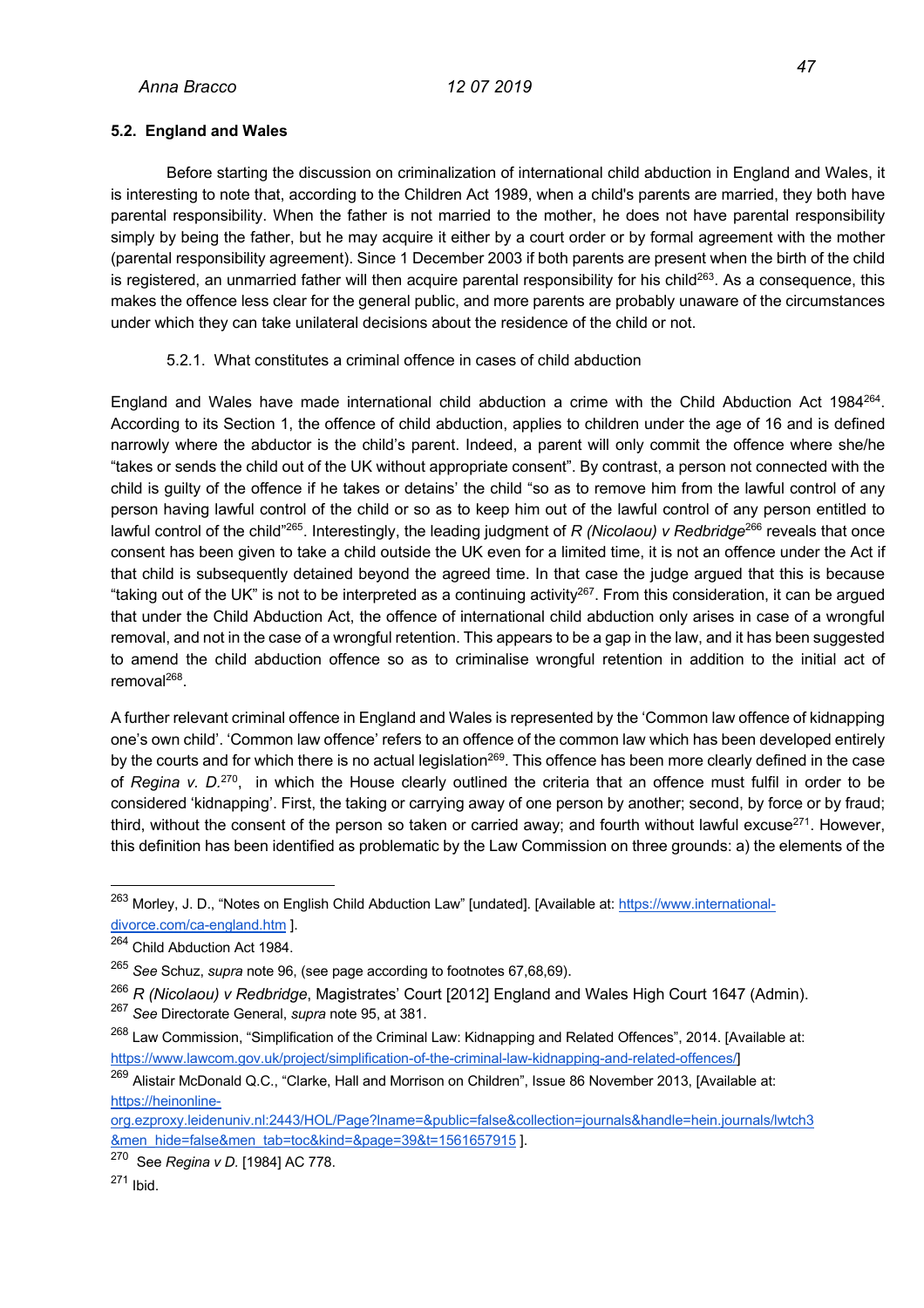offence overlap, and their relationship to one another is unclear. For instance, it is unnecessary to have both a force or fraud requirement and a requirement of absence of consent; b) the meaning of 'deprivation of liberty' is not clear. For instance, does the loss of liberty have to occur while the victim is being taken or carried away, or is it enough that the victim is first taken to a place and then confined there?; c) The relationship between kidnapping and false imprisonment is poorly defined under current law<sup>272</sup>. There have been various projects to make kidnapping a statutory offence based on a defendant's intentional use of force in order to compel the victim to accompany the defendant<sup>273</sup>. However, these projects appear to have not yet succeeded, as kidnapping is still a 'common law offence'.

### 5.2.2. Types and length of sanctions

The penalty for committing an offence under Section 4 of the Child Abduction Act 1984 in England and Wales is imprisonment for a term not exceeding six months or to a fine not exceeding the statutory maximum, or to both such imprisonment and fine, on summary conviction. While on conviction on indictment the offender is liable to imprisonment for a term not exceeding seven years, the law also specifies that "no prosecution for an offence under section 1 shall be instituted except by or with the consent of the Director of Public Prosecutions (DPP)"274. This is due to the general policy of English law that parental disputes about the care of children should be pursued in civil rather than criminal proceedings. The civil court can make orders regarding arrangements for a child's care under the Children Act 1989<sup>275</sup>. Where a child is taken away in breach of such an order, the normal sanction will be proceedings for contempt of court<sup>276</sup>. It is for this reason that the consent of the Director of Public Prosecutions is required in order to prosecute a parent for abducting a child $277$ .

It can be said that in English law, civil and criminal sanctions constitute a continuum. In the words of the Sentencing Council, "a custodial sentence must not be imposed unless the offence [...] was so serious that neither a fine alone nor a community sentence can be justified for the offence"<sup>278</sup>. In fact, there is no general definition of where the custody threshold lies. Given the common law traditional rule of precedents, the Sentencing Council has issued offence-specific guidelines for most of the high volume of criminal offences sentenced by courts in England and Wales, to promote consistency. However, no guideline has yet been published for the offence of child abduction<sup>279</sup>. The sentencing Council established that where no offence specific guideline is available to determine seriousness, the harm caused by the offence, the culpability of the offender and any previous convictions will be relevant to the assessment<sup>280</sup>. This means that, essentially, it is the competent judicial authority who will decide on the sanction to be imposed, by virtue of its discretion.

<sup>272</sup> *See* Law Commission, *supra* note 268, at 32.

<sup>273</sup> Ibid., at 2.

<sup>274</sup> Child Abduction Act 1984, section 4.

<sup>275</sup> Children Act 1989 - s. 8.

<sup>276</sup> *M v M* (contempt: committal) [1992] 1 FCR 317, [1992] Fam Law 14.

<sup>&</sup>lt;sup>277</sup> The Law Commission, "Child Abduction", 2011, para. 2.8. [Available at: https://s3-eu-west-

<sup>2.</sup>amazonaws.com/lawcom-prod-storage-11jsxou24uy7q/uploads/2015/03/lc355\_summary\_child\_abduction.pdf ]. <sup>278</sup> Sentencina Council, "Imposition of Community and Custodial Sentences Definitive Guideline", 2017, p. 7.

<sup>[</sup>Available at: https://www.sentencingcouncil.org.uk/wp-content/uploads/Imposition-definitive-guideline-Web.pdf ]

<sup>&</sup>lt;sup>279</sup> Ministrv of Justice. "General Sentencing Guidelines for Use where there is no Offence Specific Guideline", 2018. [Available at: https://consult.justice.gov.uk/sentencing-council/generic-sentencing-guideline-for-use-wherethere-i/ ].

<sup>&</sup>lt;sup>280</sup> Sentencing Council, "Imposition of Community and Custodial Sentences Definitive Guideline", 2017, p. 7. [Available at: https://www.sentencingcouncil.org.uk/wp-content/uploads/Imposition-definitive-guideline-Web.pdf ].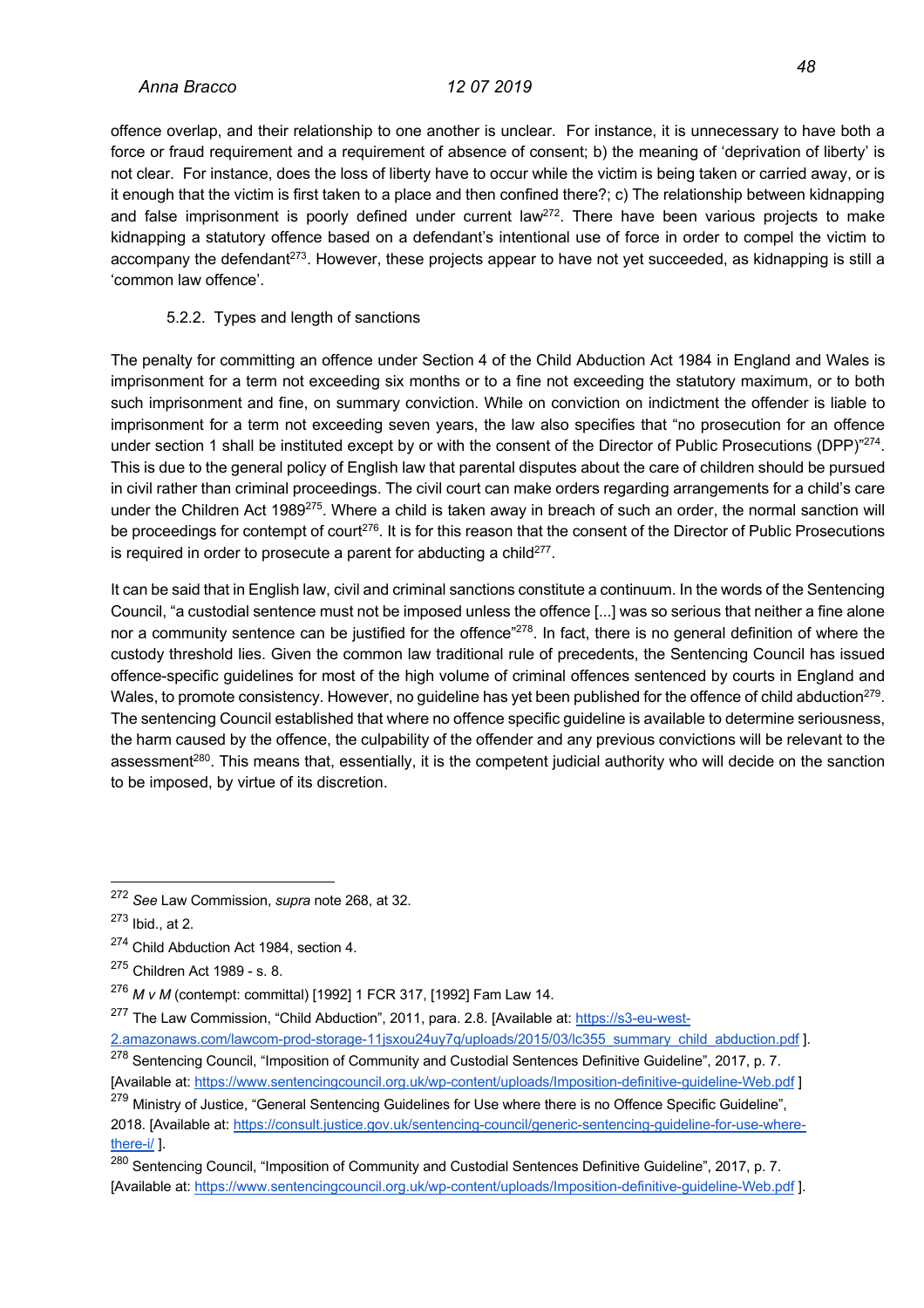Interestingly, in the case of *R v Kayani*<sup>281</sup>*,* Lord Judge Chief Justice (as he then was) stated that the sentencing options in relation to child abduction are inadequate because too low. On the same line, in *R v Solliman*282, the judge held that there are cases where it is appropriate to charge a parent with kidnapping, and that previous authority to the contrary should no longer be considered good law. This seems a harsh statement given that the maximum penalty for kidnapping is life imprisonment. Kidnapping is defined as a 'specified offence' under Part 5 Chapter 12 of the Criminal Justice Act 2003<sup>283</sup> and thus allowing extended prison sentences. However, as mentioned above, to charge a parent with kidnapping the consent of the DPP is needed<sup>284</sup>. The question of criminal sanctions for parents in cases of child abduction in England remains blurred.

What is known is that, when making any decision affecting children, the child's welfare must be the court's primary consideration, according to Section 8 of the Children Act 1989<sup>285</sup>. When determining whether an order is in the child's best interests, the court must consider the welfare checklist set out in section 1(3) of the CA 1989. Importantly section 1(3)(f) the court shall have regard to "how capable each of [the child's] parents, and any other person in relation to whom the court considers the question to be relevant, is of meeting his needs"<sup>286</sup>. Thus, it can be argued that in the case in which the child's primary carer faces a custodial sentence, the court will decide on it depending on whether the other parent (or other relatives) are able to meet the child's needs. As far as it concerns the jurisprudence available involving the sentencing of a primary carer an example is represented by the case of *R. v. Petherick*. In this instance, the judge stated that although "there is no standard or normative adjustment for having dependent children, their best interests are a distinct consideration to which full weight must be given"<sup>287</sup>.

Finally, concerning coercive measures in incoming child abduction cases, Section 24 of the Police and Criminal Evidence Act 1984<sup>288</sup> regulates the use of arrest without warrant. Section 24(1) establishes that, on summary arrest, the police can act against: (a) anyone who is about to commit an offence; (b) anyone who is in the act of committing an offence; (c) anyone whom he has reasonable grounds for suspecting to be about to commit an offence; (d) anyone whom he has reasonable grounds for suspecting to be committing an offence. Furthermore, under Section 125(4) of the Magistrates' Courts Act 1980, the police can arrest anyone "in connection with an offence". Both types of arrests can be considered highly useful in international child abduction cases both for physical deterrence and incapacitation in very serious cases. In outgoing cases instead, for the issuing of an EAW, the penalties provided for the offence of international child abduction allow the resort to such a measure. This is because, as already mentioned, an EAW "may be issued for acts punishable by the law of the issuing Member State by a custodial sentence or a detention order for a maximum period of at least 12 months<sup>"289</sup>. However, the possibility of issuing an EAW completely lies in the discretion of the Crown Prosecution Service (CPS) as it will determine the appropriate sanction to be imposed on a case-by-case basis<sup>290</sup>.

- <sup>285</sup> Children Act 1989.
- $286$  Ibid., s. 1(3)(f).
- <sup>287</sup> *R v Petherick* [2012] EWCA Crim 2214 para. 19.
- <sup>288</sup> Police and Criminal Evidence Act 1984.
- <sup>289</sup> *See* Framework Decision, *supra* note 212, Art. 2(2).
- <sup>290</sup> House of Commons, "The European Arrest Warrant", Briefing Paper Number 07016, 18th April 2017,

<sup>281</sup> *R v Kayani* [2011] EWCA Crim 2871, [2012] 1 WLR 1927 at [16].

<sup>282</sup> *R v Solliman* [2011] EWCA Crim 2871.

<sup>283</sup> Criminal Justice Act 2003.

<sup>&</sup>lt;sup>284</sup> Child Abduction Act 1984, section 5.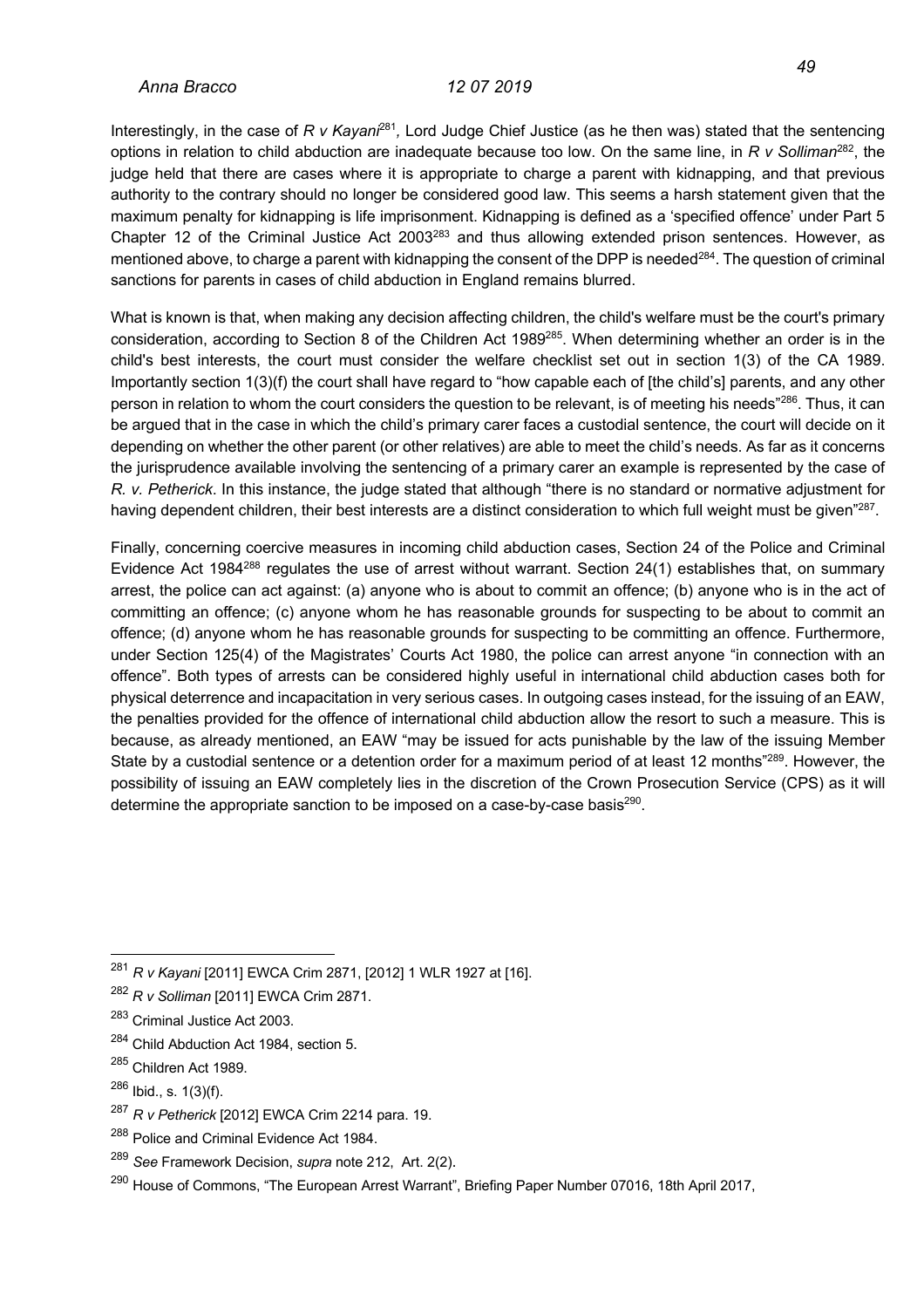### 5.2.3. Powers of the prosecutor

The DPP, head of the CPS, has the last word on all the cases that are deemed prosecutable by the police investigations and/or other investigative agencies<sup>291</sup>. The CPS is allowed a great deal of discretion when considering whether to prosecute, and it is under no obligation to prosecute whenever a crime has been committed<sup>292</sup>. Without sufficient resources or facilities, it is simply not realistic to prosecute all offenders. For the CPS to bring a prosecution, there must be a 'realistic prospect of conviction'. This means that the magistrates or jury are more likely than not to convict the defendant of the charge. If there is not a realistic prospect of conviction, the case must not go ahead. If the DPP decides that there is a realistic prospect of conviction, it must then consider whether it is in the public interest to prosecute the defendant $^{293}$ .

The responsibility for prosecuting or dismissing the case lies entirely in the discretion of the CPS<sup>294</sup>. When the CPS decides to prosecute the offence, if the 'victim' wants to drop the charges against the offender all it can do is asking for a review of the case<sup>295</sup>. In fact, prosecutors must continuously review each case and take account of any change in circumstances<sup>296</sup>. However, charges can generally not be dropped at the request of the victim, only the prosecutor can do it, provided that the case has already been examined and filed<sup>297</sup>. In the case in which the CPS decides to dismiss the case of parental child abduction, the main reasons are: first, the lack of evidence, taking into consideration how the defence may counter the evidence and decide that there is not sufficient proof to proceed; second, the lack of probable cause for arrest. Police officers, when investigating a case must, in fact, show the probable cause for arrest. If this is not proved, charges may be dropped<sup>298</sup>.

Concerning undertakings, English law codifies these measures and provides both for their use by English courts and for their recognition and enforcement when ordered from abroad. In the country, undertakings are recognized as legally binding promises made to the court. Under Section 72 of the Immunities, Undertakings and Agreements under the Serious Organised Crime and Police Act 2005<sup>299</sup> the DPP is authorized to give 'restricted use undertakings' which have to be given in writing and allow the victim to drop charges against another person. A breach of an undertaking is not a criminal offence. The person in breach will, however, be in contempt of court under Rule 37(4) of the Family Procedure Rules<sup>300</sup>. It is therefore still enforceable. The victim of the violation can seek to have the person in breach committed to prison or fined for contempt of court. This requires an application to the court, so it is not automatic. If the person is found to be in breach, then he/she can be imprisoned for up to two years or be fined an unlimited amount $301$ .

<sup>&</sup>lt;sup>291</sup> Laver, N., "The Director of Public Prosecutions", [undated]. [Available at: https://www.inbrief.co.uk/legalsystem/director-of-public-prosecutions/ ].

<sup>&</sup>lt;sup>292</sup> CPS, "The decision to charge", 2017. [Available at: https://www.cps.gov.uk/publication/decision-charge ].

<sup>&</sup>lt;sup>293</sup> CPS, "The decision to charge", 2017. [Available at: https://www.cps.gov.uk/publication/decision-charge ].

<sup>&</sup>lt;sup>294</sup> Code for Crown Prosecutors, para. 3.6.

<sup>295</sup> Gov.UK, *After a crime: your rights*, [Available at: https://www.gov.uk/your-rights-after-crime ].

<sup>&</sup>lt;sup>296</sup> Code for Crown Prosecutors, para. 3.6.

<sup>&</sup>lt;sup>297</sup> Bagnato, J., "Why would Criminal Charges be Dropped or Dismissed?", [undated]. [Available at: https://www.yourphiladelphialawyers.com/criminal-charges-dropped-dismissed/ ].

<sup>&</sup>lt;sup>298</sup> Fitch and Stahle Law Office, "Common Scenarios When Criminal Charges Are Dropped", [undated]. [Available at: https://www.fitch-stahlelaw.com/common-scenarios-when-criminal-charges-are-dropped ].

<sup>299</sup> Immunities, Undertakings and Agreements under the Serious Organised Crime and Police Act 2005

<sup>300</sup> Family Procedure Rules [Available at: http://www.justice.gov.uk/courts/procedure-rules/family/parts/part-37applications-and-proceedings-in-relation-to-contempt-of-court#para37.4 ].

<sup>&</sup>lt;sup>301</sup> Hawkins Family Law, "What Is the Difference Between A Court Order and An Undertaking?", 2019. [Available] at: http://www.hawkinsfamilylaw.co.uk/default.asp?contentID=757 ].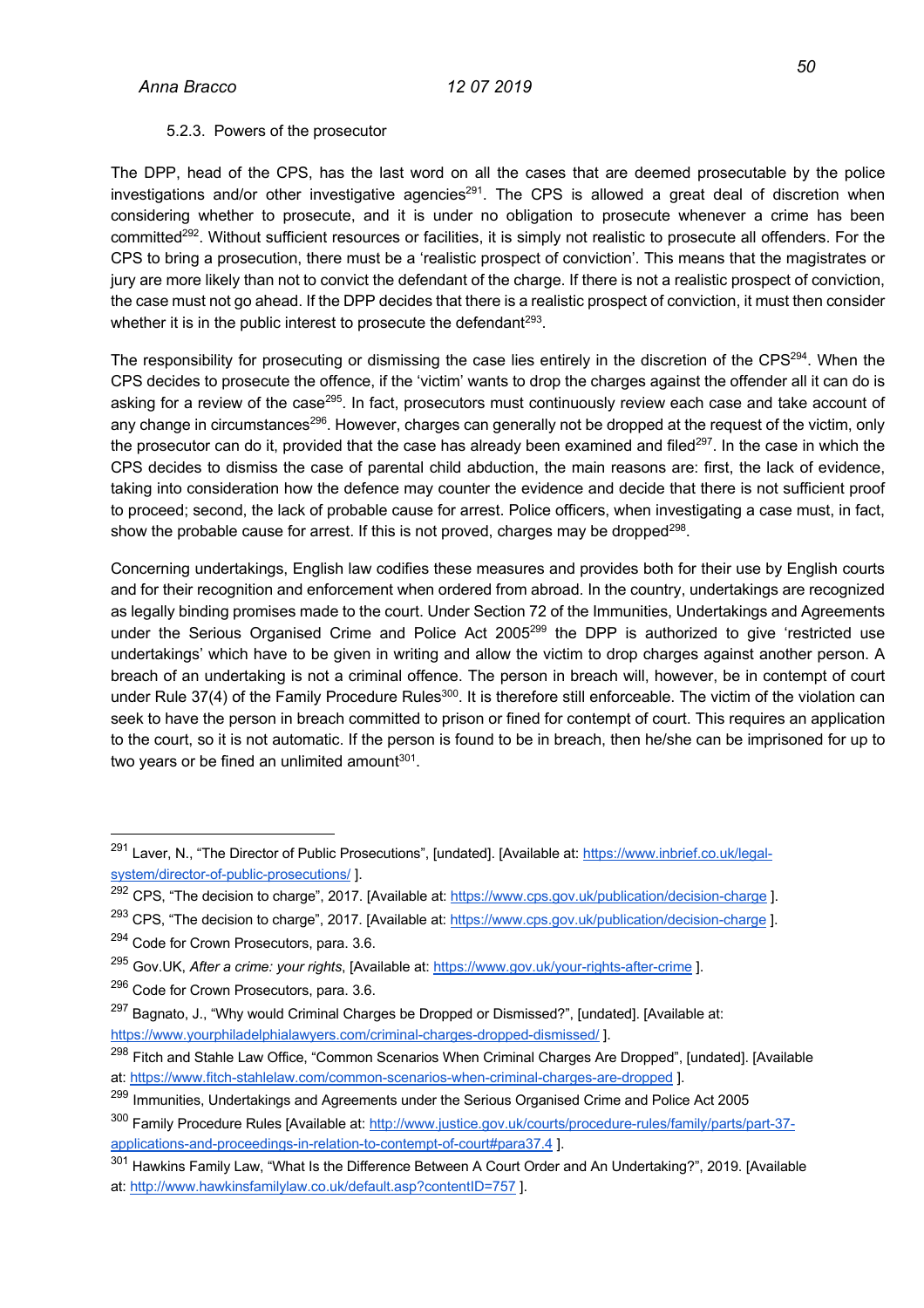### 5.2.4. Compliance with the criteria set out in Chapter 3

This section has analysed the criminal law of England and Wales concerning the offence of international child abduction. Now, it will be assessed whether the practice of this State complies with the criteria that criminal law should meet not to constitute an impediment for the return of the child.

The first criteria (i.e. no imprisonment for primary carers), at a first look, can seem problematic, because the criminal laws on child abduction do provide for imprisonment and judicial authorities do apply this measure. However, as established by the Children Act 1989, judges usually do give full consideration to the best interests of the child when taking decisions that affect them. Moreover, as stated below, the prosecutor's discretion powers would allow tailoring sanctions to the circumstances of each case. As a consequence, there is no reason why the judicial authorities should decide to imprison a primary/sole carer disregarding the fact that she/he has dependent children, and the other parent is unable to care for them.

The second criteria (i.e. providing for a range of sanctions from moderate to severe) can be said to be fulfilled with the 'help' of civil sanctions. Civil sanctions provide for the most moderate sanctions in the form of fines and they are the ones more often applied in cases of child abduction. Criminal sanctions, instead, provide for the more severe ones, namely community service, coercive measures and custodial sentences. Community service can be regarded as a good intermediate measure as it does not necessarily separate the taking parent from the child but it still fulfils the retribution aim of criminal law. Coercive measures are also in line with international standards, as they can be applied not only against a taking parent who is taking the child abroad and is caught in the act, but also to parents who have wrongfully removed their child to England. In the latter case, the criminal law aim of restoration (through incapacitation) is realised. Furthermore, there are no legal impediments for the issuing of an EAW, as the child abduction offence provides for a maximum of seven years imprisonment. It is only up to the prosecutor to decide in what cases to issue it. Finally, as far as regards custodial sentences, it is not clear when these are imposed. The Sentencing Guidelines only state that it depends on the degree of seriousness of the case, without specifying any threshold.

The third criteria (i.e. empowering the prosecutor with discretion) can also be said to be fully complied with. The prosecutor has discretion on whether to prosecute an offence or not allowing it also to tailoring sentences to the circumstances of the individual case. In this scenario, it is unsurprising that undertakings are used, recognized and enforced.

### **5.3. Chapter 5 Findings**

This chapter has discussed two very different legal systems: the Italian and the English one. By showing their level of compliance with the criteria that criminal law should meet not to impede the return of the child, this section has shown the added value of the criminalization of child abduction.

The Italian system fulfils the first criterion by virtue of the second. This is because if custodial sentences are not provided for the offence of child abduction by law, the primary carer cannot be imprisoned. In this sense, the second criterion is complied with in as far as regards moderate sanctions. Concerning severe sanctions, the law establishes the use of coercive measures such as the arrest of the taking parent, only in emergency situations. However, due to the impossibility of sentencing a parent for child abduction, a European Arrest Warrant cannot be issued for this offence. To do so, the offence must pass the threshold of kidnapping, which has a much higher level of culpability under national law. Finally, the third criterion is also fulfilled by virtue of the fact that no custodial sanctions can be imposed, so the lack of discretion of the prosecutor does not really have an impact. Given the ex officio prosecution of the offence, it is understandable why undertakings are not accepted. As a consequence, it can be concluded that the added value of criminalization on the return of the child in Italy is merely retributive. However, the presence of coercive measures strengthens the enforcement of the restoration purpose of the Hague Convention.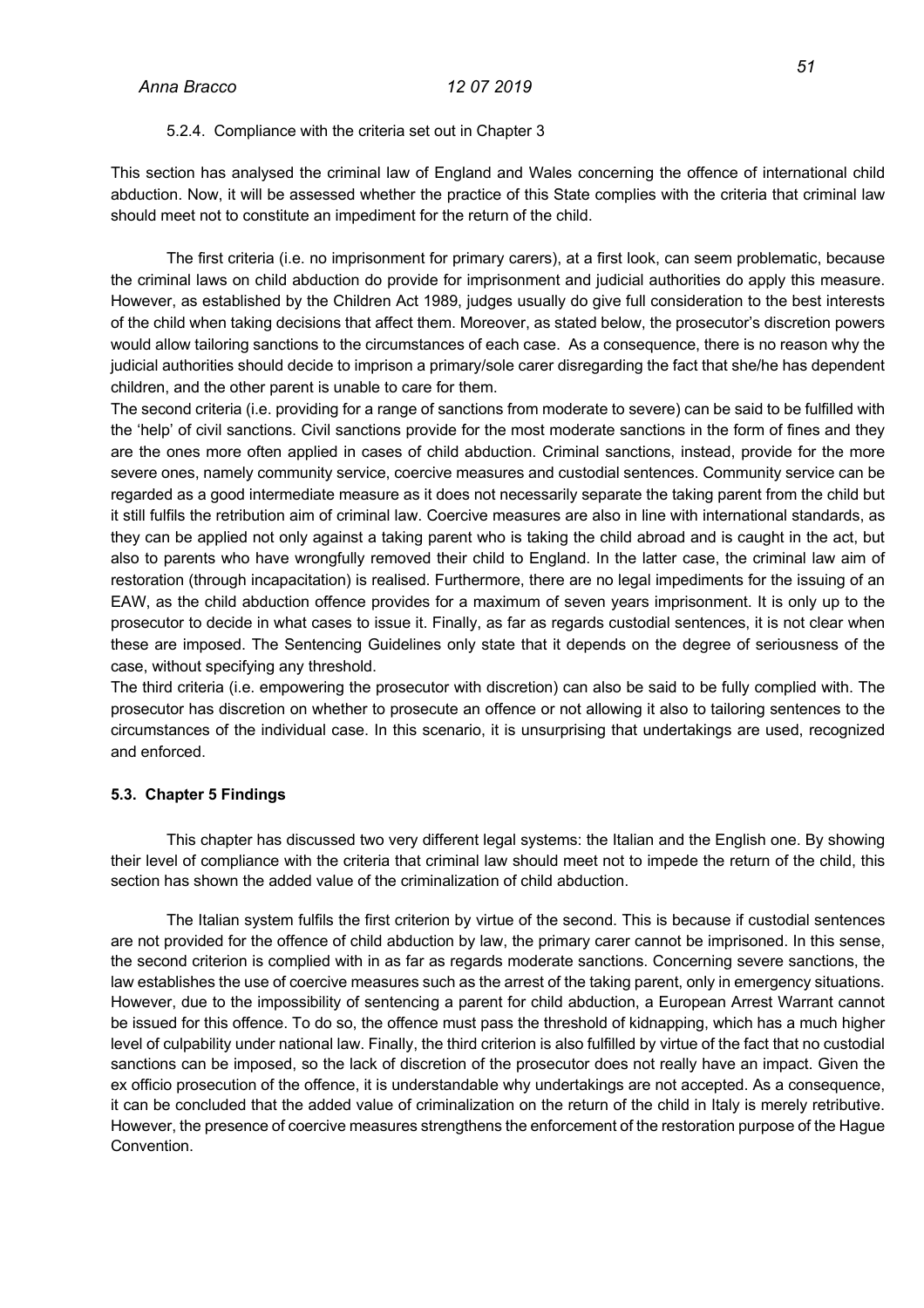The English system, instead, fulfils the first criterion in as far as the law provides that judges should give full consideration to the best interests of children when taking decisions that affect them. As a consequence if, in considering the conditions of family life of the child, they see that return would cause them psychological harm or otherwise place them in an intolerable situation due to the imprisonment of the taking parent, they would not order the return. The second criterion can also be said to be fulfilled. In fact, English law provides for a range of moderate sanctions provided by civil law, in the form of fines. Criminal law provides for more severe sanctions such as community service, coercive measures and custodial sentences. These sanctions can be applied on a case-bycase basis, by virtue of the discretion that the prosecutor is empowered with. Moreover, protective measures, and in particular undertakings are clearly codified in the law, which also provides for sanctions in case they are not respected. As a consequence also the third criteria is fully complied with. This means that criminalization of child abduction impacts the child's return by adding a retributive and prioritizing character to the civil law remedies. Furthermore, it strengthens the deterrent and restorative purpose of the Hague Convention system.

### **6. Conclusions and Recommendations**

This paper has found that the potential impact of criminalization of child abduction on the return of the child to her country of habitual residence is positive. However, the extent to which criminal law will actually influence the child's return in practice depends on the national criminal law of each State. In fact, this paper has shown that, at a minimum, criminalization adds a retributive approach to the civil solution of return and its deterrent and restoration purposes (case of Italy). This means that the traditional aim of criminal law is still the predominant one. However, in principle, its functionality in cases of child abduction either constitutes an impediment to the return of the child or it is merely an end in itself. When it constitutes an obstacle is because imprisonment is a quite easy risk to incur into. When it is an end in itself it is because the sanctions applied do not involve imprisonment. In fact, when imprisonment is not an option, the other benefit that criminalization can have, at best, is strengthening the restoration aim of the Hague Convention through the incapacitation of the taking parent for a short period of time. In fact, retribution remains the basis for the realization of the other benefits that criminalization can bring to ensure a return of the child.

The criminalization of child abduction, with the help of retribution, can add other benefits to the return of the child (as shown by the case study of England and Wales). In fact, it can deter would-be-abductors from wrongfully removing or retaining their children, if at least the threat of punishment is real, and applied when necessary. The ideal conditions to deter parents from abducting their children would be to punish every single taking parent (but not necessarily with imprisonment). However, this solution has rightly been ruled out because unrealistic. A further positive impact of criminalization on the return of the child is restoration through incapacitation, which can ensure the return of the child by providing stronger enforcement measures, in incoming cases, and further deterrence in the event of would-be-outgoing cases. Finally, the paper argues that, for the criminalization of child abduction to prioritise the offence, both at the national and international level, the availability of custodial sentences under national law is highly desirable. This is true especially when it comes to discovering the whereabouts of the taking parent and the child in the requested State. In fact, for all this series of positive contributions of criminalization, the availability of custodial sentences for the offence of child abduction can be considered as instrumental. For the sake of clarity, it is pivotal to bear in mind that these are the added values of criminal law to the civil system provided by the Hague Convention. As a consequence, it can be stated that the adequate complementarity of the elements of civil and criminal law gives rise to the ideal scenario under which the return of the child can be ensured.

The impact of criminalization of child abduction on the right of the child to maintain personal relations with both parents is tightly linked to the operation of these elements of civil and criminal law in each State. But while the return of the child can be ensured with the above mentioned enforcement measures, the right of the child to maintain personal relations with both parents does not enjoy such treatment. In fact, if the child was returned against the will of the taking parent by virtue of the use of coercive measures, the child would be separated from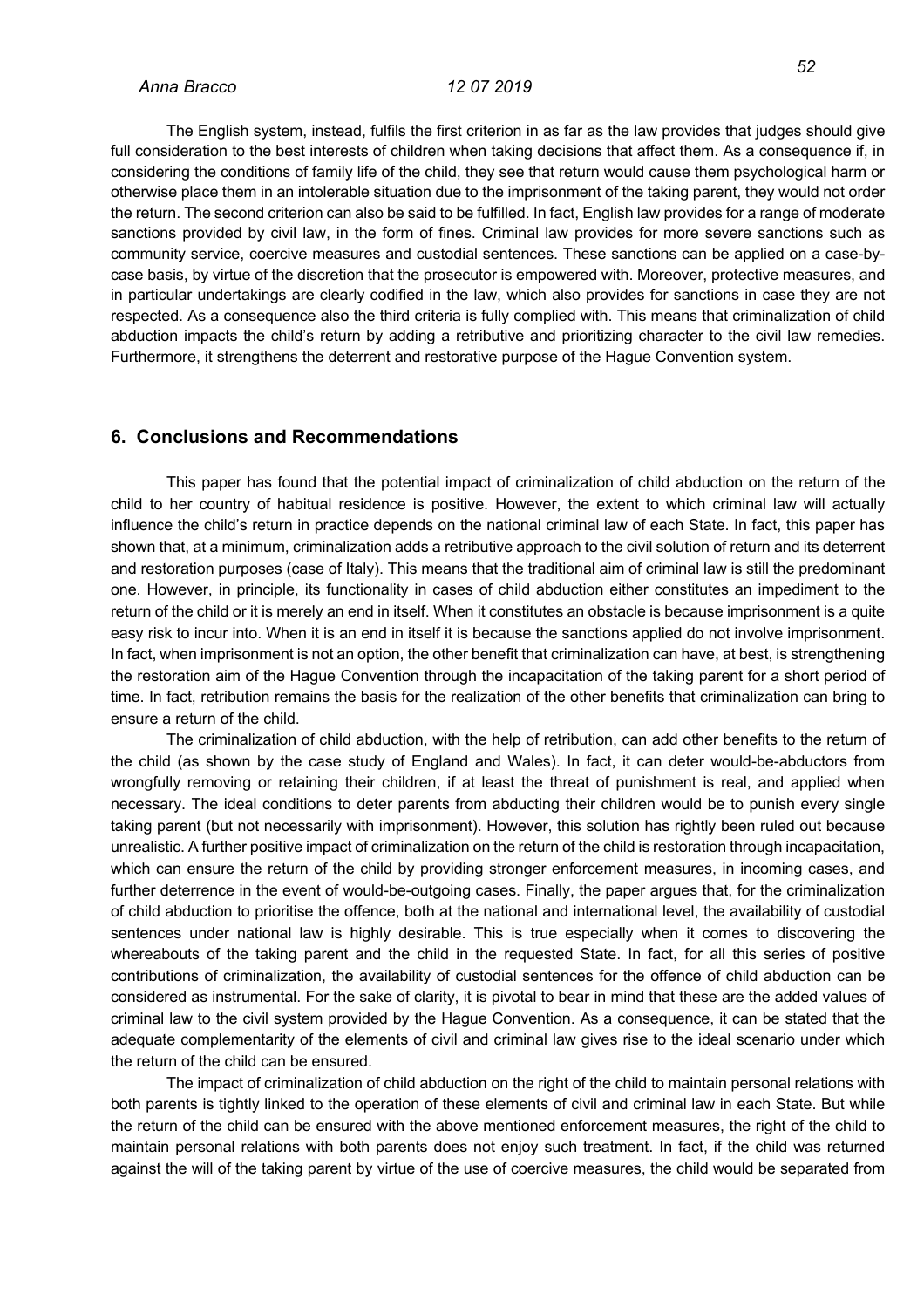him/her unless she/he decides to accompany her. On the contrary, if the return of the child was refused because she would suffer from psychological harm or otherwise be placed in an intolerable situation upon return, due to a separation from the primary carer, Article 13(1)(b) would protect their relationship. But again, the right of the child to maintain personal relations with both parents would not be realised. As a consequence, the assumption of this paper that the return of the child to her country of habitual residence creates the best circumstances for the realization of the right in question, is true only if the taking parent accompany her.

Moreover, from the analysis carried out in this paper, it can be argued that structural characteristics of different legal traditions might affect the results that the criminalization of an offence can have. The differences in legal traditions between States can alter the outcome of return proceedings, making the child's right to personal relations with both parents uncertain. Furthermore, what it is most important for the right of the child in question, is the interaction between the operations of different systems. Such interaction occurs when a child is abducted from a common law legal system to a civil law legal system, and vice-versa. In fact, while in civil law legal systems, serious crimes are prosecuted *ex officio* but can have higher thresholds for triggering custodial sentences, in common law systems, the prosecutor has discretion on all crimes and can apply custodial sentences when it considers the offence 'serious enough'. As a consequence, the return of the child is definitely better guaranteed under the common law system, because it can resort to all types of criminal law measures to enforce such return, whether the taking parent is willing or unwilling to go back. However, the right of the child to maintain contact with both parents can be said to be generally better ensured by civil law systems because of the high threshold required to impose custodial sentences. The reduced use of custodial sentences makes the Article 13(1)(b) defence less likely to be raised, while maintaining the option of the use of coercive measures in more difficult cases.

The impact of criminalization is different when it comes to very serious cases. For example, when the taking parent absconds with the child, the ready availability of severe criminal sanctions might be an advantage. When a child is abducted from a civil law country to a common law country and absconds there, the civil law jurisdiction might have to resort to criminal law cooperation systems such as Europol, SIRENE or Interpol to discover the whereabouts of the child, as they do not require the institution of criminal proceedings for their operation. Before the offence can reach a level for which a custodial sentence can be imposed to resort to the issuing of a European Arrest Warrant, it can take a considerable amount of time. As "the passage of time can have irremediable consequences for relations between the child in question and the parent who does not live with him or her<sup>"302</sup>, the swiftness of the measures taken is pivotal. In very serious cases, indeed, both the return of the child and her right to maintain personal relations with both parents are better guaranteed when severe sentences are in place. This is because, by being extradited, the taking parent will be forced to accompany the child back to the country of habitual residence.

It can thus be concluded that the impact of the criminalization of child abduction on the right of the child to maintain personal relations with both parents is considerable, but it mainly depends on the national law of each State. This is because, depending on how criminal law is used it will have different effects. In particular the aim of retribution emerges as particularly relevant for all the other aims of criminal law. It is precisely the use of these aims that determine the impact of criminalization. However, structural characteristics of legal systems, depending on their legal tradition, have shown that in standard outgoing cases, the impact of criminalization on the right in question is positive in civil law systems but can potentially be negative in common law systems. By contrast, in very serious outgoing cases, the right of the child to maintain personal relations with both parents is better protected by common law systems. A final, but yet substantial, remark, lies in that criminalization does not neutralised the effects of the abduction, which still remains an extreme form of depriving the child and the leftbehind parent of each other's company.

Recommendations to increase the child abduction criminalization positive impact on the right of the child to maintain contact with both parents, include the following. First, for civil law countries, it would be appropriate to

<sup>302</sup> *See Tonello v. Hungary, supra* note 1, para. 66.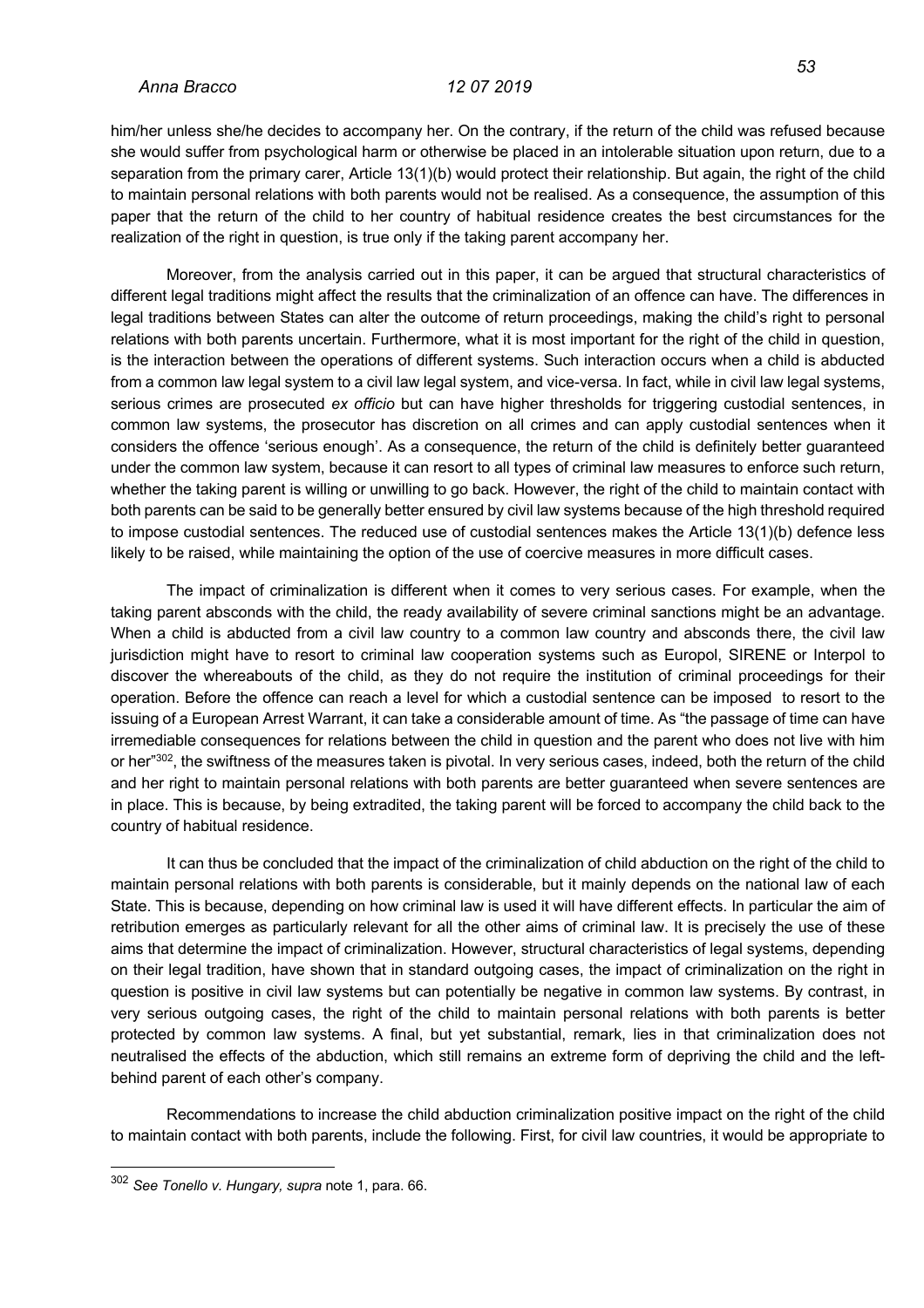either increase the penalty for the offence of child abduction, or eliminate the legal obstacle that does not allow prosecutors to resort to this measure and the connected ones. In this way, the criminal law effects of both deterrence and prioritization might be higher, but standard cases would still be dealt with moderate sanctions. This would better fulfil the right of the child in question. Second, for common law countries, to provide for a wider range of criminal sanctions, other than community service and imprisonment. In this way, the escalation to custodial sentences would be somewhat slower. Third, for civil law countries, to provide for the use, recognition and enforcement of undertakings, to ease both the return of the child and the right of the child to maintain personal relations with both parents.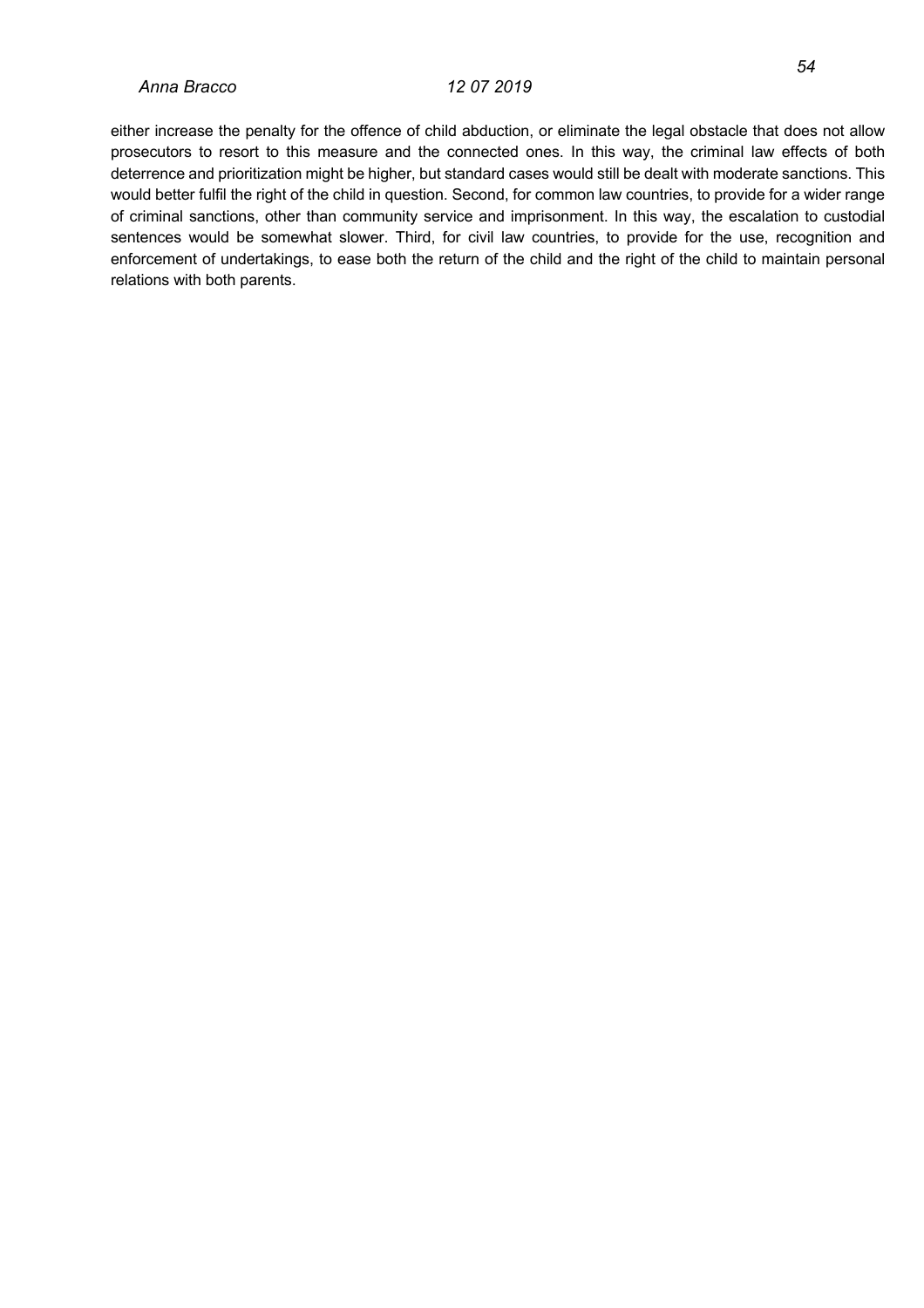### **Bibliography**

### **International legal instruments:**

Council Regulation (EC) No 2201/2003 of 27 November 2003 concerning jurisdiction and the recognition and enforcement of judgments in matrimonial matters and the matters of parental responsibility, repealing Regulation (EC) No 1347/2000.

Directorate-General for Internal Policies, "Cross-border Parental Child Abduction in the European Union", 2015, [Available at: https://www.isdc.ch/media/1353/legal-opinion-cross-border-parental-child-abduction-eu.pdf ].

Directorate-General for Internal Policies, "Illegal Removal of Children: Brussels II a and the Hague Convention", 2010. [Available at: http://www.europarl.europa.eu/RegData/etudes/IDAN/2010/432736/IPOL-JURI\_NT(2010)432736\_EN.pdf ].

European Union: Council of the European Union, Council Framework Decision 2002/584 on the European Arrest Warrant and the Surrender Procedures between Member States, 13 June 2002, -002/584/JHA

HCCH, "Collated Responses to the Questionnaire Concerning the Practical Operation of the Hague Convention of 25 October 1980 on the Civil Aspects of International Child Abduction", 2006. [Available at: https://assets.hcch.net/upload/wop/abd\_pd02efs2006.pdf ].

HCCH, "Guide to Good Practice under the Hague Convention of 25 October 1980 on the Civil Aspects of International Child Abduction PART I - Central Authority Practice", 2003. [Available at: https://assets.hcch.net/upload/abdguide\_e.pdf ].

HCCH, "[Draft] Guide to Good to Good Practice in Article 13(1)(b) of the Hague Convention of 25 October 1980 on the Civil Aspects of International Child Abduction Part V - Art. 13(1)(b)", October 2017. [Available at: https://assets.hcch.net/docs/0a0532b7-d580-4e53-8c25-7edab2a94284.pdf ].

HCCH, "Guide to Good Practice under the Hague Convention of 25 October 1980 on the Civil Aspects of International Child Abduction Part IV – Enforcement", 2010. [Available at: https://assets.hcch.net/upload/guide28enf-e.pdf ].

HCCH Special Commission, Conclusions and Recommendations of the Fourth Meeting of the Special Commission to Review the Operation of the Hague Convention of 25 October 1980 on the Civil Aspects of International Child Abduction, 22-28 March 2001. [Available at: https://www.hcch.net ].

HCCH, Status Table: Convention of 25th October 1980 on the Civil Aspects of International Child Abduction, [Available at: https://www.hcch.net/en/instruments/conventions/status-table/?cid=24 ].

Office of the United Nations High Commissioner for Human Rights, "Legislative History of the Convention on the Rights of the Child", 2007. [Available at:

https://www.ohchr.org/Documents/Publications/LegislativeHistorycrc2en.pdf ].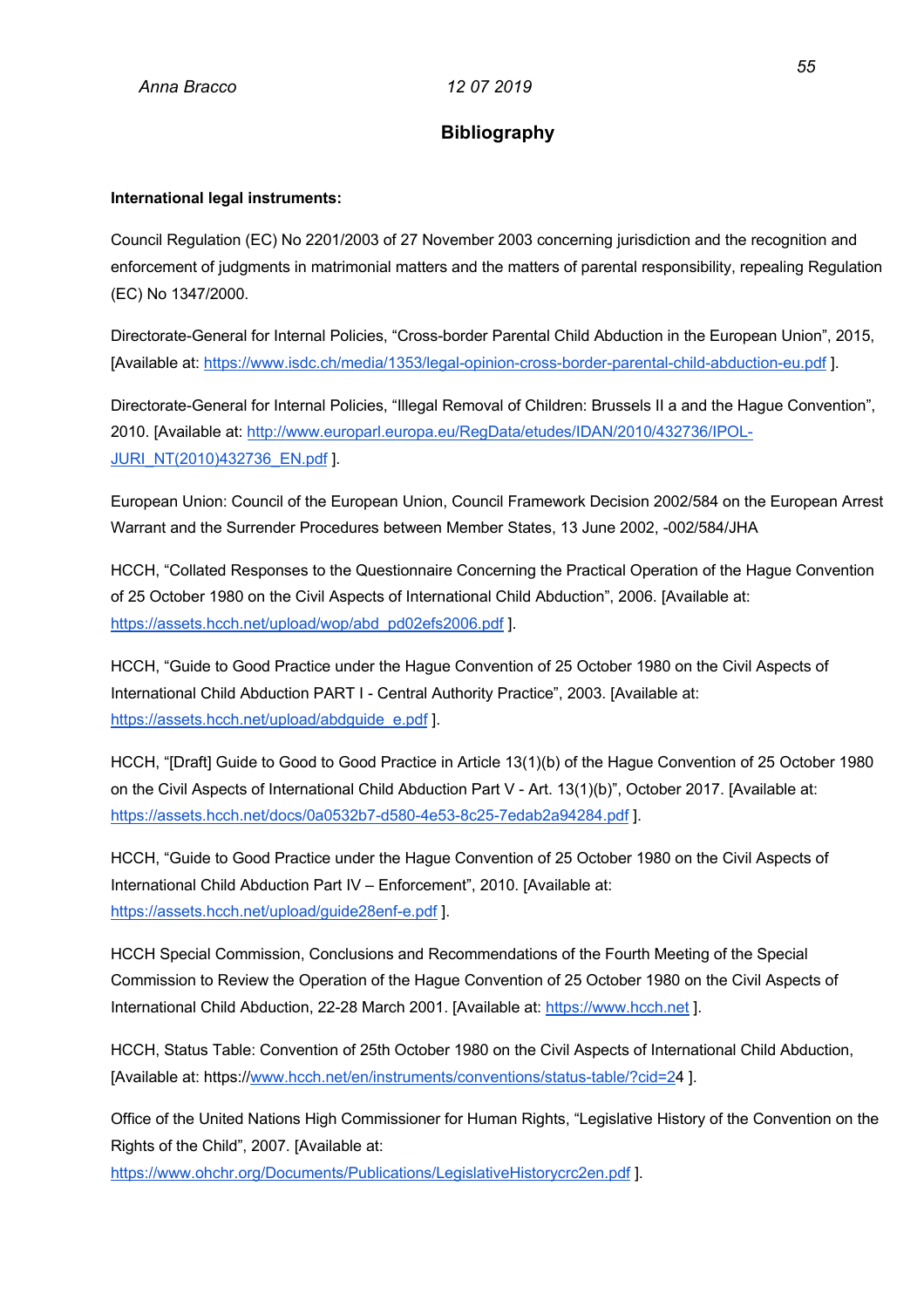UN CRC Committee, *Concluding Observations: Algeria*, 18th July 2012, CRC/DZA/CO/3-4

UN CRC Committee, *Concluding Observations: Croatia*, 3rd November 2004, CRC/C/15/Add. 243.

UN CRC Committee, Concluding Observations: Democratic Republic of Congo, 9th July 2001, CRC/C/15/Add.153.

UN CRC Committee, *Concluding Observations: Egypt*, 15th July 2011, CRC/C/EGY/CO/3-4.

UN CRC Committee, *Concluding Observations: Iran*, 31st March 2005, CRC/C/15, Add. 254.

UN CRC Committee, *General Comment No. 7 (2005): Implementing Child Rights in Early Childhood*, 20 September 2006. CRC/C/GC/7/Rev1.

UN CRC Committee, "Report and Recommendations on the Day of General Discussion on Children of Incarcerated Parents", 2011. [Available at:

https://www.ohchr.org/Documents/HRBodies/CRC/Discussions/2011/DGD2011ReportAndRecommendations.pdf ].

UN CRC Committee, UNICEF and Bernard van Leer Foundation, *A Guide to General Comment 7: Implementing Child's Rights in Early Childhood*, 2006. [Available at: http://www.bibalex.org/Search4Dev/files/283340/115521.pdf ].

UN General Assembly, *Convention on the Rights of the Child*, 20 November 1989, United Nations, Treaty Series, vol. 1577.

UN General Assembly, *International Covenant on Civil and Political Rights*, 16 December 1966, United Nations, Treaty Series, vol. 999.

UN General Assembly, *Universal Declaration of Human Rights*, Res. 217(III)(A) A/810 (1948).

UN Human Rights Committee (HRC), *CCPR General Comment No. 17; Article 24 (Rights of the Child)*, 7 April 1989.

UN Human Rights Committee (HRC), *General Comment No. 31: The Nature of the General Legal Obligation Imposed on States Parties to the Covenant* (UN Doc. CCPR/C/21/Rev.1/Add 13, 2004).

### **Italian national legal instruments:**

Italian Civil Code.

Italian Criminal Code.

Italian Criminal Procedure Court.

Law n. 64, 15 January 1994.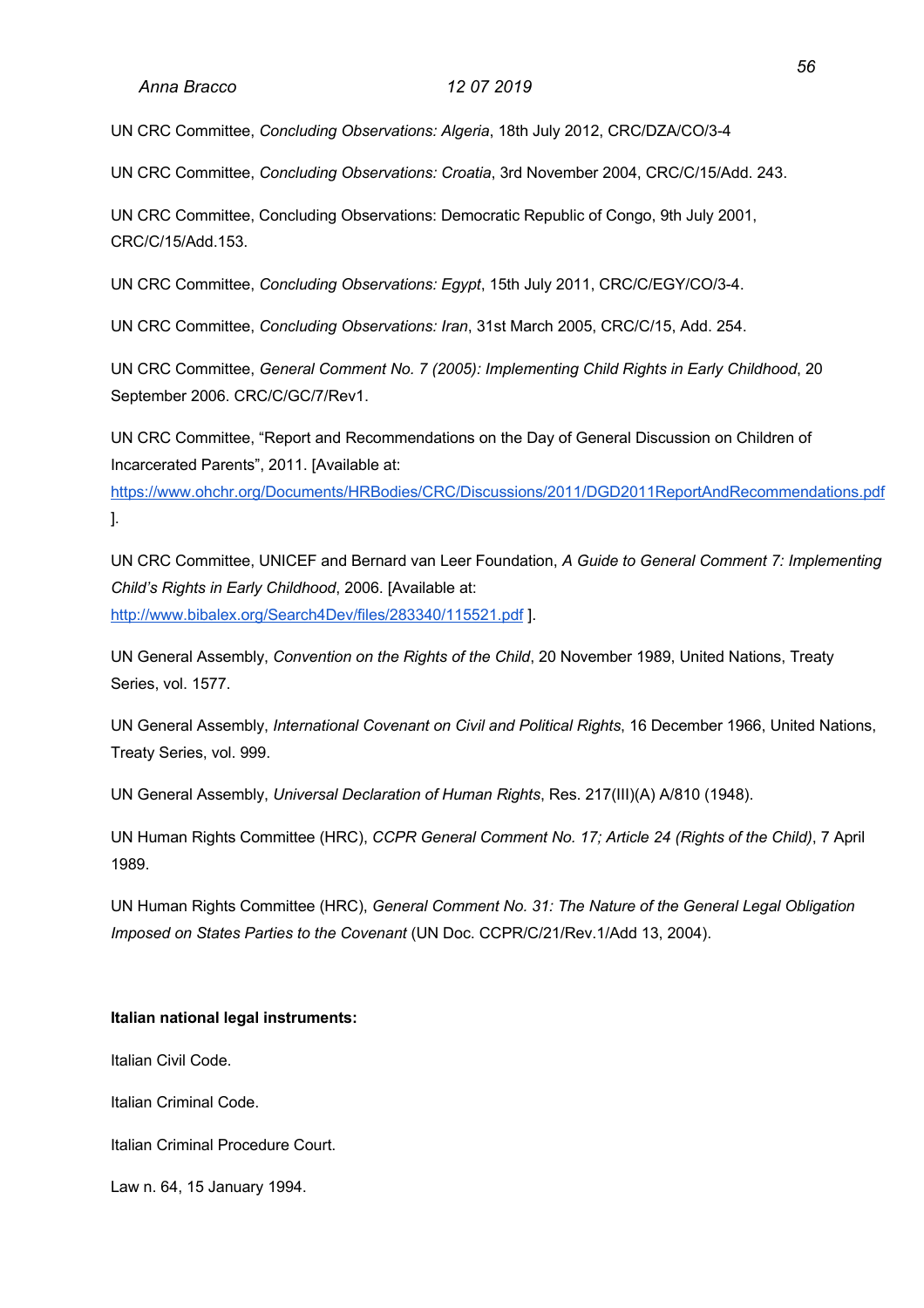Law n. 94, 15 July 2009.

Law n. 689 del 24 novembre 1981

Senato della Repubblica, *604a and 605a Seduta Pubblica: Ordine del Giorno*, Mercoledì 6 Aprile 2016. [Available at: https://www.senato.it/service/PDF/PDFServer/BGT/969916.pdf].

### **English national legal instruments:**

Children Act 1989.

Child Abduction Act 1984.

Child Abduction and Custody Act 1985.

Code for Crown Prosecutors.

Family Procedure Rules.

Immunities, Undertakings and Agreements under the Serious Organised Crime and Police Act 2005

Police and Criminal Evidence Act 1984.

### **Case Law:**

*A v A and another (Children: Habitual Residence) (Reunite International Child Abduction Centre intervening) [2013] UKSC 60 [2013] 3 WLR 761.*

*Abbott v. Abbott, 130 S. Ct. 1983 (2010).*

*Blondin v. Dubois, 238 F.3d 153 (2d Cir. 2001).*

*C. v. C. (Minor: abduction: rights of custody abroad), I W.L.R. 654 (Q.B. 1989).*

*Gonzales v. Perù, Comm. No. 263/1987 (28 October 1992).*

*Gnahoré v. France, App. No. 40031/98, Reports 2000-IX.*

*Holder v. Holder, 392 F.3d 1009, 1014-15 (9th Cir. 2004).*

*M v M (contempt: committal) [1992] 1 FCR 317, [1992] Fam Law 14.*

*Messina v. Italy, App. No. 39824/07 (2000), Reports 2000-X*

*Maumousseau and Washington v. France, (App. No 39388/05).*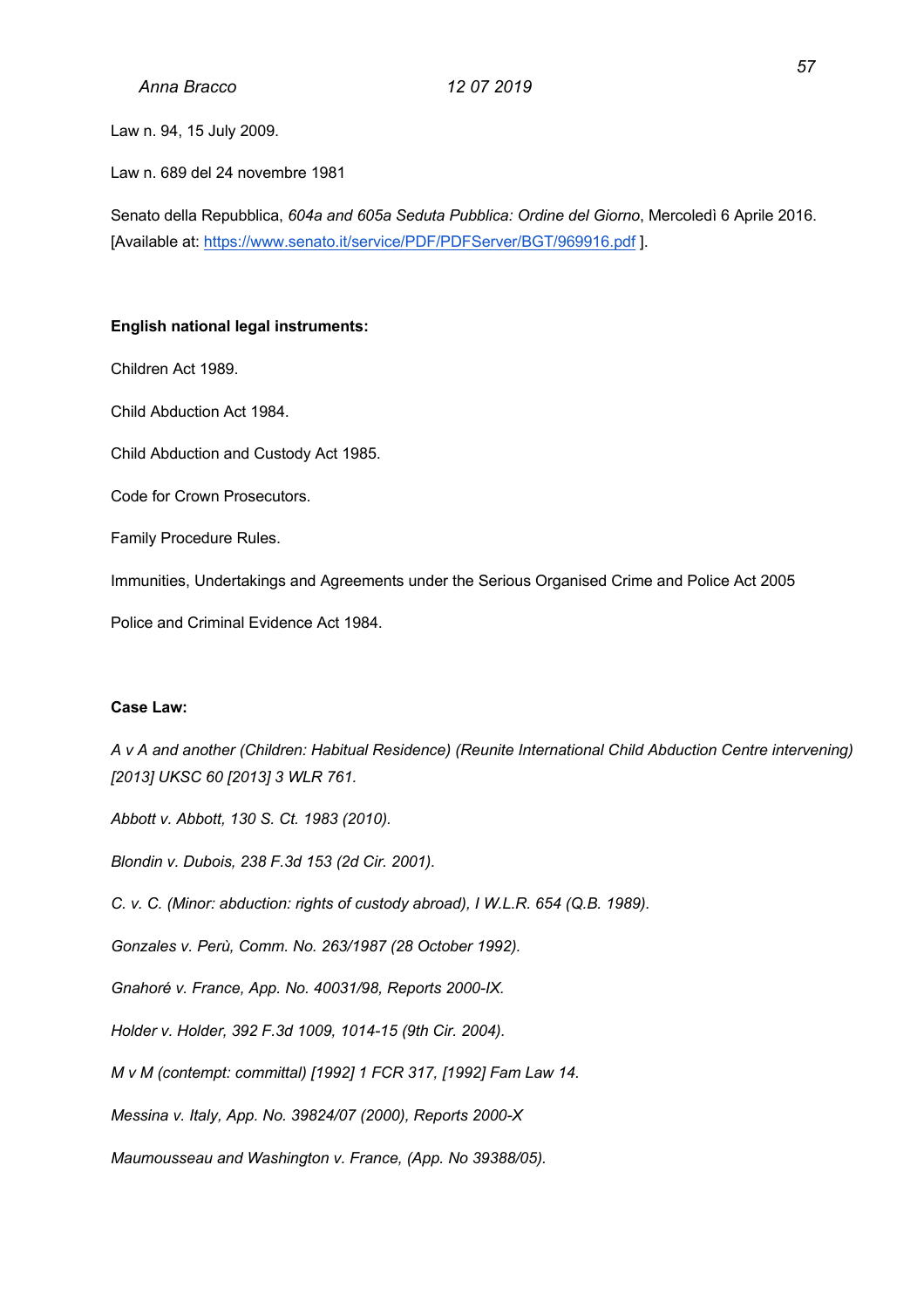*MR and LR v. Estonia, App. No. 13420/12, 15th May 2012*

*MS v. PS [2015] EWHC 2880 (Fam).*

*Neulinger and Shuruk v. Switzerland, App. No. 41615/07 (2012) 54 EHRR31.*

*Paradis and Others v. Germany , App. No. 4783/03 (2003).*

*Prince v. Massachusetts, 321 U.S. 158, 166 (1944).*

*Q., Petitioner, [2001] SLT 243.*

*R (Nicolaou) v. Redbridge Magistrates' Court, (2012), 1647 (Admin).*

*R v Kayani [2011] EWCA Crim 2871, [2012] 1 WLR 1927 at [16].*

*R v. Petherick [2012] EWCA Crim 2214.*

*R v Solliman [2011] EWCA Crim 2871.*

*Re Bates, 1989 WL 1683783.*

*Re D.D., 440 F. Supp. 2d 1283, 1300 (M.D. Fla. 2006).*

*Re L. (Abduction: Pending Criminal Proceedings), 1999 1 FLR 433.*

*Re M and J (Abduction: International Judicial Collaboration), [2000] 1 FLR 803.*

*Regina v. D., [1984] HL.*

*Sabogal v. Velarde 106 F.Supp.3d 689 (2015).*

*Sentenza dell' 11 ottobre 2013, n. 1420, L.*

*Sentenza del 19 febbraio - 27 maggio 2013, n. 22911.*

*Shaw v. Hungary (App. no. 6457/09).*

*Smith v. Org. of Foster Families for Equal & Reform, 431 U.S. 816, 862-63 (1977).*

*Sonderup v. Tondelli*, 2001 (1) SA 1171 (CC).

*Stochlac v. Poland* (App. no. 38273/02)

*Supreme Court's decision of 1 December 1999*, I CKN 992/99...

*Tabacchi v. Harrison,* 2000 WL 190576 (N.D.Ill.).

*Walsh v. Walsh,* No. 99-1747 (1st Cir. July 25, 2000).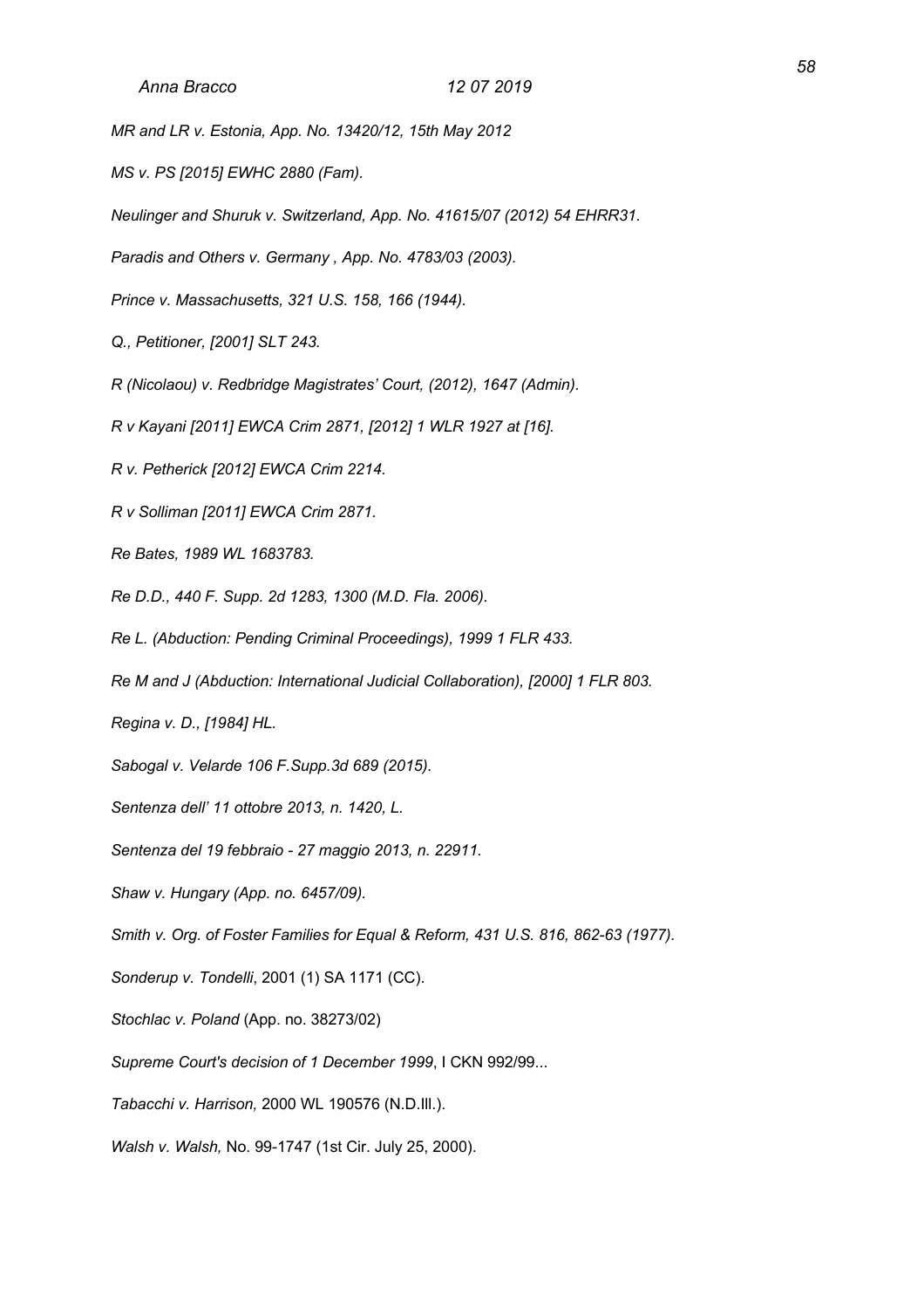### **Academic literature and other sources:**

Alistair McDonald Q.C., "Clarke, Hall and Morrison on Children", Issue 86 November 2013, [Available at: https://heinonline-

org.ezproxy.leidenuniv.nl:2443/HOL/Page?lname=&public=false&collection=journals&handle=hein.journals/lwtch 3&men\_hide=false&men\_tab=toc&kind=&page=39&t=1561657915 ].

Beaumont, P. R., and McEleavy, P. E., "The Hague Convention on International Parental Child Abduction", 1999. [Available at: http://www.etjn.eu/Documents/Team%20Greece%20Semi%20Final%20B.pdf ]

Bennet, C. D., "Retributivist Theories", 2013. [Available at: http://eprints.whiterose.ac.uk/95450/2/WRRO\_95450.pdf ].

Bevando, Sobal, B., and Hilton, W. M., "Article 13(b) of the Hague Convention Treaty: Does it Create a Loophole for Parental Alienation Syndrome - an Insidious Abduction?", 2000. [Available at: https://www.jstor.org./stable/40707623?seg=1#page ]

Biniari, E., et al., "The EU Child Return Procedure: in search of efficiency", 2017, p. 4. [Available at: http://www.ejtn.eu/Documents/Team%20Greece%20Semi%20Final%20B.pdf ].

Brocardi, Spiegazione dell'Art. 574 bis Codice Penale, [undated]. [Available at: https://www.brocardi.it/codicepenale/libro-secondo/titolo-xi/capo-

iv/art574bis.html?utm\_source=internal&utm\_medium=link&utm\_campaign=articolo&utm\_content=nav\_art\_succ dispositivo ].

Bromwich, R. J., "Criminalizing Motherhood: Examining the Hague Convention on International Child Abduction", 2015. [Available at: https://ir.library.carleton.ca/pub/14366 ].

Bruch, C. S., "The Central Authority's Role under the Hague Child Abduction Convention: A Friend in Deed", 1994. [Available at: file:///Users/annabracco/Downloads/CarolSBruchTheCentralAuth.pdf].

Camera Minorile di Milano, "Sottrazione di minori", 2005. [Available at: http://www.cameraminorilemilano.it/2005/12/22/la-sottrazione-internazionale-di-minori/ ].

Carrillo, D., "The Undertaker's Dilemma: Are Undertakings Given to A Court in England and Wales Enforceable in the Kingdom of Spain?", [undated]. [Available at: http://www.dianacarrillo.com/pdf/Undertakings%20in%20Spain1.pdf ].

Civitelli, S., "L'obbligatorietà dell'azione penale", [Undated] [Available at: https://www.tesionline.it/appunto/L'obbligatorietà-dell'azione-penale/260/167 ].

Chalfin, A., and McCray J., "Criminal Deterrence: A Review of the Literature", 2017. [Available at: https://eml.berkeley.edu/~jmccrary/chalfin\_mccrary2017.pdf ].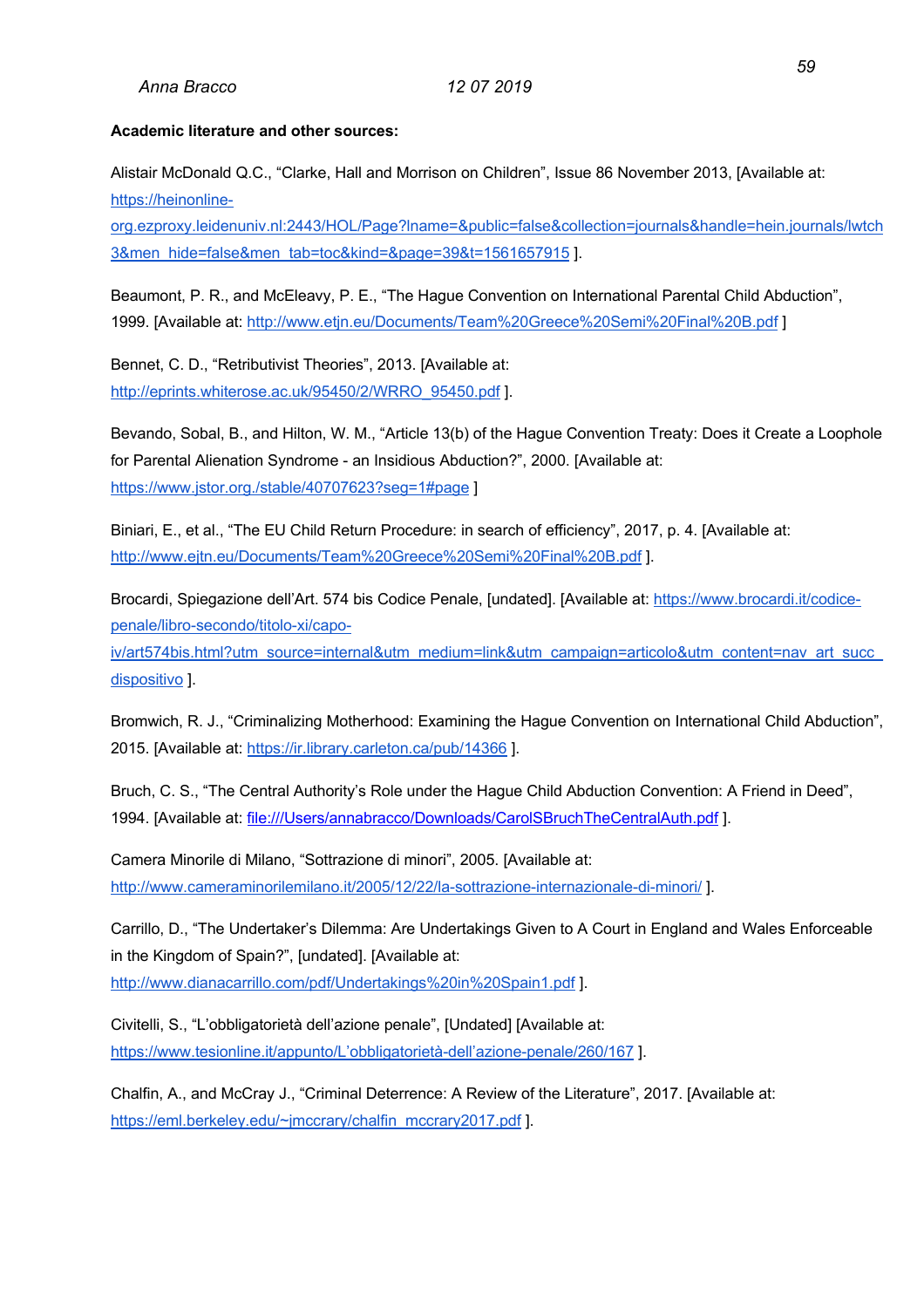Commonwealth of Australia, "International Parental Child Abduction", January 1998 [Available at: https://www.ag.gov.au/FamiliesAndMarriage/FamilyLawCouncil/Documents/Parental%20child%20abduction.pdf ].

CPS, "The decision to charge", 2017. [Available at: https://www.cps.gov.uk/publication/decision-charge].

Detrick, S., Doek, J. E., Cantwell, N., "The United Nations Convention on the Rights of the Child: A Guide to the 'Travaux Préparatoires'", 1992. [Available:

https://books.google.nl/books?id=65TCU0N9fksC&pg=PA217&lpg=PA217&dq=the+question+of+personal+relati ons+of+the+child+with+his+parents+when+the+parents+are+of+different+nationalities+and+are+separated,&so urce=bl&ots=KZNE6bSSyJ&sig=ACfU3U2pGyNjnpkfDOEofDLlpL6D3lyjyg&hl=it&sa=X&ved=2ahUKEwjH14fu3N riAhUI6KQKHVv5B4AQ6AEwAHoECAkQAQ#v=onepage&q&f=false ].

Doek, J., "A Commentary on the United Nations Convention on the Rights of the Child: Articles 8 and 9, 2006. [Available at: https://catalogue.leidenuniv.nl/primo-

explore/fulldisplay?docid=UBL\_ALMA51256092640002711&context=L&vid=UBL\_V1&lang=en\_US&search\_sco pe=All\_Content&adaptor=Local%20Search%20Engine&tab=all\_content&query=any,contains,A%20Commentary %20on%20the%20United%20Nations%20Convention%20on%20the%20Rights%20of%20the%20Child:%20Arti cle%209,%20The%20Right%20Not%20to%20Be%20Separated%20from%20His%20or%20Her%20Parents&off set=0 ].

Douglas, H., "Retribution in criminal theory", 2000. [Available at: https://heinonlineorg.ezproxy.leidenuniv.nl:2443/HOL/Page?lname=&public=false&collection=journals%20&handle=hein.journals/ sanlr37&men\_hide=false&men\_tab=toc&kind=&page=959&t=1561308373%20 ].

Dutch Ministry of Security and Justice, "Guide for International Cases of Child Abduction to Foreign Countries Central Authority for International Children's Issues", 2013. [Available at: https://www.kinderontvoering.org/sites/default/files/media/nl/docs/downloads/verdragen/Handreiking- %20UITGAANDE%20ZAKEN-ENGELSE%20VERSIE.pdf ].

Dyer, A., "To Celebrate a Score of Years", 2000. [Available at: file:///Users/annabracco/Downloads/AdairDyerToCelebrateaScor.pdf ].

European Commission, Schengen Information System, [Available at: https://ec.europa.eu/home-affairs/what-wedo/policies/borders-and-visas/schengen-information-system\_en ].

European Parliament Research Service, "Revising the European Arrest Warrant: European Added Value Assessment accompanying the European Parliament's Legislative own-Initiative Report", 2014. [Available at: http://www.europarl.europa.eu/RegData/etudes/etudes/join/2013/510979/IPOL-JOIN\_ET(2013)510979\_EN.pdf ].

Family Law Council, "Parental Child Abduction a Report to the Attorney-General Prepared by the Family Law Council", 1998. [Available at:

https://www.ag.gov.au/FamiliesAndMarriage/FamilyLawCouncil/Documents/Parental%20child%20abduction.pdf ].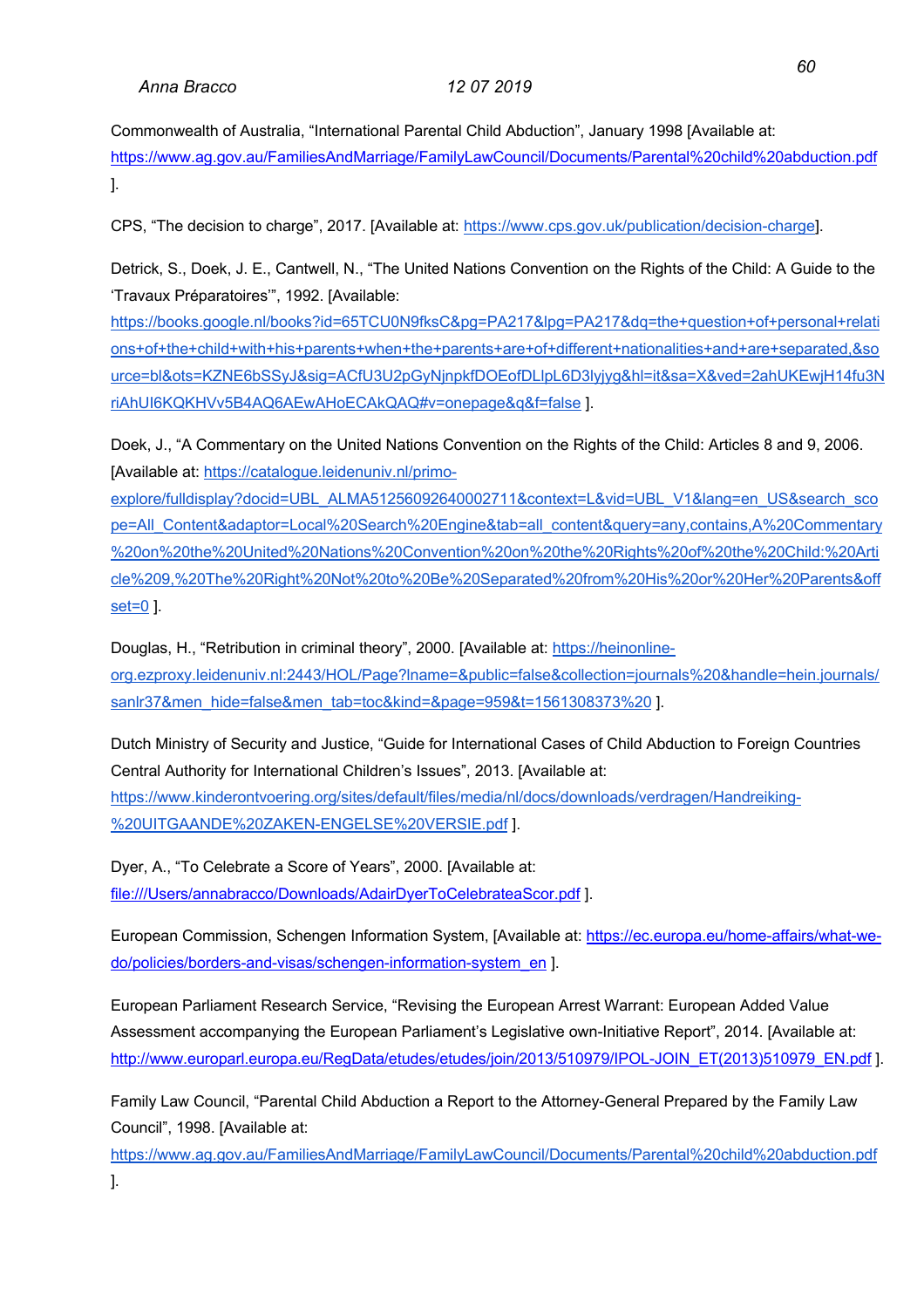Fitch and Stahle Law Office, "Common Scenarios When Criminal Charges Are Dropped", [undated]. [Available at: https://www.fitch-stahlelaw.com/common-scenarios-when-criminal-charges-are-dropped ].

Garbolino, H., J. D., "The 1980 Hague Convention on the Civil Aspects of International Child Abduction: A Guide for Judges", 2015. [Available at: https://www.fjc.gov/sites/default/files/2015/Hague%20Convention%20Guide.pdf ].

Gov.UK, After a crime: your rights, [Available at: https://www.gov.uk/your-rights-after-crime ].

Hampton, J., "Correcting Harms versus Righting Wrongs: the Goal of Retribution", 1992. [Available at: https://heinonline-

org.ezproxy.leidenuniv.nl:2443/HOL/Page?lname=&public=false&collection=journals&handle=hein.journals/uclal r39&men\_hide=false&men\_tab=toc&kind=&page=1659&t=1561316884 ].

Hart, H. M., "The aims of the Criminal Law", 1958. [Available at: https://scholarship.law.duke.edu/cgi/viewcontent.cgi?article=2758&context=lcp ].

Hawkins Family Law, "What Is the Difference Between A Court Order and An Undertaking?", 2019. [Available at: http://www.hawkinsfamilylaw.co.uk/default.asp?contentID=757 ].

Hester, M., "The Three Planet Model: Towards an Understanding of Contradictions in Approaches to Women and Children's Safety in Contexts of Domestic Violence", 2011. [Available at: https://www.jstor.org/stable/43771471?seq=1#page\_scan\_tab\_contents ].

House of Commons, "The European Arrest Warrant", Briefing Paper Number 07016, 18<sup>th</sup> April 2017,

Kruger, T., "International child abduction: the inadequacies of the law", 2011. [Available at: https://portaligpublish-com.ezproxy.leidenuniv.nl:2443/iglibrary/obj/HARTB0000673 ].

La Stampa, "Denuncia e Querela", 2010. [Available at: https://www.lastampa.it/2010/02/05/italia/denuncia-equerela-vv6b6oFstLBxo6p1UlY5pI/pagina.html ]

Laver, N., "The Director of Public Prosecutions", [undated]. [Available at: https://www.inbrief.co.uk/legalsystem/director-of-public-prosecutions/ ].

Law Commission, "Simplification of the Criminal Law: Kidnapping and Related Offences", 2014. [Available at: https://www.lawcom.gov.uk/project/simplification-of-the-criminal-law-kidnapping-and-related-offences/ ].

Lowe, N. V., and Stephens, V., "Global Trends in the Operation of the 1980 Hague Abduction Convention", 2012. [Available at:

https://heinonline.org.ezproxy.leidenuniv.nl:2443/HOL/Page?lname=&public=false&collection=journals&handle= hein.journals/famlq46&men\_hide=false&men\_tab=toc&kind=&page=41&t=1561275603 ].

Luna, E., "The Overcriminalization Phenomenon", American University Law Review, 2005. Vol. 54 issue 3 - p. 714. [Available at: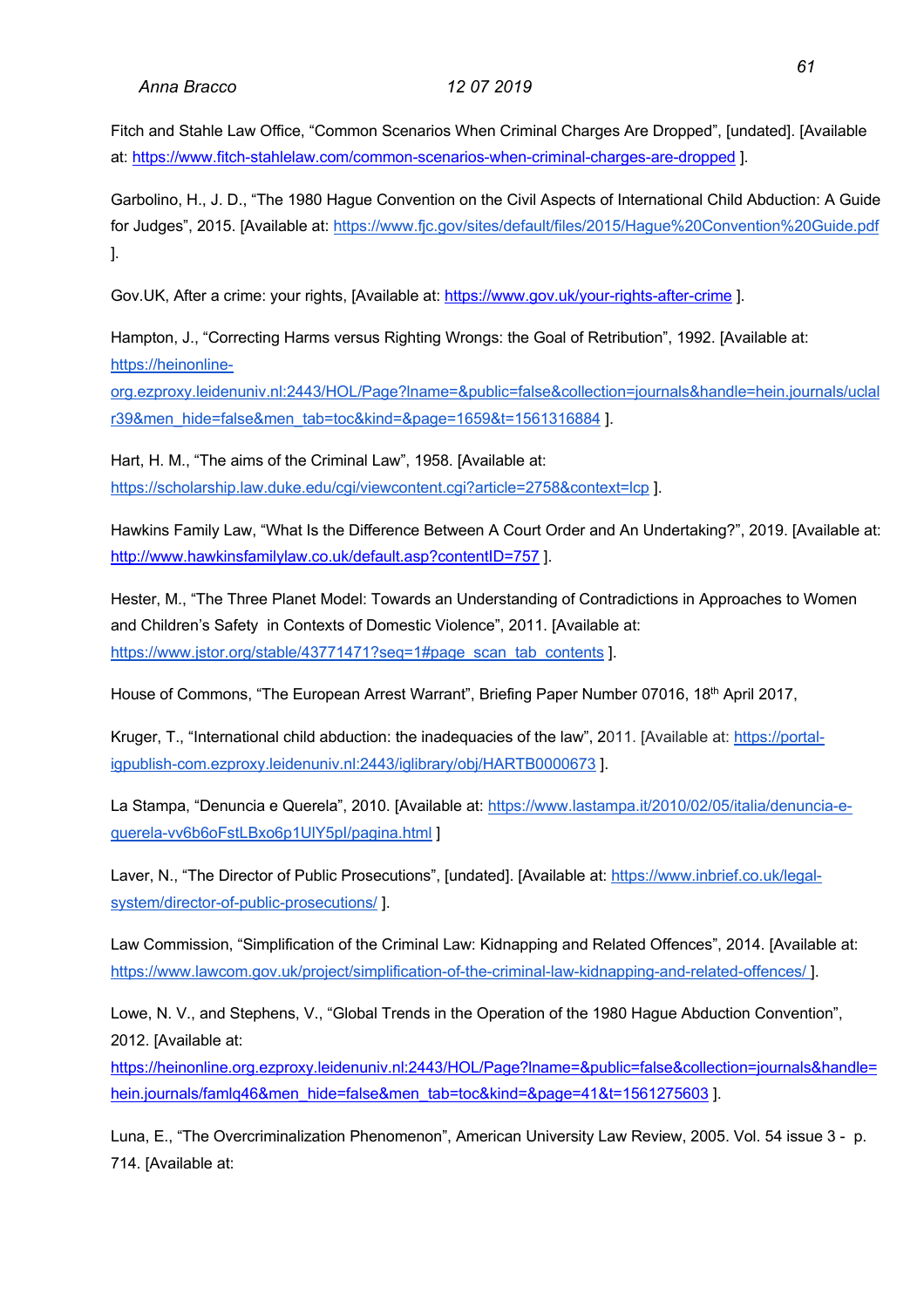https://digitalcommons.wcl.american.edu/cgi/viewcontent.cgi?referer=https://www.google.nl/&httpsredir=1&article =1707&context=aulr ].

MEREPS Expert Group, "Restoration" [undated]. [Available at: http://mereps.foresee.hu/en/felsomenue/restoration/ ].

Michalowski, R. J., "Order, Law and Crime: An Introduction to Criminology", 1985. New York: Random House.

Moore, M., "Placing Blame: A General Theory of Criminal Law", 1997. [Available at: https://wwwoxfordscholarship-com.ezproxy.leidenuniv.nl:2443/view/10.1093/acprof:oso/9780199599493.001.0001/acprof-9780199599493 ].

Mondekova, A., " Biniari, E., et al., "The EU Child Return Procedure: in search of efficiency", 2017. [Available at: http://www.ejtn.eu/Documents/Team%20Greece%20Semi%20Final%20B.pdf ].

Morley, J. D., "Notes on English Child Abduction Law" [undated]. [Available at: https://www.internationaldivorce.com/ca-england.htm ].

National Center for Missing & Exploited Children (NCMEC), "Introduzione generale", 2005. [Available at: https://www.icmec.org/wp-content/uploads/2015/10/Italy-IT.pdf ].

Peréz-Vera, E., "Explanatory Report on the 1980 Hague Child Abduction Convention", 1982. [Available at: http://www.hcch.net/upload/expl28.pdf ].

Schuz, R., "The Hague Child Abduction Convention: A Critical Analysis", 2011. [Available at: https://books.google.nl/books?id=2o\_qAwAAQBAJ&pg=PT109&dq=schuz,+The+Hague+Child+Abduction+Conv ention:+A+Critical+Analysis+pdf&hl=it&sa=X&ved=0ahUKEwix9biO8PziAhULiFwKHfnUADQQ6AEIKDAA#v=on epage&q=family%20unity&f=false ].

Sentencing Act 1991 (Vic).

Sentencing Council (UK), "Imposition of Community and Custodial Sentences Definitive Guidelines", 2016. [Available at: https://www.sentencingcouncil.org.uk/wp-content/uploads/Imposition-definitive-guideline-Web.pdf%20] ].

Stoever, J.K., "Mirandizing Family Justice", 39 Harv. J.L. & GENDER 189,(2016).

Sthoeger, E., "International Child Abduction and Children's Rights: Two Means to the Same End", Michigan Journal of International Law 2011, vol. 511.

Tobin, J., "The UN Convention on the Rights of the Child: A Commentary", 2019. [Available at: https://books.google.nl/books?id=cPqNDwAAQBAJ&pg=PT508&lpg=PT508&dq=legislative+history+of+art.+11+ convention+on+the+rights+of+the+child&source=bl&ots=rmXrBbInNY&sig=ACfU3U2qt6Mr1kq-J2tcRezfCfr5DY7U2Q&hl=it&sa=X&ved=2ahUKEwjc-

s6H2triAhVI\_KQKHU\_BCEoQ6AEwDXoECAkQAQ#v=onepage&q=family%20unity&f=false ].